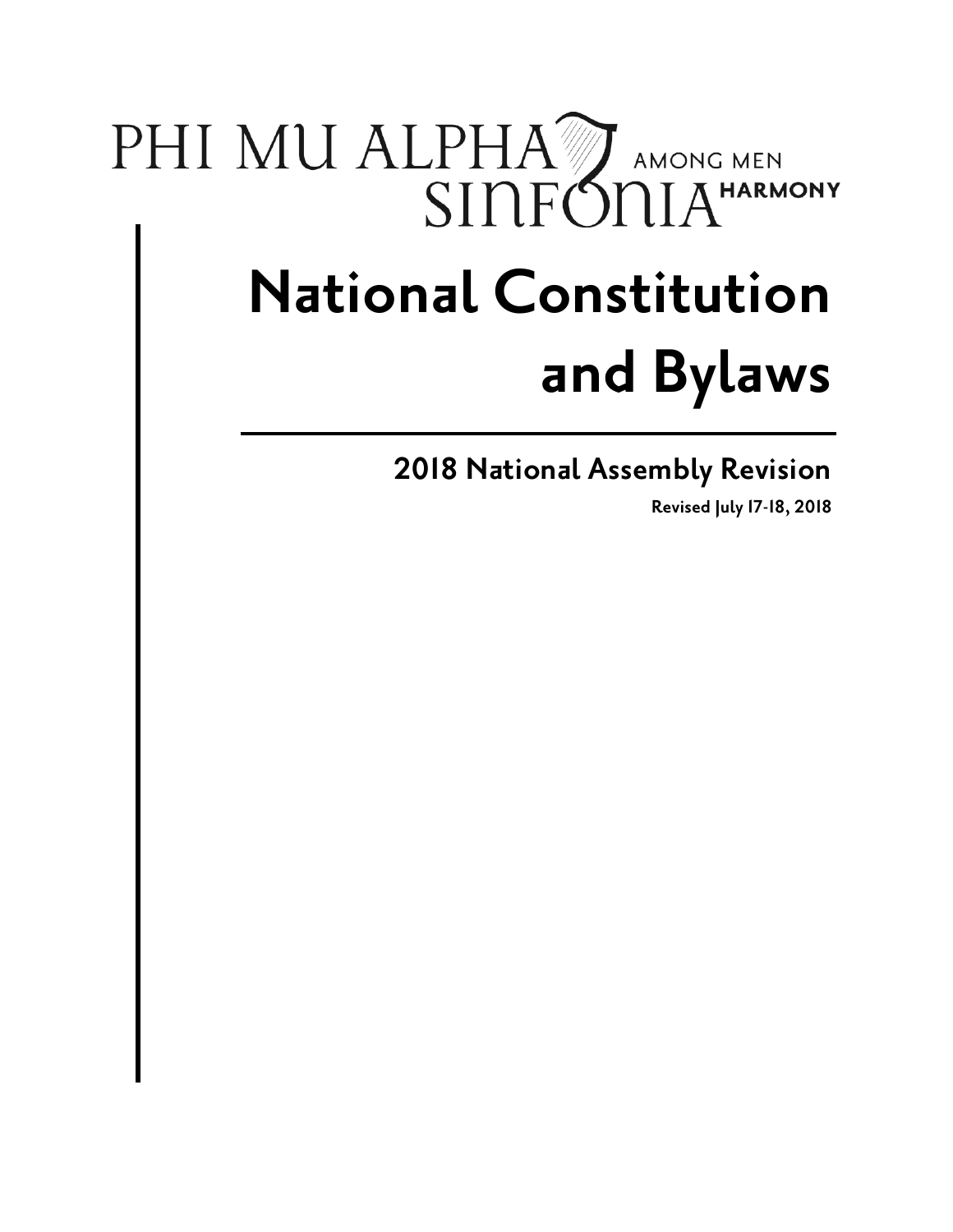## **TABLE OF CONTENTS**

<span id="page-1-0"></span>

| Interpretations, Definitions, and Abbreviations              |
|--------------------------------------------------------------|
|                                                              |
|                                                              |
|                                                              |
|                                                              |
|                                                              |
|                                                              |
|                                                              |
|                                                              |
|                                                              |
|                                                              |
|                                                              |
|                                                              |
|                                                              |
|                                                              |
|                                                              |
|                                                              |
|                                                              |
| Article V. Officers and National Executive Committee 8       |
| Section 1. Names of Officers and NEC members.  8             |
|                                                              |
|                                                              |
|                                                              |
|                                                              |
| Section 1. Process for amending the Constitution 9           |
| Section 2. Process for making technical, editorial, and      |
|                                                              |
|                                                              |
|                                                              |
| Section 1. Non-discrimination policy.  10                    |
|                                                              |
| Section 3. Process for initiating men who are not affiliated |
| with a chapter's sheltering institution 10                   |
|                                                              |
|                                                              |
|                                                              |
|                                                              |
|                                                              |
| Section 9. National examination requirement 12               |
|                                                              |
| Section 11. Status of a PM who does not complete a PM        |
|                                                              |
| Section 12. Reimbursement for late withdrawal of a PM12      |
| Section 13. Honorary membership eligibility 12               |
| Section 14. National honorary membership 12                  |
| Section 15. Transferring from collegiate to alumni           |
|                                                              |
| Section 16. Transferring from alumni to collegiate           |
|                                                              |

| Section 3. Reasons for reorganizational status 14             |
|---------------------------------------------------------------|
| Section 4. Consequences of a failure to respond to            |
|                                                               |
|                                                               |
| Section 6. Reasons for inactive status.  14                   |
| Article III. National Officers and National Executive         |
|                                                               |
| Section 1. Eligibility for National President.  14            |
| Section 2. Term of National President.  15                    |
| Section 3. Powers and duties of National President 16         |
| Section 4. Eligibility for National Vice President.  16       |
| Section 5. Term of National Vice President.  16               |
| Section 6. Powers and duties of National Vice President. . 16 |
| Section 7. Eligibility for Committeeman-at-Large 16           |
| Section 8. Term of Committeeman-at-Large 18                   |
| Section 9. Powers and duties of Committeeman-at-Large. 18     |
|                                                               |
|                                                               |
| Section 12. Powers and duties of NCR.  18                     |
| Section 13. Procedure for appointing National Secretary-      |
| Treasurer and Assistant National Secretary-                   |
|                                                               |
| Section 14. Term of National Secretary-Treasurer and          |
| Assistant National Secretary-Treasurer.  18                   |
| Section 15. Powers and duties of the National Secretary-      |
|                                                               |
| Section 16. Procedure for appointing National Historian. 19   |
| Section 17. Term of National Historian 19                     |
| Section 18. Powers and duties of National Historian 19        |
| Section 19. Procedure for filling vacancies 19                |
|                                                               |
| Section 1. Time and method of nomination.  19                 |
| Section 2. Time and method of election.  19                   |
|                                                               |
| Article V. National Executive Committee  21                   |
| Section 1. Powers and duties of the NEC 21                    |
|                                                               |
|                                                               |
|                                                               |
|                                                               |
| Section 1. Makeup of the National Staff.  21                  |
| Section 2. Duties of the National Staff 21                    |
| Article VII. Committees and Commissions 22                    |
|                                                               |
| Section 2. Members of standing committees.  22                |
| Section 3. Term of a standing committee member 22             |
| Section 4. Procedure for filling a vacancy on a standing      |
|                                                               |
| Section 5. The Commission on Standards 22                     |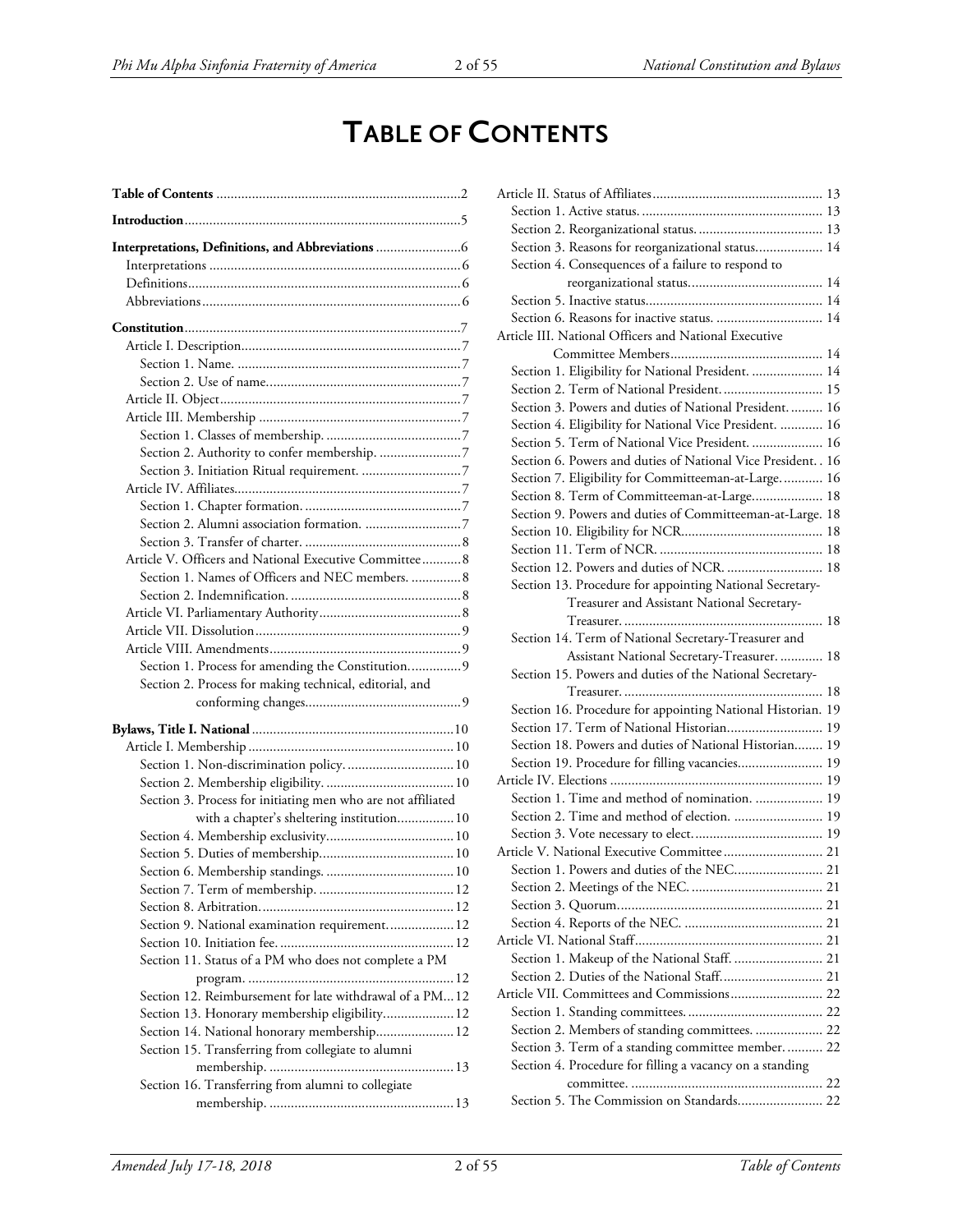| Section 7. National Nominating Committee. 22                 |
|--------------------------------------------------------------|
|                                                              |
| Section 9. Members of special committees 24                  |
| Section 10. Remote meeting participation. 24                 |
|                                                              |
|                                                              |
| Section 2. Eligibility for PG Council Chairman24             |
| Section 3. Term of PG Council Chairman.  24                  |
| Section 4. Powers and duties of PG Council Chairman.  24     |
|                                                              |
| Section 6. Eligibility for CPR Council Chairman.  24         |
| Section 7. Term of CPR Council Chairman. 25                  |
| Section 8. Powers and duties of CPR Council Chairman. . 25   |
|                                                              |
|                                                              |
| Section 1. Frequency of National Conventions25               |
|                                                              |
|                                                              |
|                                                              |
| Section 4. Voting rights of National Assembly members25      |
| Section 5. Powers and duties of the National Assembly25      |
|                                                              |
|                                                              |
|                                                              |
|                                                              |
|                                                              |
|                                                              |
|                                                              |
|                                                              |
|                                                              |
| Section 6. Reimbursement of officer and NEC member           |
|                                                              |
| Section 7. Reimbursement of PG and DPG expenses27            |
| Section 8. Reimbursement of CPR expenses.  27                |
| Section 9. Reimbursement of Province Workshop travel         |
|                                                              |
| Section 10. National Convention delegate expenses 27         |
| Article XI. Individual Member Discipline 27                  |
| Section 1. Reasons for individual member discipline 27       |
| Section 2. Process for individual member discipline27        |
| Section 3. Conditions of individual member suspension. 27    |
|                                                              |
| Section 4. Resolution of individual member suspension28      |
| Section 5. Insignia of an expelled member 29                 |
| Article XII. Chapter and Alumni Association Discipline  29   |
| Section 1. Reasons for chapter or alumni association         |
|                                                              |
| Section 2. Automatic chapter or alumni association           |
|                                                              |
| Section 3. Conditions of chapter or alumni association       |
|                                                              |
| Section 4. Conditions of chapter or alumni association       |
|                                                              |
| Section 5. Resolution of chapter or alumni association       |
|                                                              |
| Section 6. Chapter or alumni association charter revocation. |
|                                                              |
|                                                              |

| Section 1. Appeal requirements and process.  30             |
|-------------------------------------------------------------|
| Section 2. Administrative fee for certain appeals 31        |
|                                                             |
|                                                             |
|                                                             |
|                                                             |
| Section 1. PG eligibility, appointment, and term.  31       |
|                                                             |
|                                                             |
|                                                             |
|                                                             |
|                                                             |
| Section 7. DPG eligibility and appointment.  34             |
|                                                             |
|                                                             |
|                                                             |
|                                                             |
|                                                             |
|                                                             |
| Section 5. Display of Greek letters and Coat-of-Arms.  34   |
|                                                             |
|                                                             |
| Section 1. Process for amending Title I of the Bylaws by    |
|                                                             |
| Section 2. Process for amending Title I of the Bylaws by    |
|                                                             |
| Section 3. Process for making technical, editorial, and     |
|                                                             |
|                                                             |
|                                                             |
|                                                             |
|                                                             |
| Section 1. CPR and ACPR eligibility, election, and term. 36 |
|                                                             |
|                                                             |
|                                                             |
| Section 5. PAC eligibility, appointment, and term.  36      |
|                                                             |
|                                                             |
|                                                             |
|                                                             |
|                                                             |
|                                                             |
|                                                             |
|                                                             |
| Section 7. Absentee and proxy voting 39                     |
| Section 8. Chapter failure to attend a Workshop 39          |
|                                                             |
|                                                             |
| Section 1. Process for amending Title II of the Bylaws by   |
|                                                             |
| Section 2. Process for amending Title II of the Bylaws by   |
|                                                             |
| Section 3. Process for making technical, editorial, and     |
|                                                             |
|                                                             |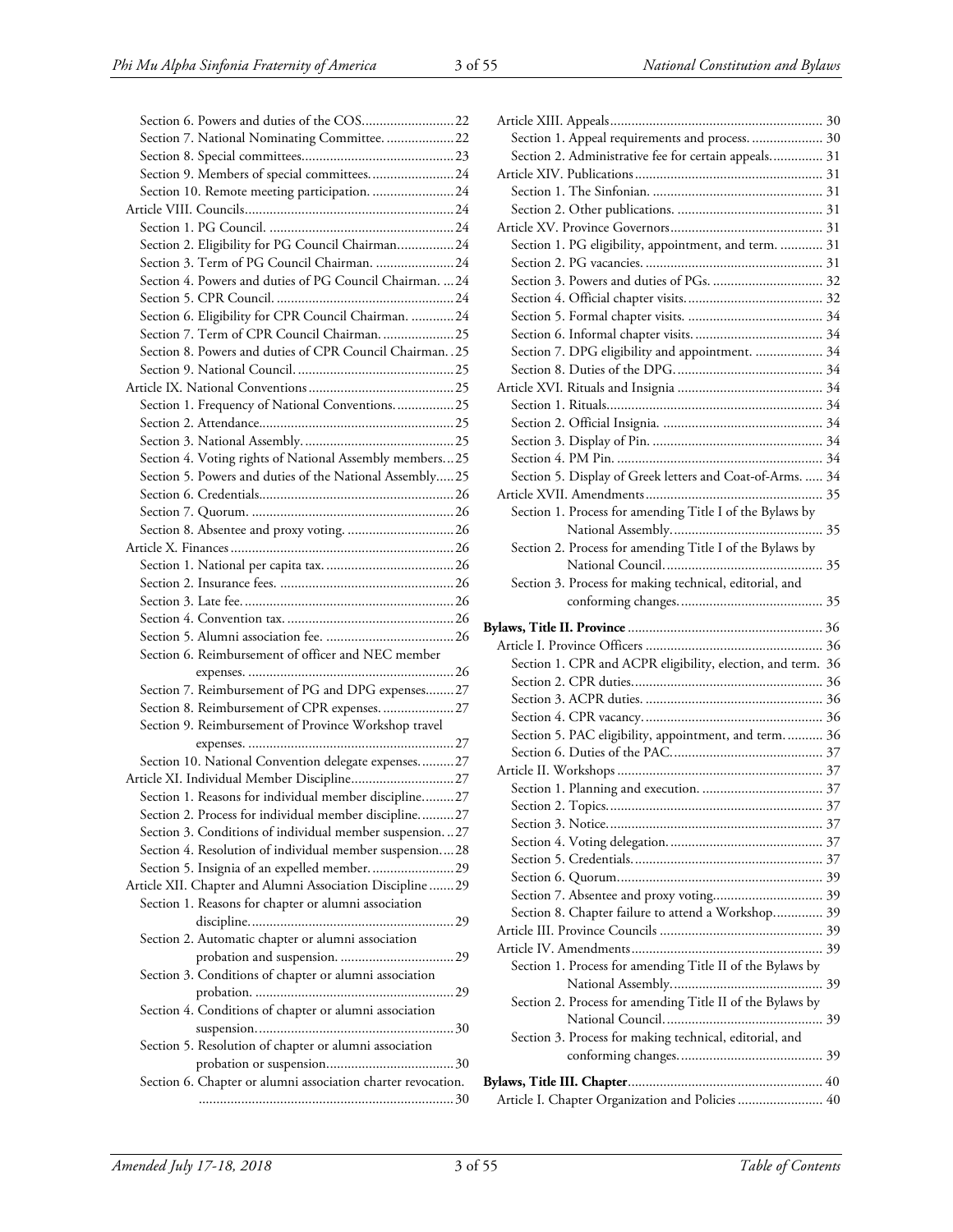| Section 1. Registration with the sheltering institution 40    |
|---------------------------------------------------------------|
| Section 2. Filing chapter reports with the Fraternity.  40    |
| Section 3. Filing initiation reports with the Fraternity.  40 |
|                                                               |
| Section 5. Annual chapter observations 40                     |
| Section 6. Annual American Music Program.  40                 |
|                                                               |
| Section 1. Election to probationary membership.  41           |
|                                                               |
| Section 3. Formal invitation to probationary membership.41    |
| Section 4. Length and content of a chapter's probationary     |
|                                                               |
|                                                               |
| Section 6. Fair consideration regardless of disability 41     |
| Section 7. Reconsideration of probationary membership 41      |
| Section 8. Election to collegiate membership 41               |
| Section 9. Chapter honorary membership 42                     |
| Section 10. Initiation of faculty members.  42                |
|                                                               |
| Section 1. Election, installation, and term.  42              |
|                                                               |
|                                                               |
|                                                               |
|                                                               |
|                                                               |
|                                                               |
|                                                               |
|                                                               |
| Section 10. Fraternity Education Officer duties.  45          |
| Section 11. Alumni Relations Officer duties.  45              |
|                                                               |
|                                                               |
|                                                               |
|                                                               |
| Section 1. Regular and special meetings 46                    |
|                                                               |
|                                                               |
|                                                               |
|                                                               |
|                                                               |
|                                                               |

| Section 2. Regular chapter dues and special assessments.  47 |
|--------------------------------------------------------------|
| Section 3. Financially obligating a chapter.  47             |
|                                                              |
| Article VIII. Chapter Discipline of Members  47              |
|                                                              |
|                                                              |
|                                                              |
| Section 4. Procedures after member suspension 49             |
|                                                              |
| Section 6. Resolution of member suspension 49                |
| Section 7. Procedures after member expulsion 49              |
|                                                              |
| Section 1. Process for amending Title III of the Bylaws by   |
|                                                              |
| Section 2. Process for amending Title III of the Bylaws by   |
|                                                              |
| Section 3. Process for making technical, editorial, and      |
|                                                              |
|                                                              |
|                                                              |
|                                                              |
| Article II. Alumni Association Obligations 51                |
|                                                              |
|                                                              |
|                                                              |
|                                                              |
|                                                              |
|                                                              |
|                                                              |
|                                                              |
|                                                              |
|                                                              |
| Section 1. Process for amending Title IV of the Bylaws by    |
|                                                              |
| Section 2. Process for amending Title IV of the Bylaws by    |
|                                                              |
| Section 3. Process for making technical, editorial, and      |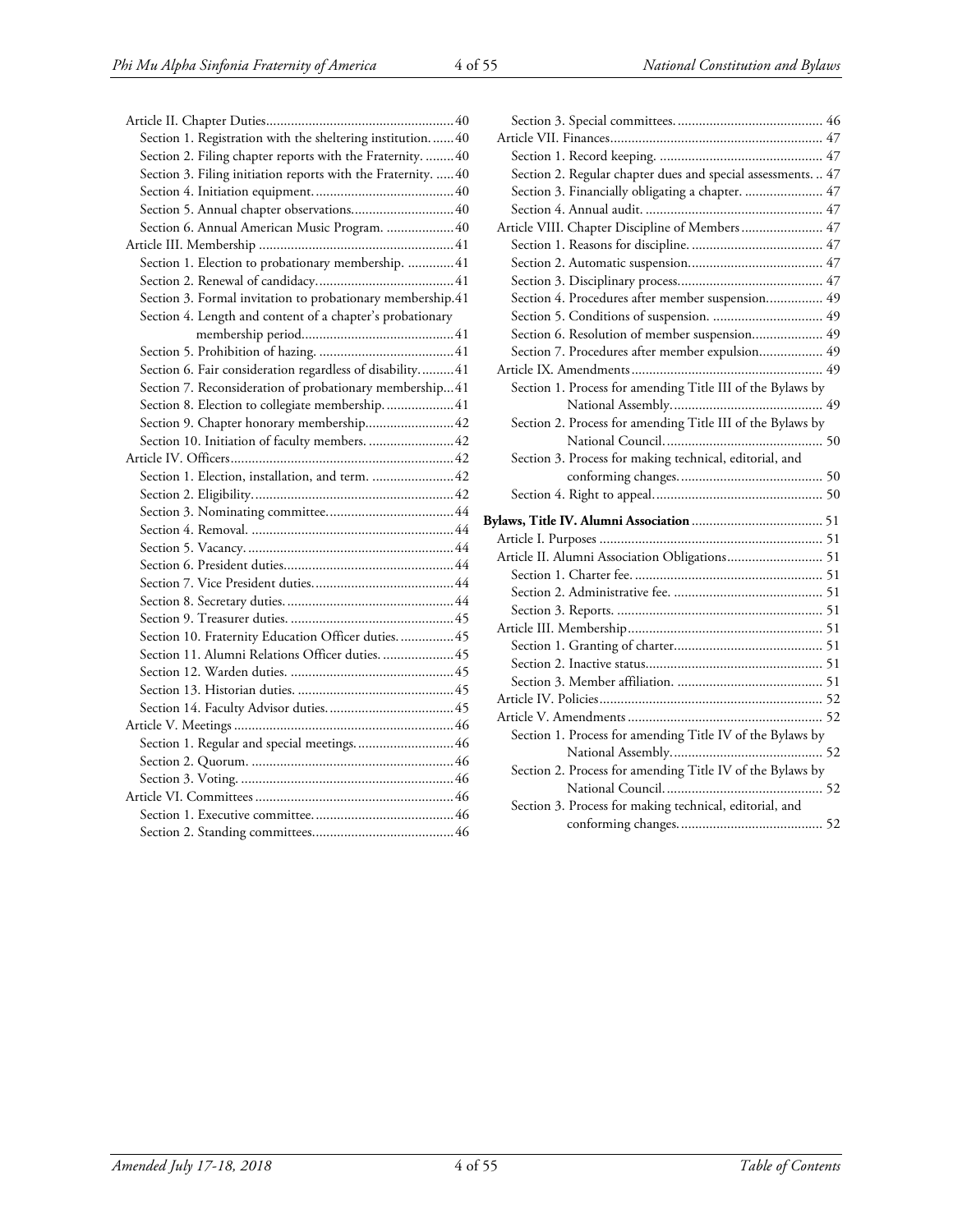### **INTRODUCTION**

<span id="page-4-0"></span>"The Constitution and the Chapter"

(Reprinted from THE SINFONIAN; November 1923)

The true strength of the individual chapter is determined by its obedience to the Constitution of the national fraternity. Wisdom has been shown in making our Constitution sufficiently plastic and progressive to meet the changing conditions inherent in the growth and expanse of a young fraternity and the increasing problems of the chapters.

Yet even at the present stage of adaptation and development it is not always easy for a chapter to be persistent and prompt in meeting all the requirements found in the SINFONIA law. Whenever such a time comes in the life of a chapter—it should \*sacrifice\*, and it will, if the chapter realizes itself to be a vital part of the organic whole, and not an isolated unity.

Brotherhood stands for mutual obligations and common duties. In the performance of them, inviolate should be respect for an observance of all the laws to each chapter and every member have voluntarily subscribed. Phi Mu Alpha is only as strong as the combined strength—and weakness—of all her chapters, no less, no more. She is a Federation of Chapters, united that she may grow the stronger in the bonds of brotherhood. Therefore, it behooves each chapter and every member to study and know the SINFONIA Constitution made for all, to be reverenced and obeyed by all—that all may remain united in fraternity law and fraternal love.

– Percy Jewett Burrell, Supreme President (1907-13)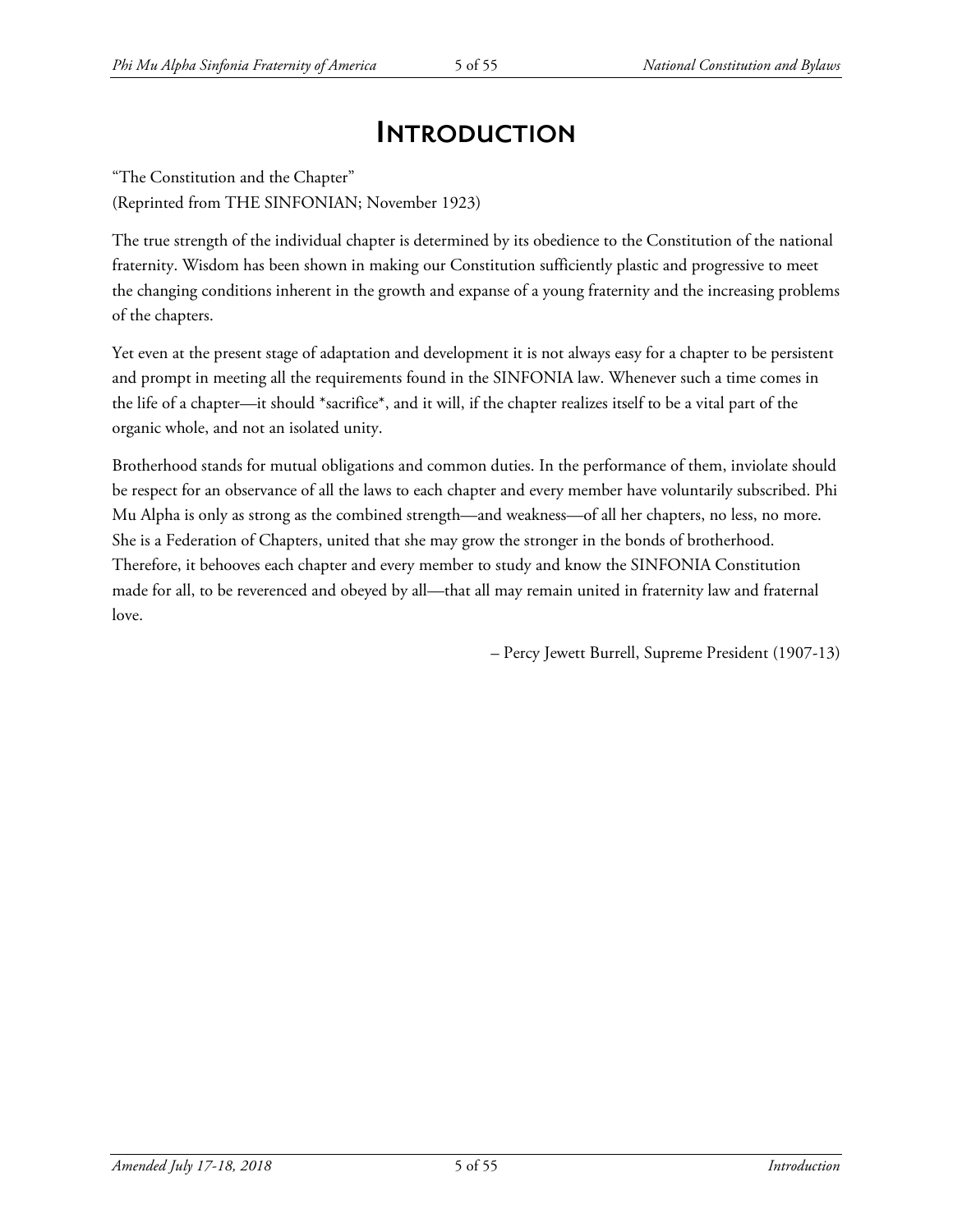### <span id="page-5-0"></span>**INTERPRETATIONS, DEFINITIONS, AND ABBREVIATIONS**

### <span id="page-5-1"></span>**INTERPRETATIONS**

A specific rule takes precedence over a general rule when both address the same subject.

### <span id="page-5-2"></span>**DEFINITIONS**

Affiliates: Any local or regional entity of the Fraternity including colonies, chapters, and alumni associations.

Sinfonian: Any collegiate, alumni or honorary member of Phi Mu Alpha Sinfonia.

### <span id="page-5-3"></span>**ABBREVIATIONS**

National Executive Committee (NEC) Commission on Standards (COS) Province Governor(s) (PG) Deputy Province Governor(s) (DPG) Collegiate Province Representative(s) (CPR) Assistant Collegiate Province Representative(s) (ACPR) Province Alumni Coordinator(s) (PAC) National Collegiate Representative (NCR) Probationary Member(s) (PM)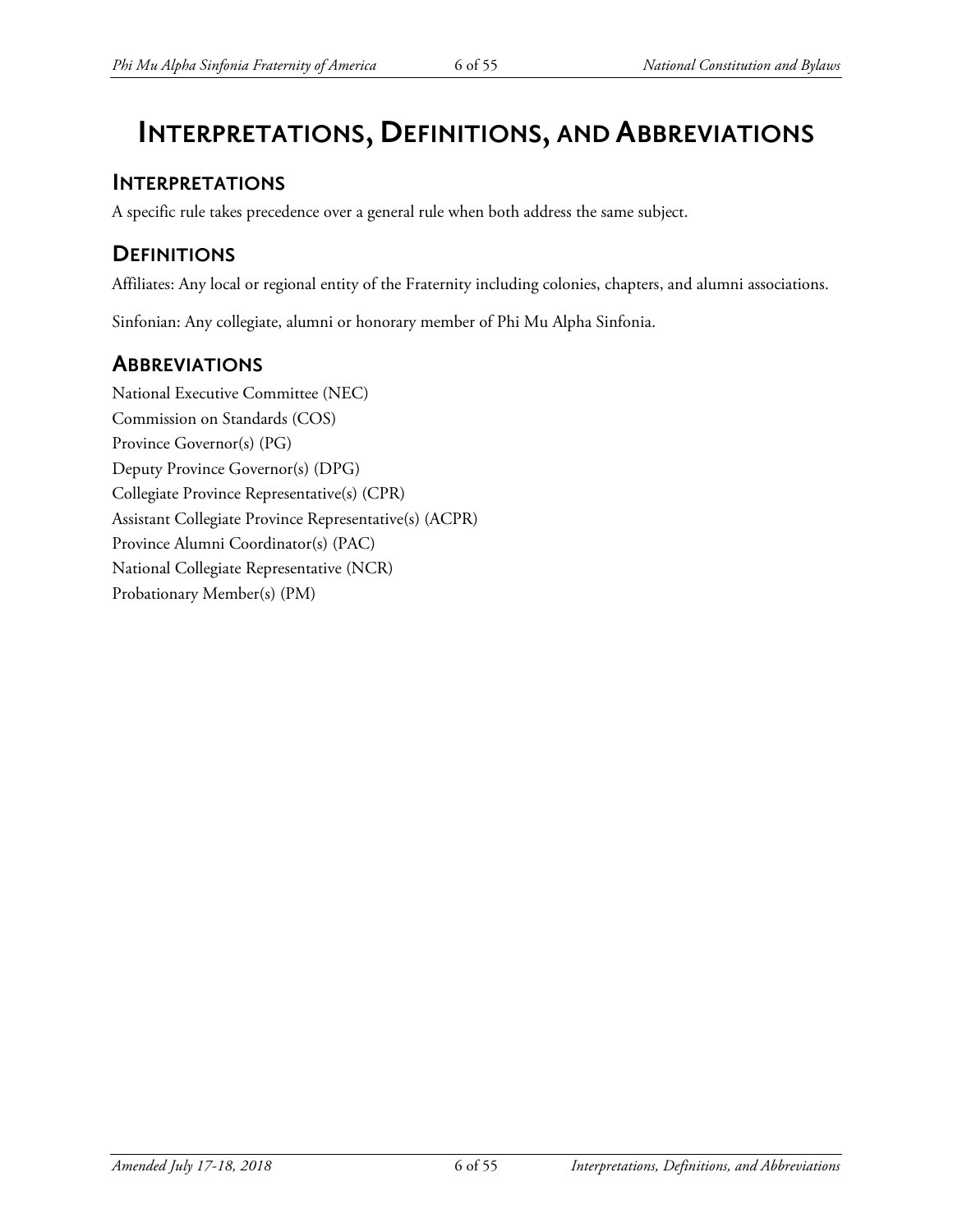## <span id="page-6-0"></span>**CONSTITUTION**

### <span id="page-6-1"></span>**ARTICLE I.DESCRIPTION**

#### <span id="page-6-2"></span>**Section 1. Name.**

- This organization is known as PHI MU ALPHA SINFONIA FRATERNITY OF AMERICA under the
- certificate of its incorporation, filed by the Department of State on August 26, 1904, under the General Laws
- 6 of the State of New York  $(5)(I)(43)$ .

#### <span id="page-6-3"></span>**Section 2. Use of name.**

- Affiliates may use the name of this Fraternity, or any part or derivative, only in connection with official
- activities. The National Executive Committee (NEC) may grant special permission for the use of the name of
- the Fraternity for other purposes.

## <span id="page-6-4"></span>**ARTICLE II. OBJECT**

- The Object of this Fraternity shall be for the development of the best and truest fraternal spirit; the mutual
- welfare and brotherhood of musical students; the advancement of music in America, and a loyalty to the Alma
- Mater.

### <span id="page-6-5"></span>**ARTICLE III. MEMBERSHIP**

#### <span id="page-6-6"></span>**Section 1. Classes of membership.**

The four classes of membership are probationary, collegiate, alumni, and honorary.

#### <span id="page-6-7"></span>**Section 2. Authority to confer membership.**

- Chapters, the National Assembly, or the NEC may confer collegiate membership. The NEC confers national
- honorary membership. Chapters confer honorary membership.

#### <span id="page-6-8"></span>**Section 3. Initiation Ritual requirement.**

- A man must participate in the role of candidate for initiation in the most current revision of the national
- Initiation Ritual to become a collegiate or honorary member.
- 

### <span id="page-6-9"></span>**ARTICLE IV. AFFILIATES**

#### <span id="page-6-10"></span>**Section 1. Chapter formation.**

- The Fraternity may form chapters by granting charters to petitioning groups in universities, colleges, or
- schools of music.
- <span id="page-6-11"></span>**Section 2. Alumniassociation formation.**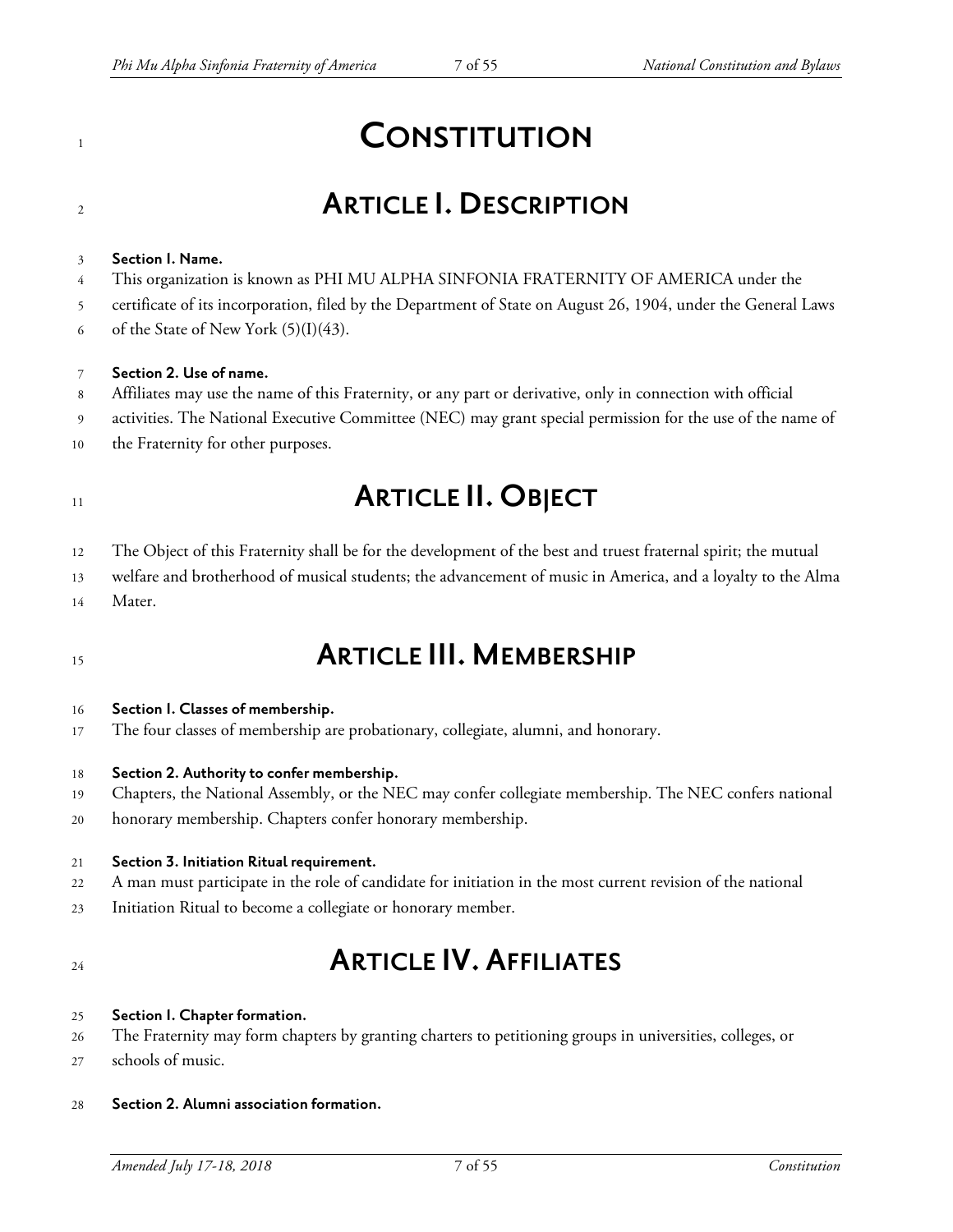The Fraternity may form alumni associations by granting charters to petitioning groups.

#### <span id="page-7-0"></span>**Section 3. Transfer ofcharter.**

- A chapter charter or name may be transferred to an institution or group that is the legitimate successor of the
- institution or group to which the chapter charter or name was originally granted.
- 

## <span id="page-7-1"></span> **ARTICLE V.OFFICERS ANDNATIONAL EXECUTIVE COMMITTEE**

#### <span id="page-7-2"></span>**Section 1. Names of Officersand NEC members.**

- The officers of the Fraternity are the National President, National Vice President, National Secretary-
- Treasurer, and National Historian. The NEC consists of the National President, the National Vice President,
- two Committeemen-at-Large, the National Collegiate Representative (NCR), the Province Governor (PG)
- Council Chairman, and the Collegiate Province Representative (CPR) Council Chairman.

#### <span id="page-7-3"></span>**Section 2. Indemnification.**

- Subject to any restrictions of applicable law, the Fraternity shall by action of the NEC indemnify any officer
- or NEC member or former officer or NEC member of the Fraternity against liabilities and expenses,
- including attorneys' fees, actually and necessarily incurred by him in connection with the defense of any
- action, suit or proceeding in which he was made a party by reason of being or having been such officer or
- NEC member, except in relation to matters after which he shall be adjudged in such action, suit or
- proceeding, to have acted in bad faith or to have been liable or guilty by reason of willful misconduct in the
- performance of duty. The Fraternity by action of the NEC may provide at the expense of the Fraternity
- insurance protection to the Fraternity and its directors, officers, or NEC members against any liability
- asserted against any one of them by reason of their acting as or status as directors, officers, or NEC members
- of the Fraternity. The amount paid to any officer or member of the NEC by way of indemnification may not
- exceed his actual, reasonable and necessary expenses incurred in connection with the matter involved. This
- indemnification is not exclusive of other rights to which the officer or member of the NEC may be entitled as
- a matter of law.

### <span id="page-7-4"></span>**ARTICLE VI. PARLIAMENTARY AUTHORITY**

- 55 If a parliamentary authority is requested, then the rules contained in the current edition of Robert's Rules of
- 56 Order Newly Revised govern a Fraternity meeting in all cases in which they are applicable and are not
- inconsistent with this constitution, bylaws, or any special rules of order.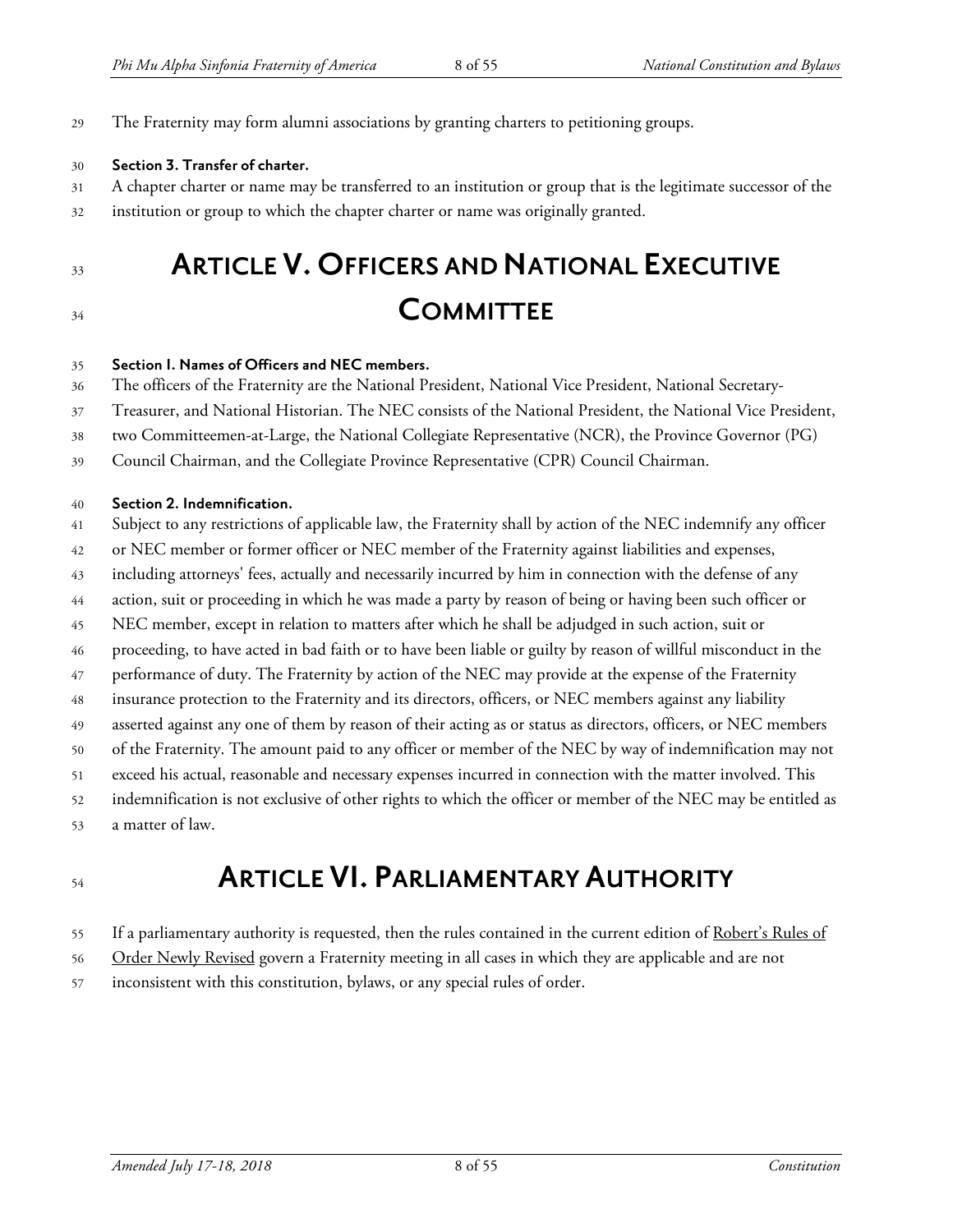## <span id="page-8-0"></span>**ARTICLE VII.DISSOLUTION**

- Upon the dissolution of the Fraternity and after paying or making provisions for the payment of all the
- liabilities of the Fraternity, the NEC shall appropriately dispose of all exclusive assets of the Fraternity as set forth herein.
- Assets transferred to the Fraternity shall be returned to said organization if they are then an exempt
- organization under Sections 501(c)(3), 170(c), or 501(c)(7) of the code or corresponding provisions of any
- United States Internal Revenue law. All other assets shall be distributed in the following manner:
- A. To the Sinfonia Educational Foundation;
- 66 B. To any other local, regional or national  $501(c)(7)$  fraternal organization with a mission similar to that of the Fraternity;
- 68 C. To a nonprofit fund, foundation, or corporation which is organized as a  $501(c)(3)$  corporation and operated exclusively for charitable, educational, religious and/or scientific purposes and which agrees to administer the assets of this Corporation in accordance with its goals and purposes.
- The motion for disposition of the assets of the Fraternity must be approved by an affirmative vote of at least
- five (5) members of the NEC.
- 

### <span id="page-8-1"></span>**ARTICLE VIII. AMENDMENTS**

### <span id="page-8-2"></span>**Section 1. Process foramending the Constitution.**

- The National Assembly may amend the Constitution with a vote of at least three-fourths in the affirmative
- with previous notice. The Fraternity publishes anticipated amendments to be considered by the National
- Assembly to chapters and delegates by March 1 preceding a National Convention.

### <span id="page-8-3"></span>**Section 2. Process for making technical, editorial,and conforming changes.**

- The National Secretary-Treasurer may make article and section designation, punctuation, cross reference,
- spelling, grammatical, and typographical changes to the Constitution as necessary, subject to approval by the
- NEC.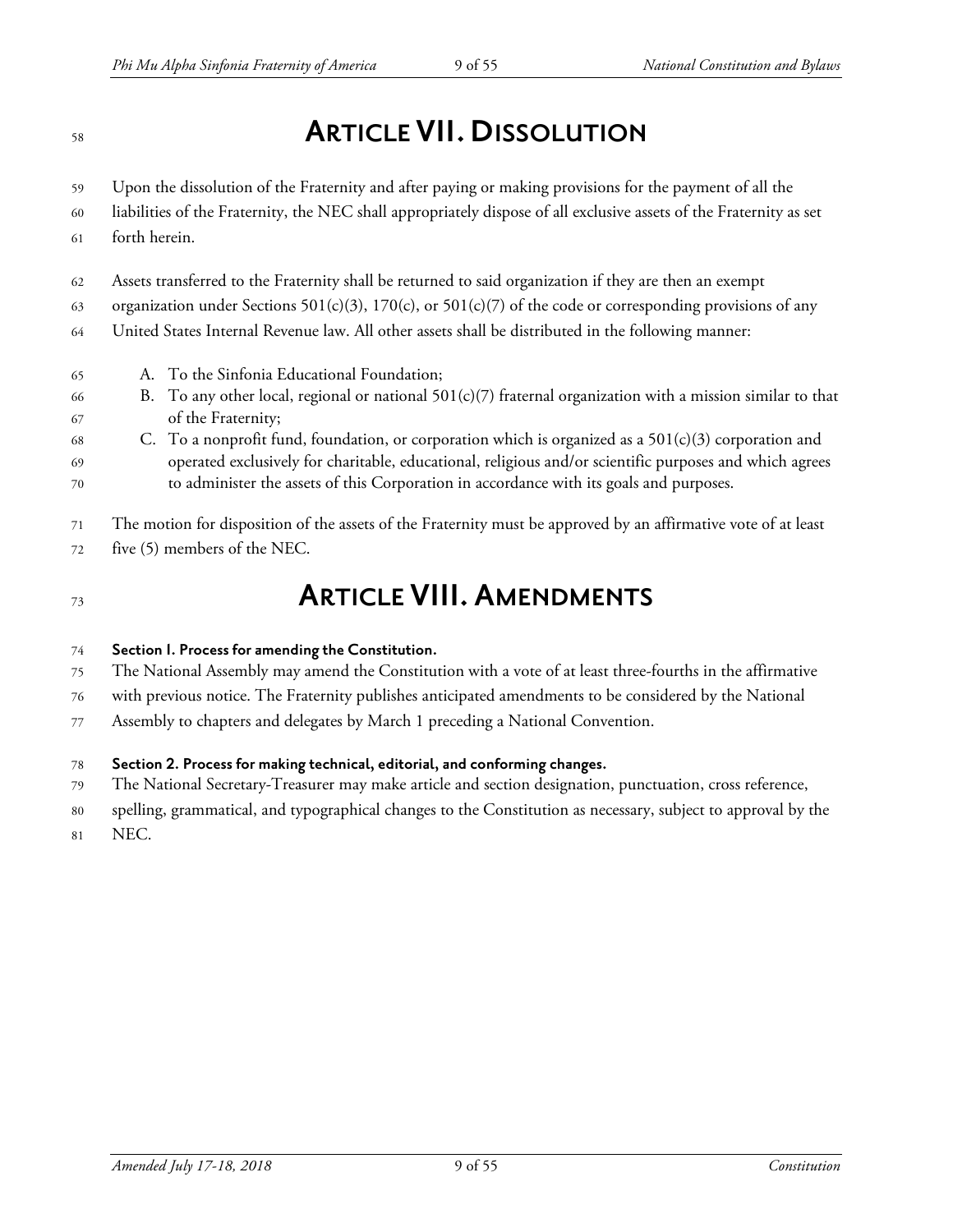## <span id="page-9-0"></span>**BYLAWS, TITLE I. NATIONAL**

### <span id="page-9-1"></span>**ARTICLE I. MEMBERSHIP**

#### <span id="page-9-2"></span>**Section 1. Non-discrimination policy.**

 Phi Mu Alpha Sinfonia offers membership to as many men as possible regardless of race, ethnicity, national origin, sexual orientation, disability or religion.

#### <span id="page-9-3"></span>**Section 2. Membership eligibility.**

- A male student, faculty member, or staff member of a chapter's sheltering institution is eligible for any class of
- membership, including probationary, if he is eighteen (18) years of age or older, and, through a love for
- music, can assist in the fulfillment of the Fraternity's Object and ideals either by adopting music as a
- profession, or by working to advance the cause of music in America. Membership is restricted to males, as
- permitted under 20 U.S.C. 1681(a)(6)(A) and as evidenced by the letter of exemption from Title IX provided
- by the United States Department of Education received December 21, 1983.
- A student of a chapter's sheltering institution is eligible for membership if he meets the minimum academic
- performance standards for successful continuation as a student in good standing as defined by the sheltering
- institution. Students in their first academic term are eligible for membership. A student not majoring in
- music is eligible for membership.
- A man who has been expelled from the Fraternity is not eligible for initiation into any class of membership.

#### <span id="page-9-4"></span>**Section 3. Process for initiating men who are notaffiliated with a chapter's sheltering institution.**

- The PG, with good reason, may authorize a chapter to initiate up to two men per year into collegiate
- membership who are eligible but not affiliated with the chapter's sheltering institution as students, faculty
- 

members, or staff members.

#### <span id="page-9-5"></span>**Section 4. Membership exclusivity.**

- A chapter may not pledge or initiate a man who is a member of any other secret national fraternal society in
- music. A member agrees not to join any other secret national fraternal society in music.

#### <span id="page-9-6"></span>**Section 5. Duties of membership.**

- A member becomes acquainted with the governing documents and history of the Fraternity and supports the
- efforts and objectives of the Fraternity. A collegiate member attends meetings as required by his chapter,
- promptly pays all financial obligations to the chapter and the Fraternity, and maintains the minimum
- academic performance standards for successful continuation as a student in good standing as defined by his
- chapter's sheltering institution.

#### <span id="page-9-7"></span>**Section 6. Membership standings.**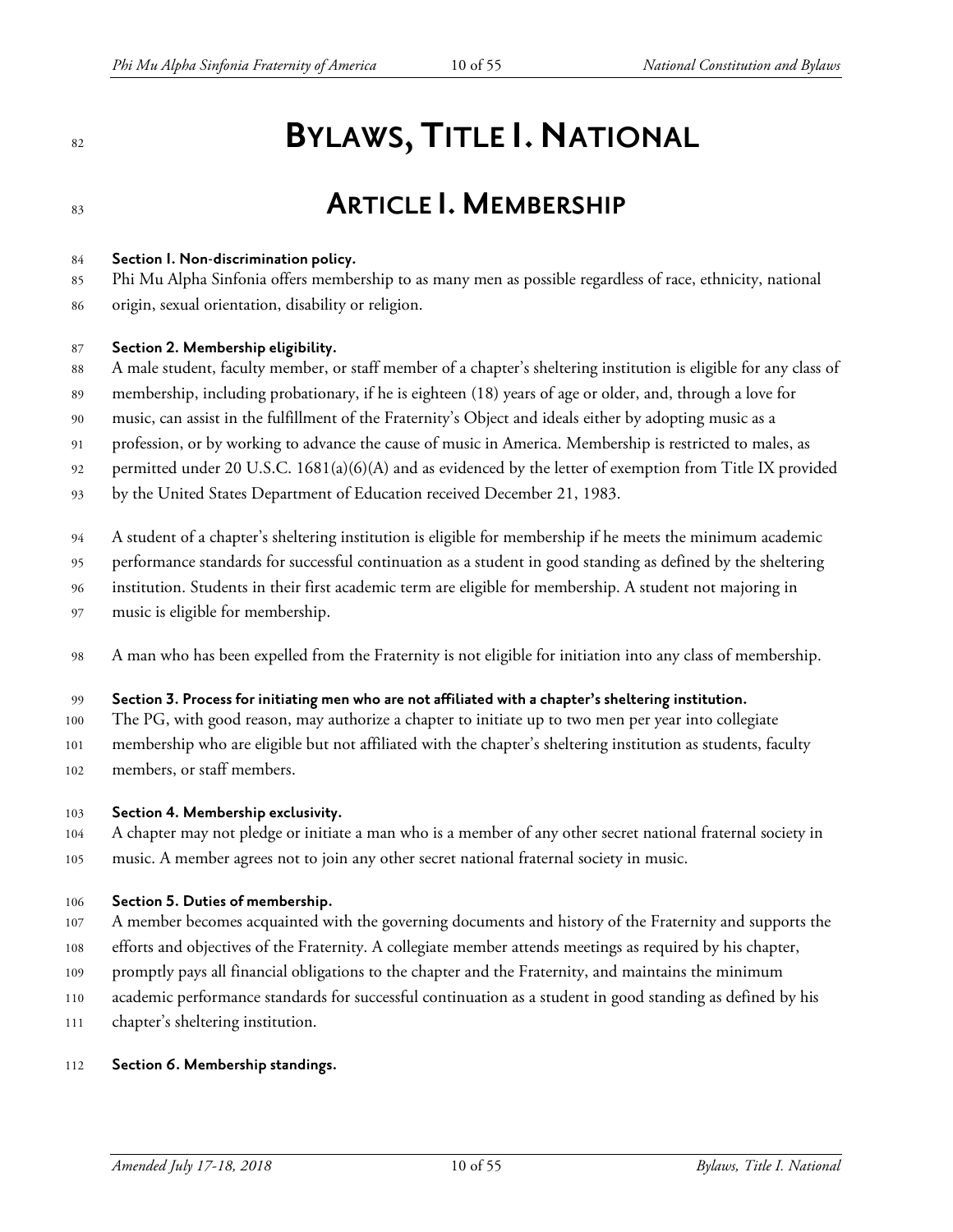- 113 Membership standings include good standing and suspended. A member is in good standing if he fulfills all
- 114 the duties of membership as defined in Section 5 of this article.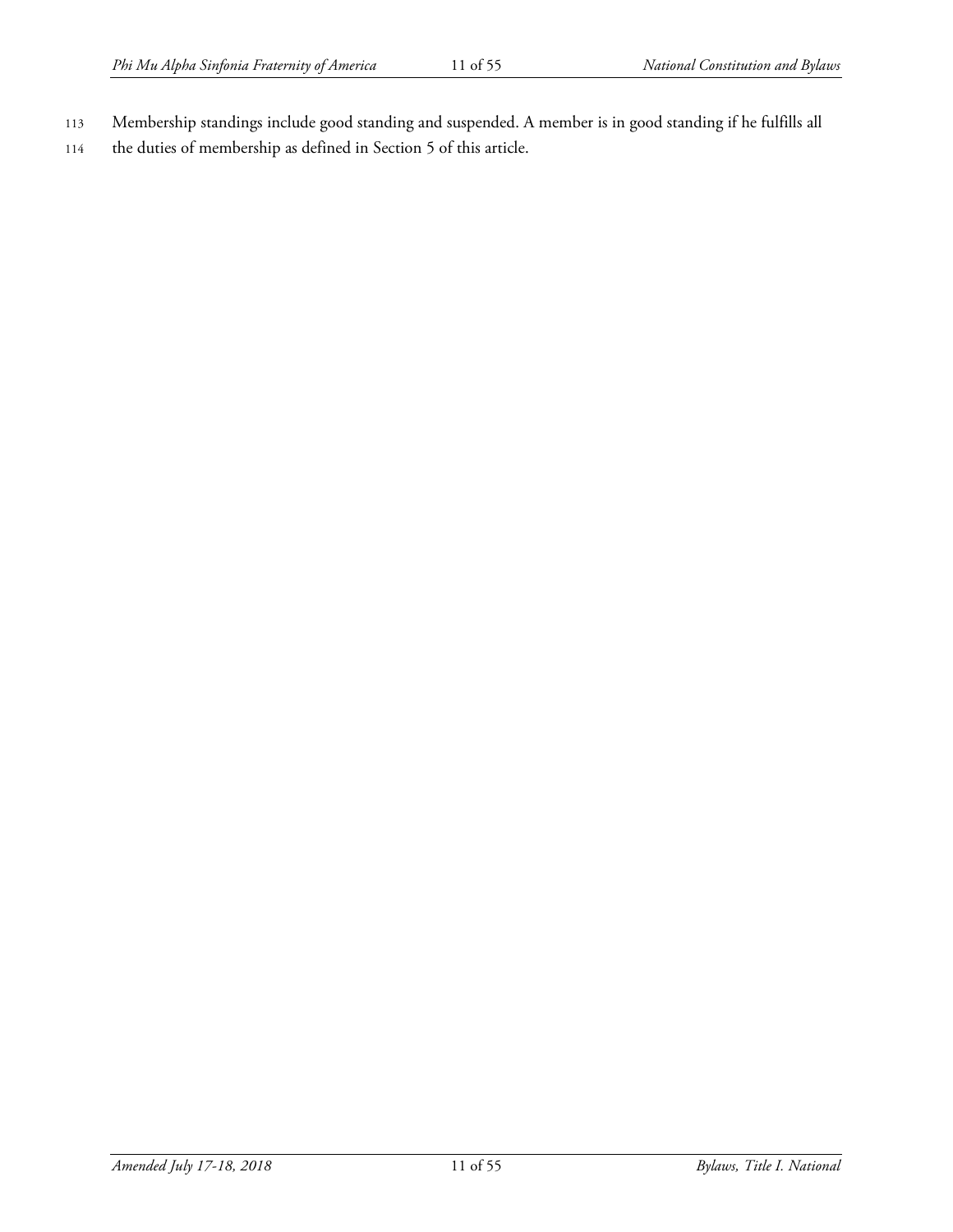#### <span id="page-11-0"></span>**Section 7. Term of membership.**

- Except as a result of disciplinary action, an initiated member retains his membership in the Fraternity for life.
- An initiated member may not resign his membership. A PM may resign his membership, and a chapter may
- dismiss a PM.

#### <span id="page-11-1"></span>**Section 8. Arbitration.**

A member submits to binding arbitration in the event of a legal dispute with the Fraternity.

#### <span id="page-11-2"></span>**Section 9. National examination requirement.**

- Before election to collegiate membership, a PM completes a PM program and passes the most current revision
- of the national examination with 100% accuracy. 100% accuracy refers only to the content and spelling of the
- PM's answers (i.e. capitalization and punctuation errors do not count against the score). A PM may repeat the
- examination until he achieves 100% accuracy. A chapter may not require an entire PM class to repeat the
- examination due to the errors of an individual PM. A chapter may not alter or delete questions from the
- national examination. The Faculty Advisor certifies the results of the national examination by signing the
- initiation report.

#### <span id="page-11-3"></span>**Section 10. Initiation fee.**

- Before election to collegiate membership, a PM pays an initiation fee of \$100.00 plus a materials fee which
- covers, at cost, his membership certificate, membership card, songbook, governing documents, and official
- membership pin. A member may purchase an upgraded official membership pin for an additional fee.

#### <span id="page-11-4"></span>**Section 11. Status ofa PM who does notcomplete a PM program.**

- A PM who is dismissed from probationary membership or who resigns his membership voluntarily is no
- longer affiliated with the Fraternity. A chapter may reconsider him for probationary membership during any
- succeeding terms in which he is enrolled at the chapter's sheltering institution.

#### <span id="page-11-5"></span>**Section 12. Reimbursement for late withdrawal of a PM.**

- If an initiation fee is submitted to the National Headquarters for a PM who is not initiated, the National Staff
- issues credit to the chapter or former PM for the national initiation fee. Upon receipt of the former PM's
- unused initiation materials, the National Staff issues credit to the chapter or former PM for the cost of the
- materials returned minus the cost of the membership shingle and card.

#### <span id="page-11-6"></span>**Section 13. Honorary membership eligibility.**

A male who is a distinguished musician or patron of music is eligible for honorary membership.

#### <span id="page-11-7"></span>**Section 14. National honorary membership.**

- The NEC confers national honorary membership. The Fraternity initiates national honorary members into
- the honorary Alpha Alpha Chapter. A national honorary member has the same rights, duties, and privileges as
- an alumni member.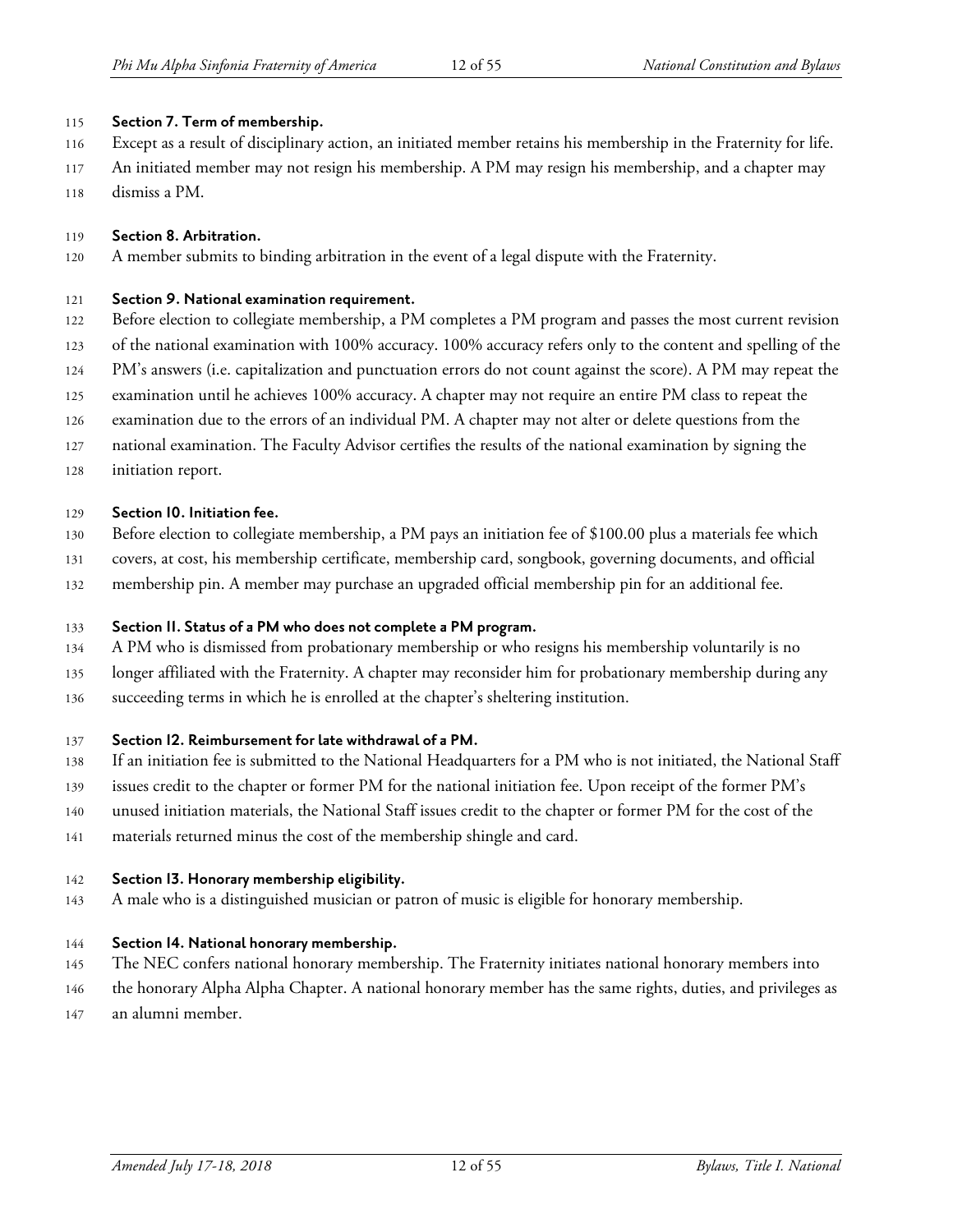#### <span id="page-12-0"></span>**Section 15. Transferring from collegiate to alumni membership.**

- A collegiate member in good standing is transferred to alumni membership when he terminates his academic
- affiliation with his chapter's sheltering institution. A member terminates his academic affiliation with an
- institution when he is not enrolled in classes during a regular full-length academic term at the institution or
- when he graduates from the institution with a degree even though he may remain enrolled as a student at the
- institution. A member does not terminate his academic affiliation with an institution by choosing not to
- enroll for a shortened academic term offered between full-length terms or choosing not to enroll for any
- summer term.
- A collegiate member in good standing may transfer to alumni membership if he has paid eight semesters of
- per capita taxes. A collegiate member may transfer to alumni membership after having paid per capita taxes
- for future semesters only with PG approval after the member submits a formal written request to both his
- chapter and the PG. The chapter may offer a written response to the PG within thirty (30) days.
- A collegiate member in good standing may temporarily transfer to alumni membership if he leaves campus for
- one or more professional semesters (e.g. student teaching, internship, study abroad). A student who

temporarily transfers to alumni membership while on a professional semester resumes collegiate membership

- when he returns to campus for classes.
- The Commission on Standards (COS) may transfer a collegiate member in good standing to alumni
- membership.

### <span id="page-12-1"></span>**Section 16. Transferring from alumni to collegiate membership.**

- An alumni member may affiliate with a chapter by majority vote of the chapter, provided that the member
- resides within a reasonable distance of the chapter to allow his full participation as a collegiate member. Upon
- acceptance, the member is entitled to all privileges and assumes all obligations and responsibilities of collegiate
- membership.

### <span id="page-12-2"></span>**ARTICLE II. STATUS OFAFFILIATES**

### <span id="page-12-3"></span>**Section 1. Active status.**

- Active status indicates that an affiliate is fulfilling all of its operational responsibilities and is in good standing
- with the Fraternity. A chapter or alumni association is on active status if it is not on reorganizational status,
- inactive status, probation, or suspension and has not had its charter revoked.

### <span id="page-12-4"></span>**Section 2. Reorganizational status.**

- Reorganizational status is a chapter rehabilitative status that lasts no longer than 365 days. During the period
- of reorganization, the PG or Commission on Standards in consultation with the National Staff may modify
- the normal rights, privileges, duties, and obligations of the chapter. In addition, the chapter undertakes
- activities prescribed by the PG or COS that are intended to help the chapter overcome organizational
- difficulties.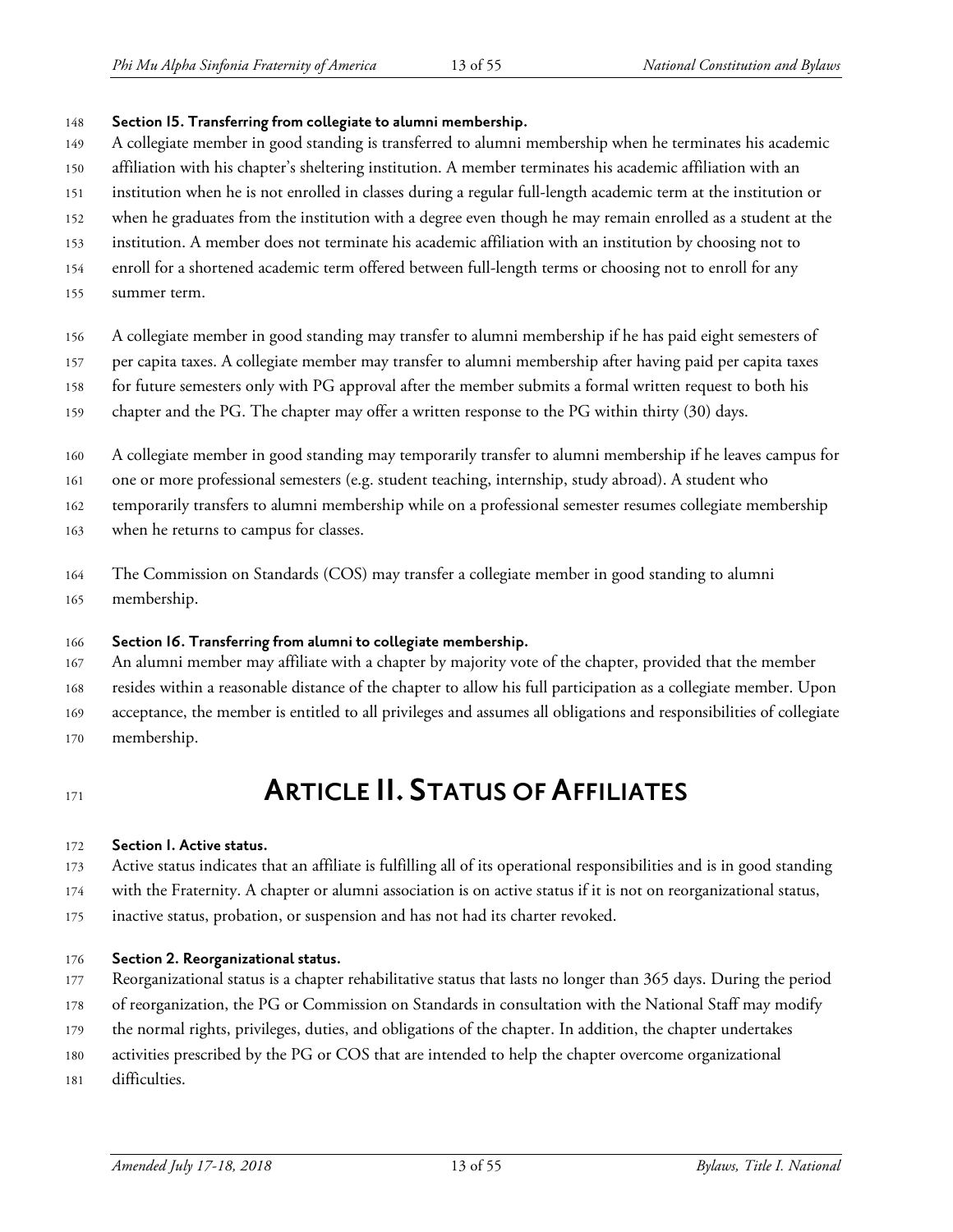#### <span id="page-13-0"></span>**Section 3. Reasons for reorganizational status.**

- The PG or COS may place a chapter on reorganizational status when it is having difficulty maintaining a
- minimum standard of viability. The COS considers placing a chapter on reorganizational status if it fails to
- submit chapter reports twice in succession or reports no initiations for 365 days.

#### <span id="page-13-1"></span>**Section 4. Consequences ofafailure to respond to reorganizational status.**

- The COS in consultation with the PG may place a chapter on inactive status or probation if the chapter does
- not accomplish the activities prescribed by the PG or COS during reorganizational status or return to good
- health.

#### <span id="page-13-2"></span>**Section 5. Inactive status.**

- A chapter or alumni association that is on inactive status is closed and may no longer function as an affiliate of
- the Fraternity. The National Staff takes appropriate measures to reclaim the charter and any other property of
- a chapter or alumni association that is placed on inactive status. The Fraternity retains inactive charters. An
- inactive chapter may be reactivated through the colony program. An inactive alumni association may be
- reactivated through the same petition process as for a new alumni association.
- When a chapter is placed on inactive status, the Fraternity transfers collegiate members in good standing to
- alumni membership. The Fraternity transfers collegiate members who are suspended due to nonpayment of
- national per capita taxes to alumni membership if they pay all outstanding financial obligations to the
- Fraternity within 30 days. If such a member does not pay his outstanding balance in full within 30 days, the
- Fraternity expels him. The Fraternity transfers collegiate members who have been suspended by the COS to
- alumni membership, but the terms of their suspensions remain in effect. The Fraternity expels collegiate
- 
- members who have been suspended by vote of the chapter.

#### <span id="page-13-3"></span>**Section 6. Reasons for inactive status.**

- The COS may place a chapter or alumni association on inactive status if it is organizationally unable to
- function effectively, if its sheltering institution is no longer able to support a chapter, or if, in the judgment of the COS in consultation with the PG, it seems desirable as an aid to the amelioration of difficulties.
- 

## <span id="page-13-4"></span>**ARTICLE III. NATIONAL OFFICERS AND NATIONAL EXECUTIVE COMMITTEE MEMBERS**

#### <span id="page-13-5"></span>**Section 1. Eligibility for National President.**

- The National President is a member in good standing, who:
- A. has served at least three (3) years as a member of the NEC; or
- B. has served at least seven (7) years as PG; or
- C. has been a member in good standing for at least fifteen (15) years.
- The National President may succeed himself, but may not serve more than two consecutive terms.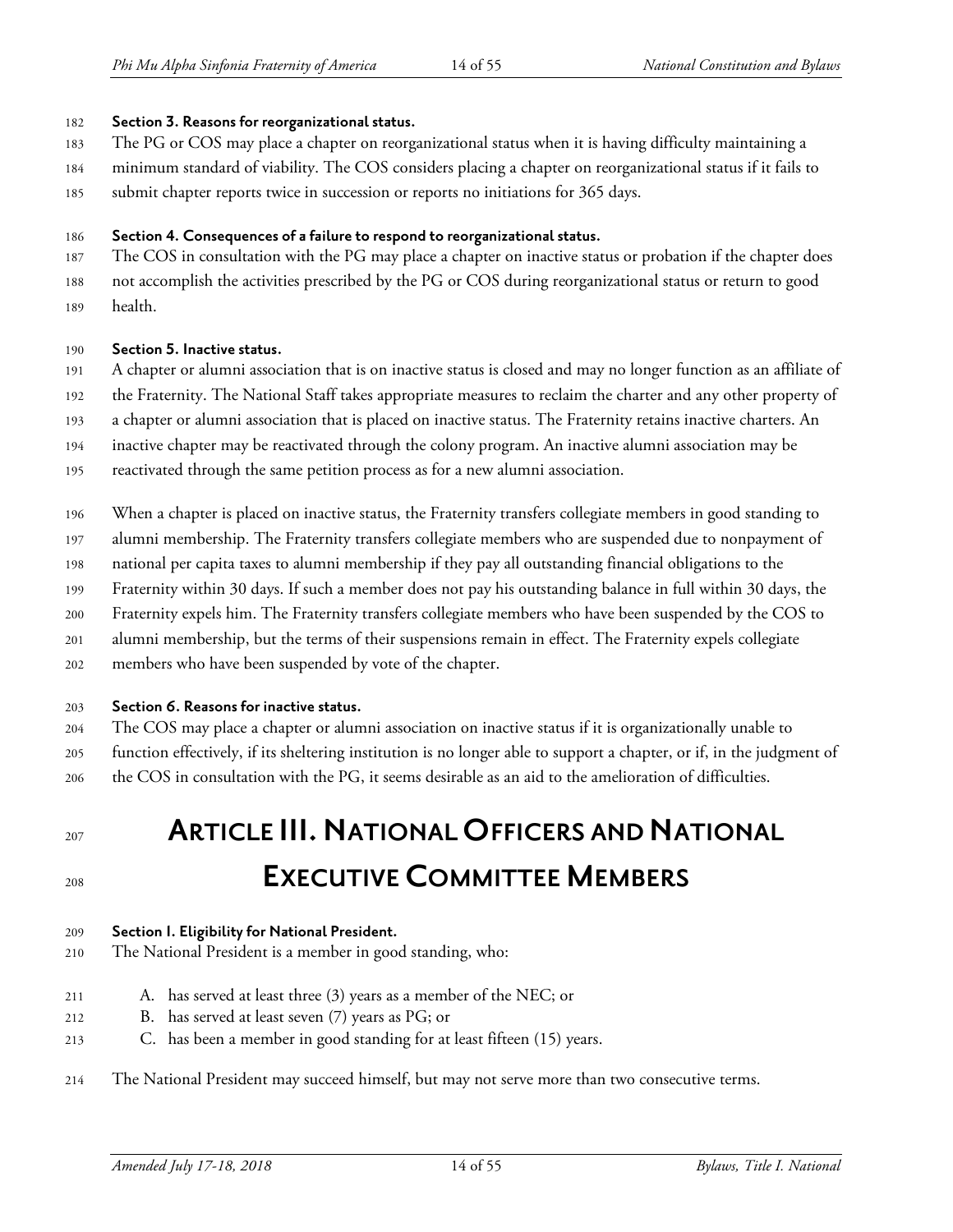#### <span id="page-14-0"></span><sup>215</sup> **Section 2. Term of National President.**

- 216 The National President serves a term of three (3) years, beginning at his installation during the National
- 217 Convention at which he is elected and concluding when his successor has been elected and installed.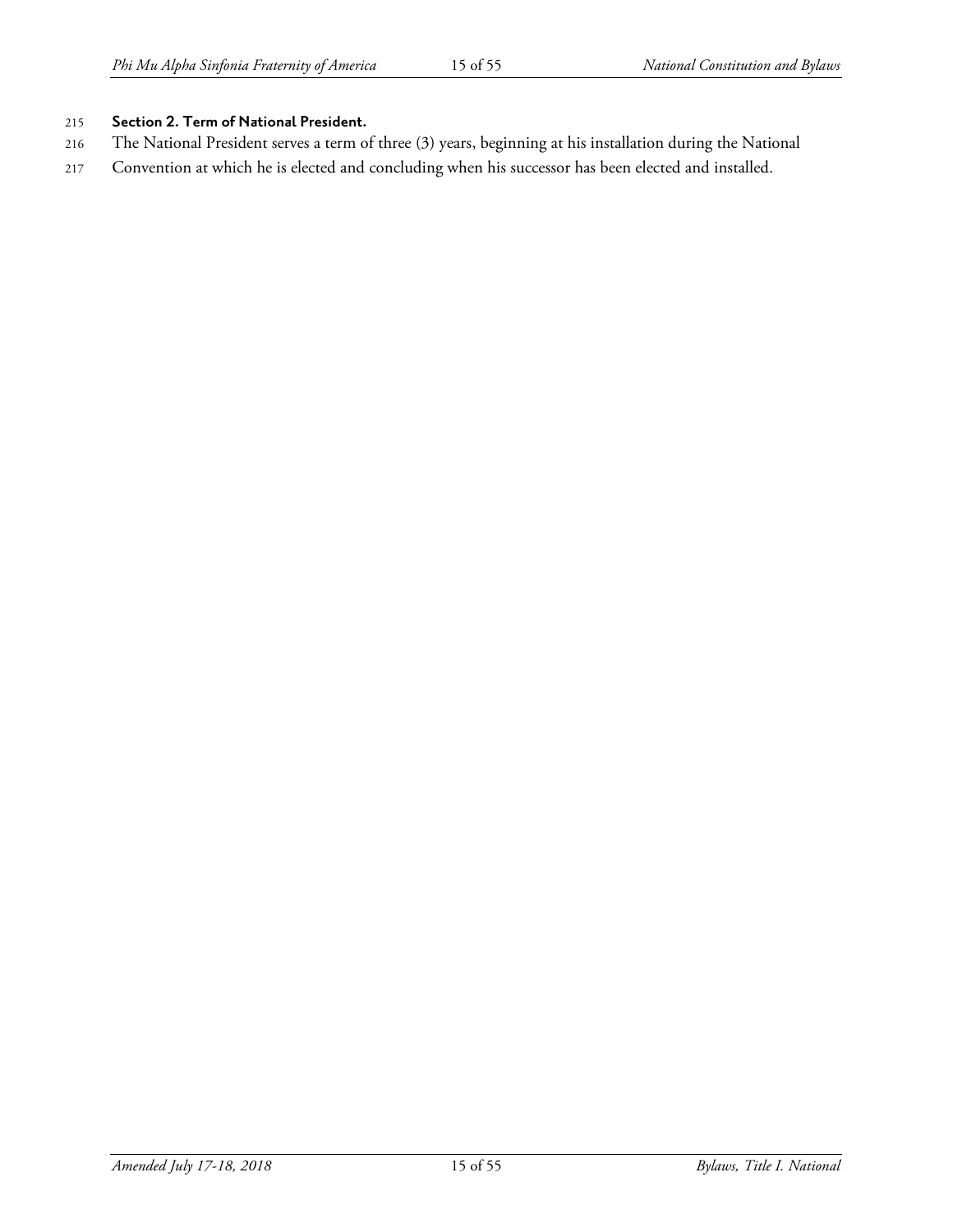<span id="page-15-0"></span>**Section 3. Powersand duties of National President.**

 The National President is the chief executive of the Fraternity. He presides at National Conventions and at meetings of the NEC. He announces no later than March 1 prior to a National Convention to members of the National Assembly the place, date, and time of the first meeting of the National Convention, and publishes the official docket. He approves proceedings of the National Convention. He or a staff member

- appointed by the NEC supervises the National Staff. He installs chapters or may appoint another member for
- that purpose.
- Subject to the approval of the NEC, he:
- A. appoints a PG for each province by September 1 following the National Convention;
- B. appoints a National Historian and members of national committees and commissions;
- C. appoints a member to fill a PG or standing committee vacancy;
- D. divides the United States into provinces.
- He may:
- A. approve PG removal of province, chapter, or alumni association officers;
- B. grant special dispensations to enable a chapter to deal with an unusual situation;
- C. grant permission for a chapter to initiate more than two honorary members per academic year;
- D. grant permission for a member to be an honorary member of more than one chapter;
- E. request or authorize duties of the National Vice President; and
- F. remove his appointees from their positions at any time.
- Subject to the approval of the NEC, he may:
- A. appoint a DPG for any province; and
- B. excuse a chapter from meeting financial obligations.

### <span id="page-15-1"></span>**Section 4. Eligibility for National Vice President.**

- The National Vice President is a member who meets the same eligibility requirements as the National
- President. The National Vice President may succeed himself, but may not serve more than two consecutive
- terms.

### <span id="page-15-2"></span>**Section 5. Term of National Vice President.**

- The National Vice President serves a term of three (3) years, beginning at his installation during the National
- Convention at which he is elected and concluding when his successor has been elected and installed.

### <span id="page-15-3"></span>**Section 6. Powersand duties of National Vice President.**

- The National Vice President assumes the duties of the National President in the absence or incapacity of the
- National President. He performs duties as may be requested and authorized by the National President or the
- NEC.

### <span id="page-15-4"></span>**Section 7. Eligibility for Committeeman-at-Large.**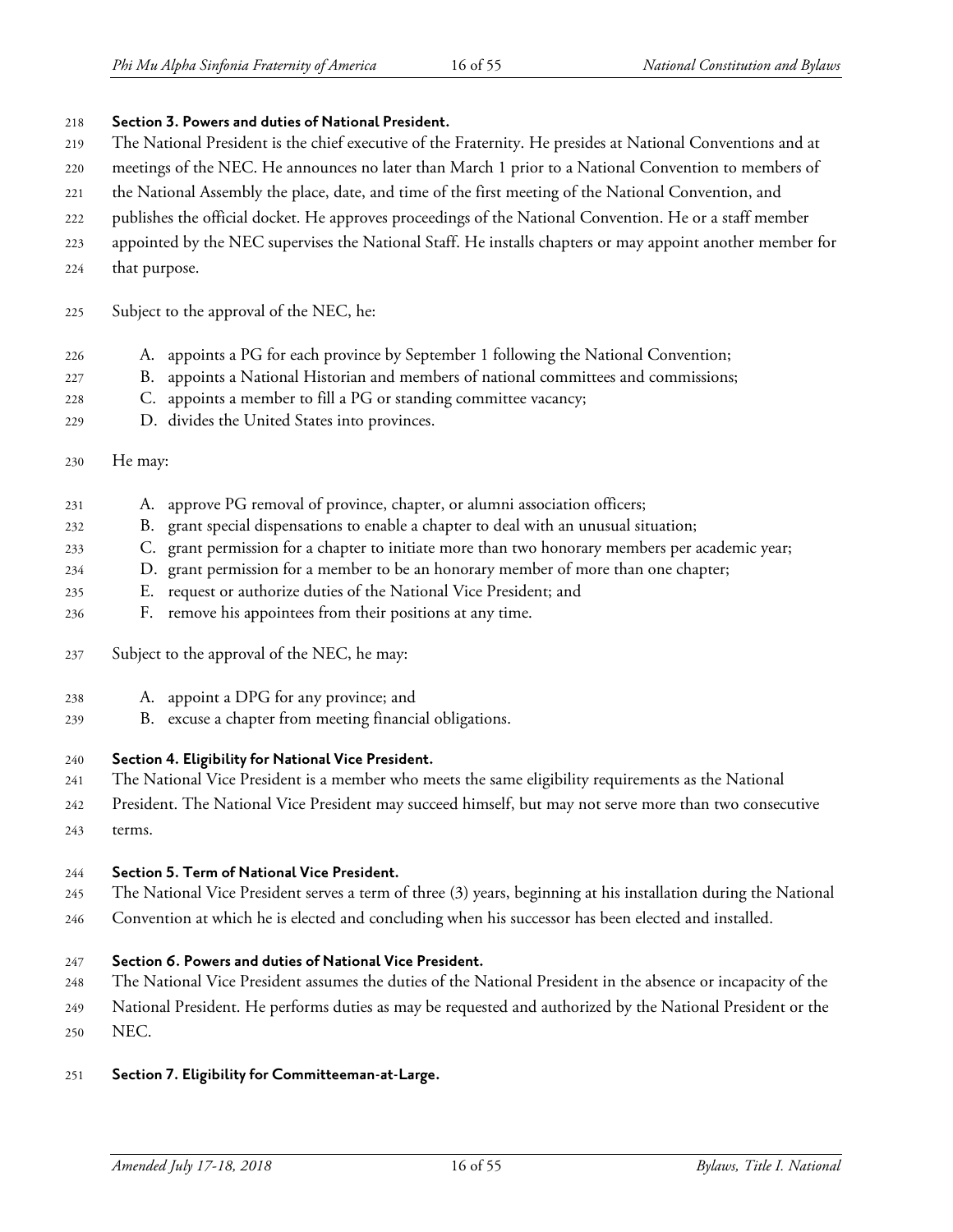- 252 A Committeeman-at-Large is a member in good standing who has been a member for at least three years. A
- 253 Committeeman-at-Large may succeed himself.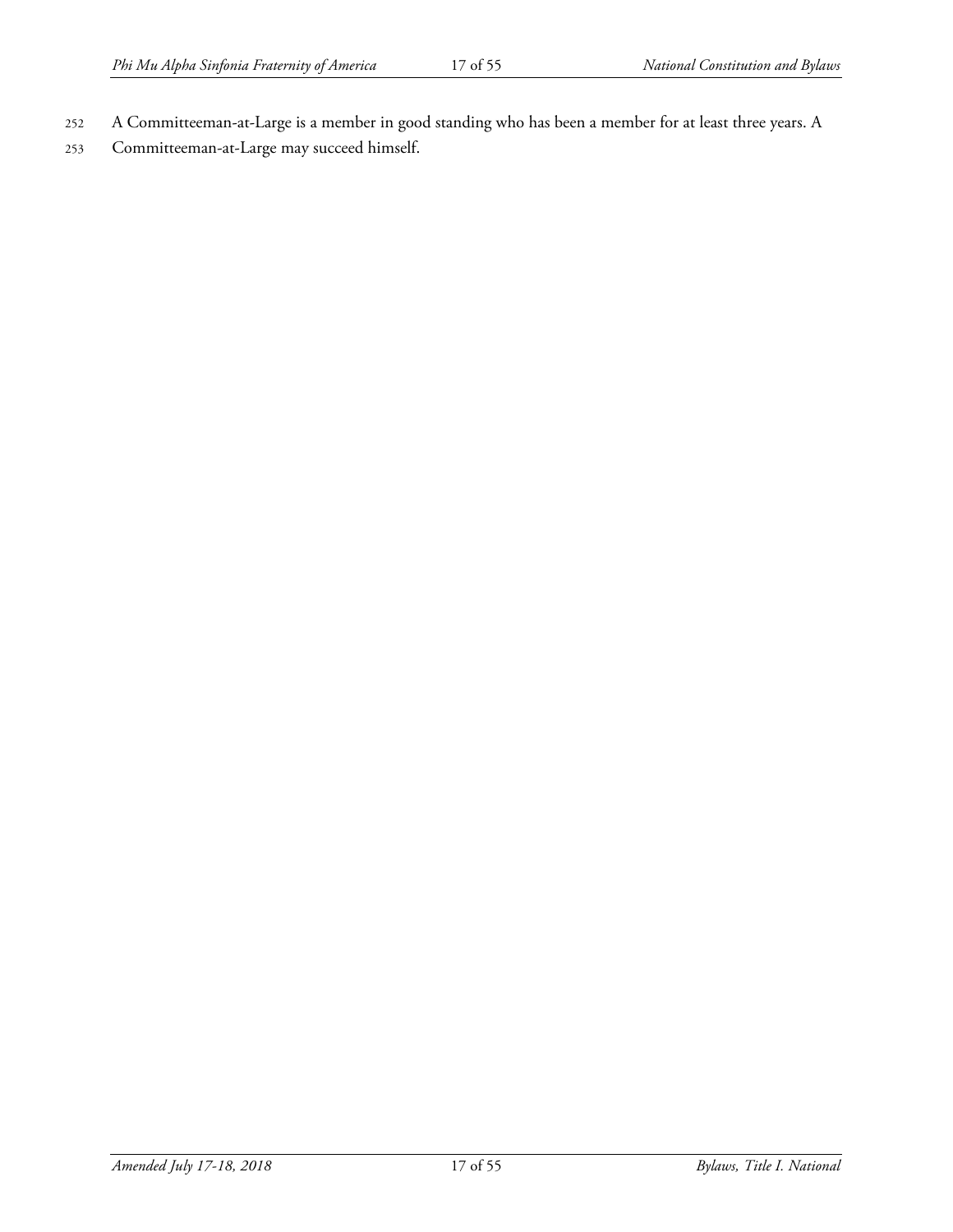#### <span id="page-17-0"></span>**Section 8. Term of Committeeman-at-Large.**

- A Committeeman-at-Large serves a term of six (6) years, beginning at his installation during the National
- Convention at which he is elected and concluding when his successor has been elected and installed. The
- National Assembly elects one Committeeman-at-Large at each National Convention, so that the terms of the
- Committeemen-at-Large are staggered by three years.

#### <span id="page-17-1"></span>**Section 9. Powersand duties of Committeeman-at-Large.**

The Committeemen-at-Large serves as a member of the NEC.

#### <span id="page-17-2"></span>**Section 10. Eligibility for NCR.**

- The NCR is a member in good standing who has served as an elected officer in his chapter. The NCR is a
- collegiate member at the time of his election. The NCR may not succeed himself.

#### <span id="page-17-3"></span>**Section 11. Term of NCR.**

- The NCR serves a term of three (3) years, beginning at his installation during the National Convention at
- which he is elected and concluding when his successor has been elected and installed.

#### <span id="page-17-4"></span>**Section 12. Powersand duties of NCR.**

- The NCR represents the collegiate membership on the NEC. He encourages communication among chapters
- and promotes interaction within the collegiate membership.

#### <span id="page-17-5"></span>**Section 13. Procedure forappointing National Secretary-Treasurerand Assistant National Secretary-Treasurer.**

- The NEC appoints one of its members National Secretary-Treasurer. The NEC may appoint one of its
- members or a National Staff member Assistant National Secretary-Treasurer.

#### <span id="page-17-6"></span>**Section 14. Term of National Secretary-Treasurerand Assistant National Secretary-Treasurer.**

- The National Secretary-Treasurer serves a term of three (3) years from the date of appointment, or until his
- successor is appointed. The Assistant National Secretary-Treasurer serves a term of three (3) years from the
- date of appointment, or until his successor is appointed.

#### <span id="page-17-7"></span>**Section 15. Powersand duties of the National Secretary-Treasurer.**

- The National Secretary-Treasurer is the custodian of the assets of the national Fraternity. He works with the
- National Staff to prepare and submit to the NEC an annual budget for the Fraternity for the next fiscal year.
- He keeps an accurate record the financial transactions of the Fraternity. He submits a report of these
- transactions at each National Convention and, upon the request of the NEC, at any NEC meeting. Subject to
- the budget approved by the NEC, he disburses funds from the Fraternity by voucher signed by himself as
- National Treasurer or by another authorized signer approved by the NEC. Subject to the written approval of
- the NEC, he may arrange for the management of the investment property of the Fraternity. He keeps an
- accurate record of the proceedings of all National Conventions. He publishes these proceedings as approved
- by the National President to each member of the National Council not later than 90 days following the
- National Convention. He conducts the correspondence of the national organization, and is responsible for all
- notices of the National Convention, meetings of the NEC, and other notices requested by national officers or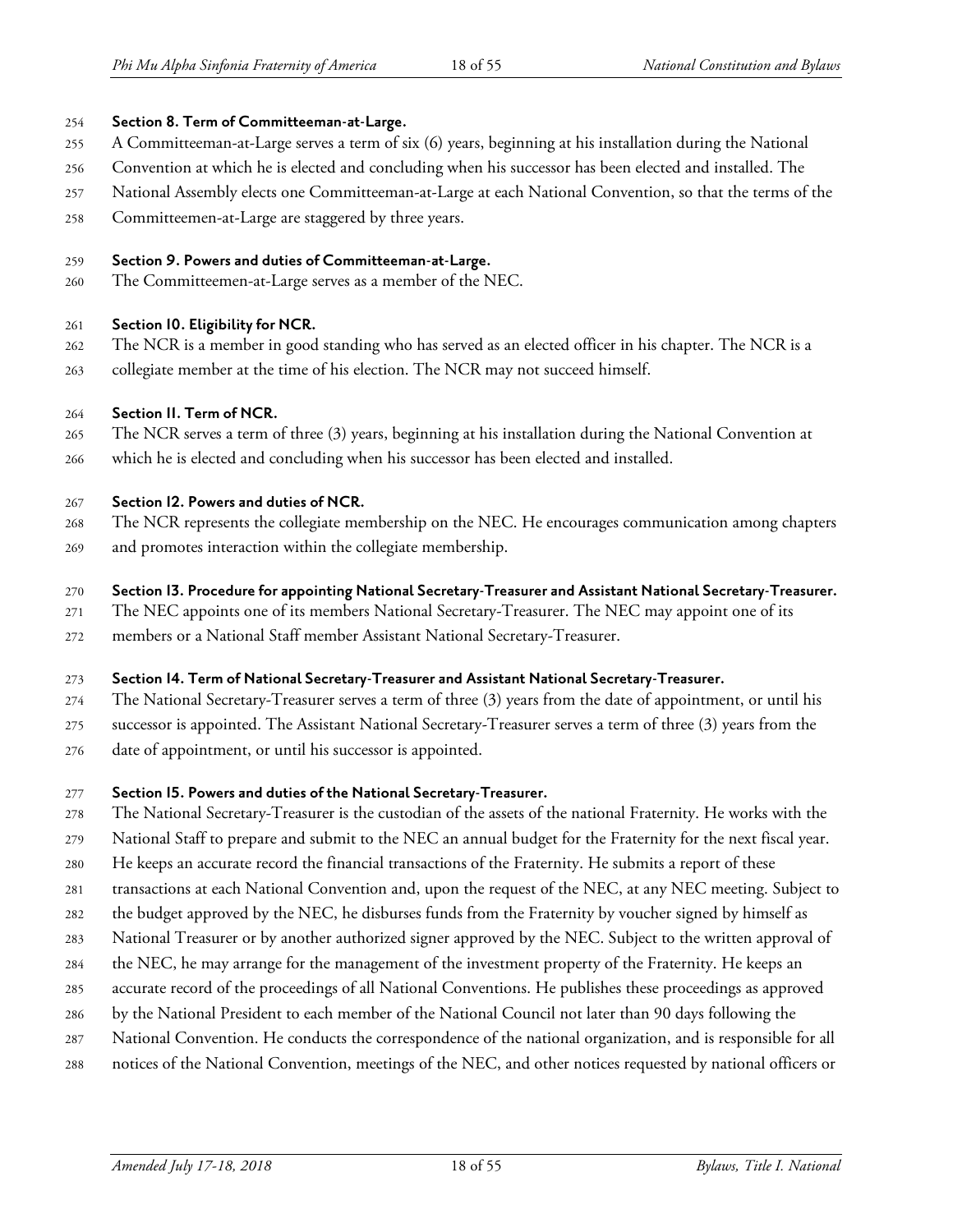- members of the NEC. When authorized by the NEC, the Assistant National Secretary-Treasurer or National
- Staff may fulfill the responsibilities of the National Secretary-Treasurer.
- <span id="page-18-0"></span>**Section 16. Procedure forappointing National Historian.**
- Subject to ratification by the NEC, the National President appoints a National Historian.

#### <span id="page-18-1"></span>**Section 17. Term of National Historian.**

- The National Historian serves a term of three (3) years from the date of appointment, or until his successor is
- appointed. The National President may remove the National Historian from office at any time.

#### <span id="page-18-2"></span>**Section 18. Powersand duties of National Historian.**

- The National Historian is responsible for the documentation, preparation, and preservation of all books and
- records relating to the history and development of the Fraternity.

#### <span id="page-18-3"></span>**Section 19. Procedure for filling vacancies.**

- The NEC may appoint a substitute to fill an NEC vacancy, however created. The appointee holds office until
- his successor has been elected and installed. The National Assembly fills a vacancy by election if the vacancy
- occurs in the position of National President, National Vice President, Committeeman‐at-Large, or National
- Collegiate Representative during a National Convention.
- 

### <span id="page-18-4"></span>**ARTICLE IV. ELECTIONS**

#### <span id="page-18-5"></span>**Section 1. Time and method of nomination.**

 The national nominating committee solicits letters from the entire Fraternity naming possible nominees for the offices of National President, National Vice President, Committeeman-at-large, and NCR during September preceding a National Convention. The committee meets not later than January 1 immediately preceding a National Convention and nominates one eligible candidate for each office. The Fraternity reports these nominations, together with professional biographies of all nominees, to the chapters, PGs, CPRs, and NEC no later than April 1 preceding a National Convention. The chairman of the national nominating committee or his designee presents the names of the nominees to the National Assembly on the day preceding the election. At that time, any member of the National Assembly may place in nomination the name of any member of the Fraternity who is eligible for national office.

### <span id="page-18-6"></span>**Section 2. Time and method of election.**

- The National Assembly elects a National President, a National Vice President, Committeeman-at-Large, and
- a NCR during each National Convention. The PG Council elects a PG Council Chairman and Secretary
- during the National Convention. The CPR Council elects a CPR Council Chairman and Secretary during
- the National Convention. Elections are by secret ballot.

### <span id="page-18-7"></span>**Section 3. Vote necessary to elect.**

- A majority of the votes cast is necessary for election. If no candidate has a majority vote at the end of the first
- ballot, only the three nominees who receive the highest number of votes on the first ballot remain candidates
- on the second ballot. If no candidate has a majority vote at the end of the second ballot, only the two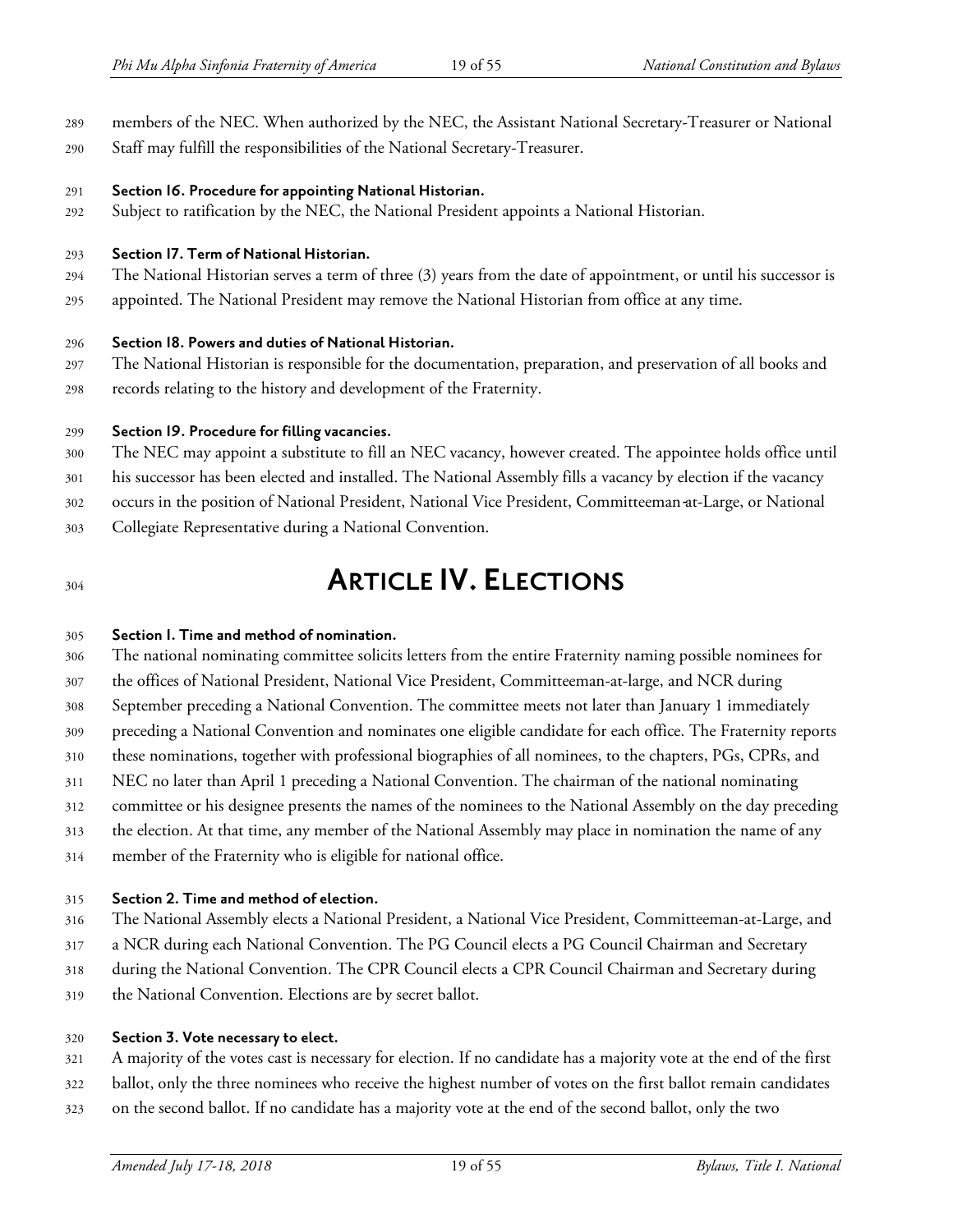- 324 nominees who receive the highest number of votes on the second ballot remain candidates on the third ballot.
- 325 If only three candidates are nominated, the second ballot is reduced to the two nominees who receive the
- 326 highest number of votes on the first ballot.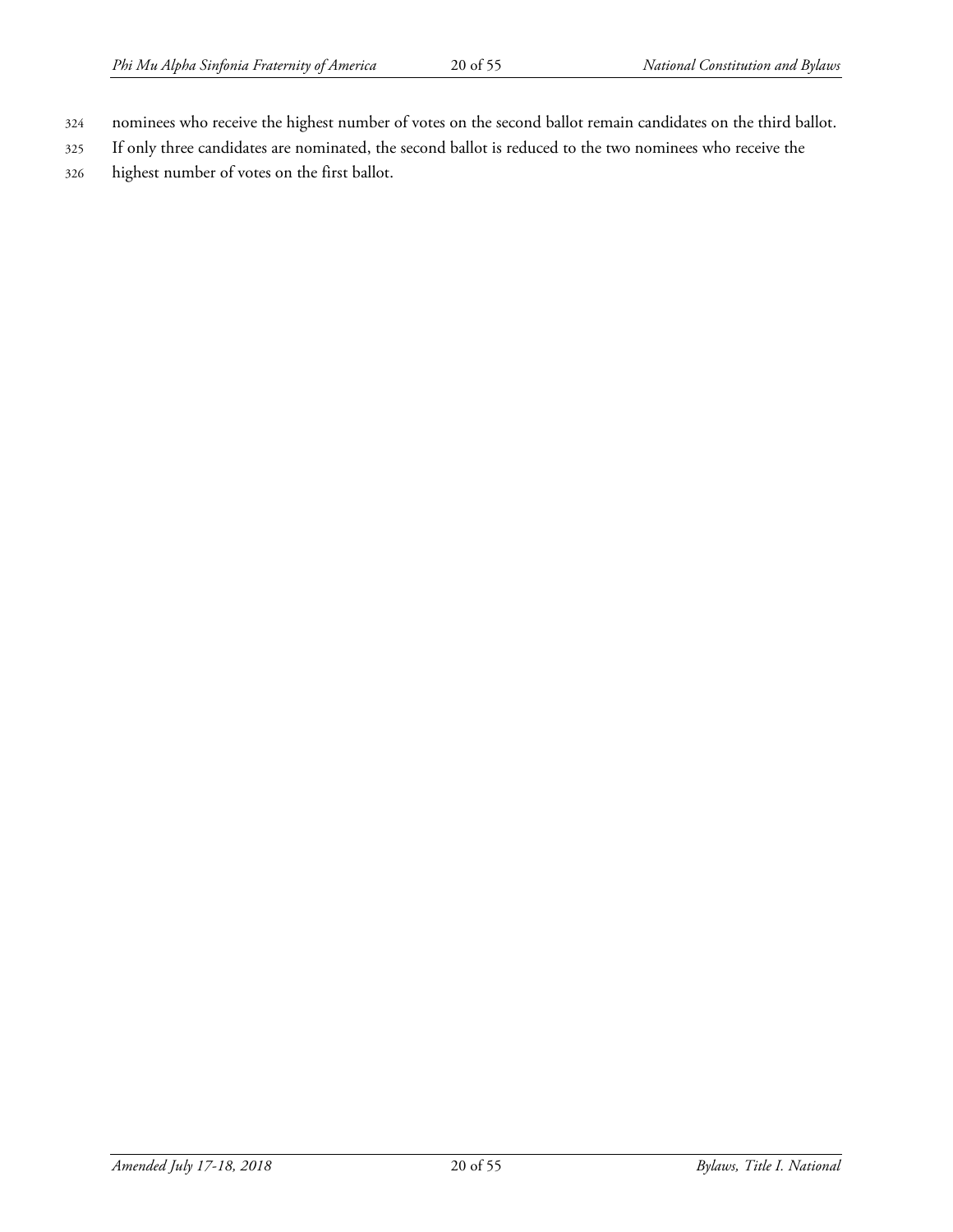### <span id="page-20-0"></span>**ARTICLE V.NATIONAL EXECUTIVECOMMITTEE**

#### <span id="page-20-1"></span>**Section 1. Powersand duties of the NEC.**

- The NEC oversees the affairs of the national Fraternity. It appoints a National Secretary-Treasurer and Assistant National Secretary-Treasurer and ratifies appointments of the National President. It may appoint other officers as necessary. It may appoint a staff member to supervise the National Staff. It may, after 30 days' notice and due hearing, remove from office any member of the NEC. It may appoint a substitute to fill an NEC vacancy, however created. It may create and dissolve standing and special committees. It adopts an annual budget which includes National Staff compensation and may authorize expenditures in excess of the budget. It may inspect financial records of the Fraternity, and it provides a competent auditor to examine the accounts of the National Secretary-Treasurer at least once every three years. It selects a company and amount to insure or bond the individual or individuals who carry out the duties of National Secretary-Treasurer, the expenses of the insurance or bond to be paid from the national treasury. It determines insurance fees and alumni association charter fees. It determines what business appears on the official docket for consideration by the National Assembly or National Council. It is the Fraternity's appellate body and notifies all parties involved in writing of its decision within twenty (20) days of hearing any appeal. It may confer collegiate
- membership and holds the exclusive power to confer national honorary membership. It determines the
- benefits of honorary members.

#### <span id="page-20-2"></span>**Section 2. Meetings of the NEC.**

The chairman or three members of the NEC may call a meeting of the NEC. The NEC meets at least once a

- year. When not convened, the NEC may conduct affairs by correspondence. A member of the NEC may participate in a meeting of the NEC by means of telephone conference or similar communication, provided
- all members participating in the meeting can hear each other at the same time. Participation in this manner
- constitutes presence in person at a meeting.

#### <span id="page-20-3"></span>**Section 3. Quorum.**

A quorum consists of five NEC members who are present at a meeting of the NEC.

#### <span id="page-20-4"></span>**Section 4. Reports of the NEC.**

- During each triennium, the NEC makes at least three reports of the status and progress of the Fraternity to
- the chapters. The NEC may print the reports in an official publication of the Fraternity.

## <span id="page-20-5"></span>**ARTICLE VI.NATIONAL STAFF**

#### <span id="page-20-6"></span>**Section 1. Makeup of the National Staff.**

The employees of the NEC are the National Staff.

#### <span id="page-20-7"></span>**Section 2. Duties of the National Staff.**

- The National Staff are responsible for the successful operation of the National Headquarters. They assist
- members of the NEC with their duties. They collect all dues, taxes, and other obligations owed to the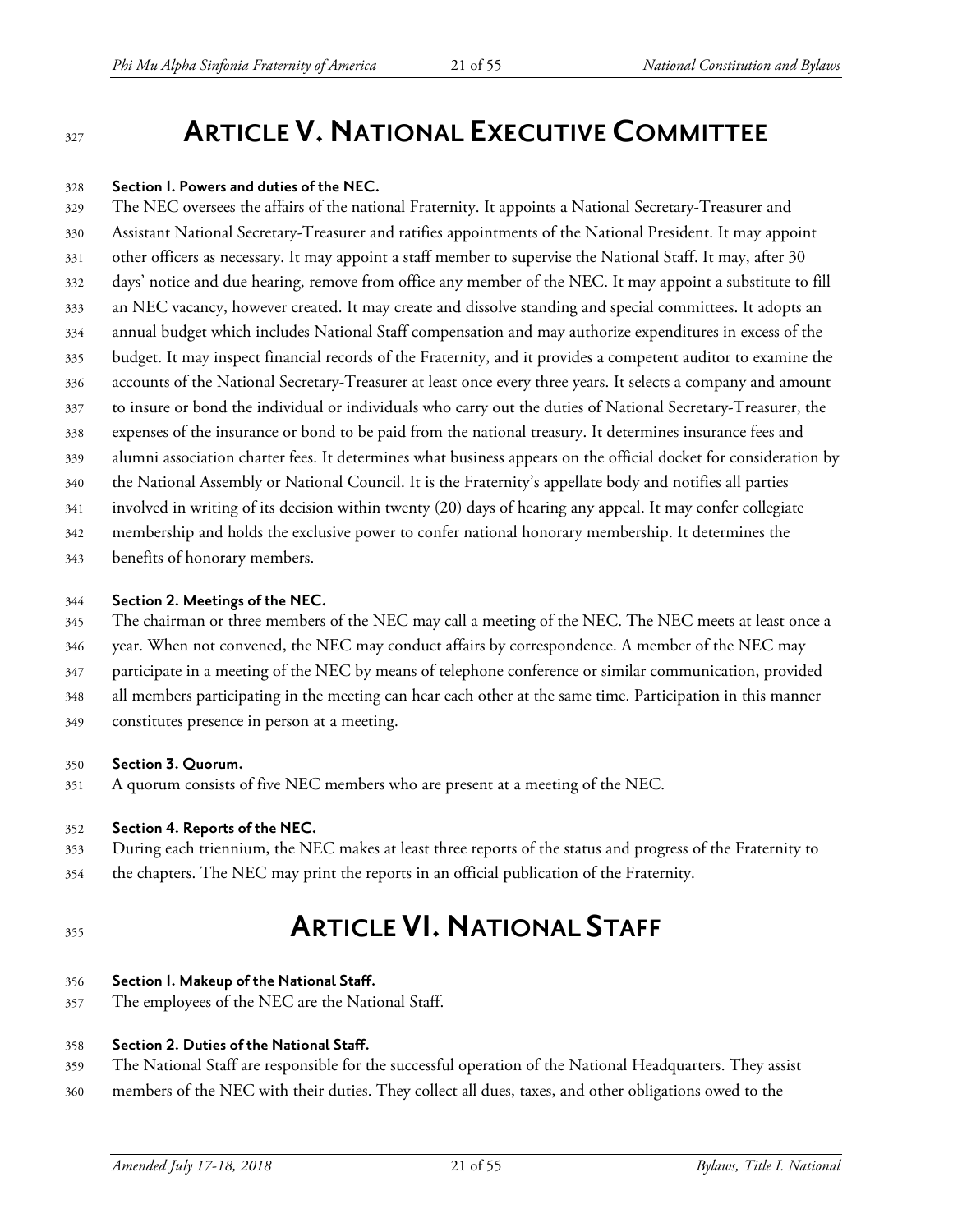national Fraternity. They devise a system of bookkeeping and supply forms for use by all chapters. Subject to

- the approval of the NEC, they plan and execute the National Convention. The NEC may assign other duties
- and responsibilities for the National Staff. The NEC may appoint a staff member to assign other duties and
- responsibilities to the National Staff.

## <span id="page-21-0"></span>**ARTICLE VII.COMMITTEES AND COMMISSIONS**

#### <span id="page-21-1"></span>**Section 1. Standing committees.**

The NEC may create and dissolve standing committees that have continuing responsibilities.

#### <span id="page-21-2"></span>**Section 2. Members of standing committees.**

- Subject to ratification by the NEC, the National President appoints members to standing committees. The
- membership of a standing committee includes at least one NEC member, one PG, and one collegiate
- member. The NEC representative to the COS is a non-voting ex-officio member.

#### <span id="page-21-3"></span>**Section 3. Term ofastanding committee member.**

- A standing committee member serves a term beginning at the date of appointment and lasting no longer than
- three (3) years. The National President may reappoint him for no more than three successive terms on the
- same standing committee. The National President may remove a standing committee member at any time.

#### <span id="page-21-4"></span>**Section 4. Procedure for filling avacancy on astanding committee.**

- Subject to ratification by the NEC, the National President appoints a member to fill a vacancy on a standing
- committee.

#### <span id="page-21-5"></span>**Section 5. The Commission on Standards.**

- The Commission on Standards is a standing committee devoted to the development and welfare of chapters
- and colonies.

#### <span id="page-21-6"></span>**Section 6. Powersand duties of the COS.**

- The COS establishes and reviews colony program requirements, approves colony and alumni association
- applications, and monitors colony progress.
- In consultation with the PG, the COS may place a chapter on reorganizational status or inactive status. It
- may place an alumni association on inactive status. It may develop operational or procedural standards for
- chapters and colonies for possible adoption by the NEC. It may impose individual member and affiliate
- discipline for just cause.

#### <span id="page-21-7"></span>**Section 7. National Nominating Committee.**

- Prior to September 1 preceding a National Convention, the National President appoints a National
- Nominating Committee consisting of the immediate past National President, who serves as chairman, two
- PGs, one CPR, and the NCR. Members are subject to ratification by the NEC. If the National President has
- succeeded himself in office, the immediate past National President serves as the committee chairman for a
- second time. If the immediate past National President is unable or unwilling to serve as chairman, the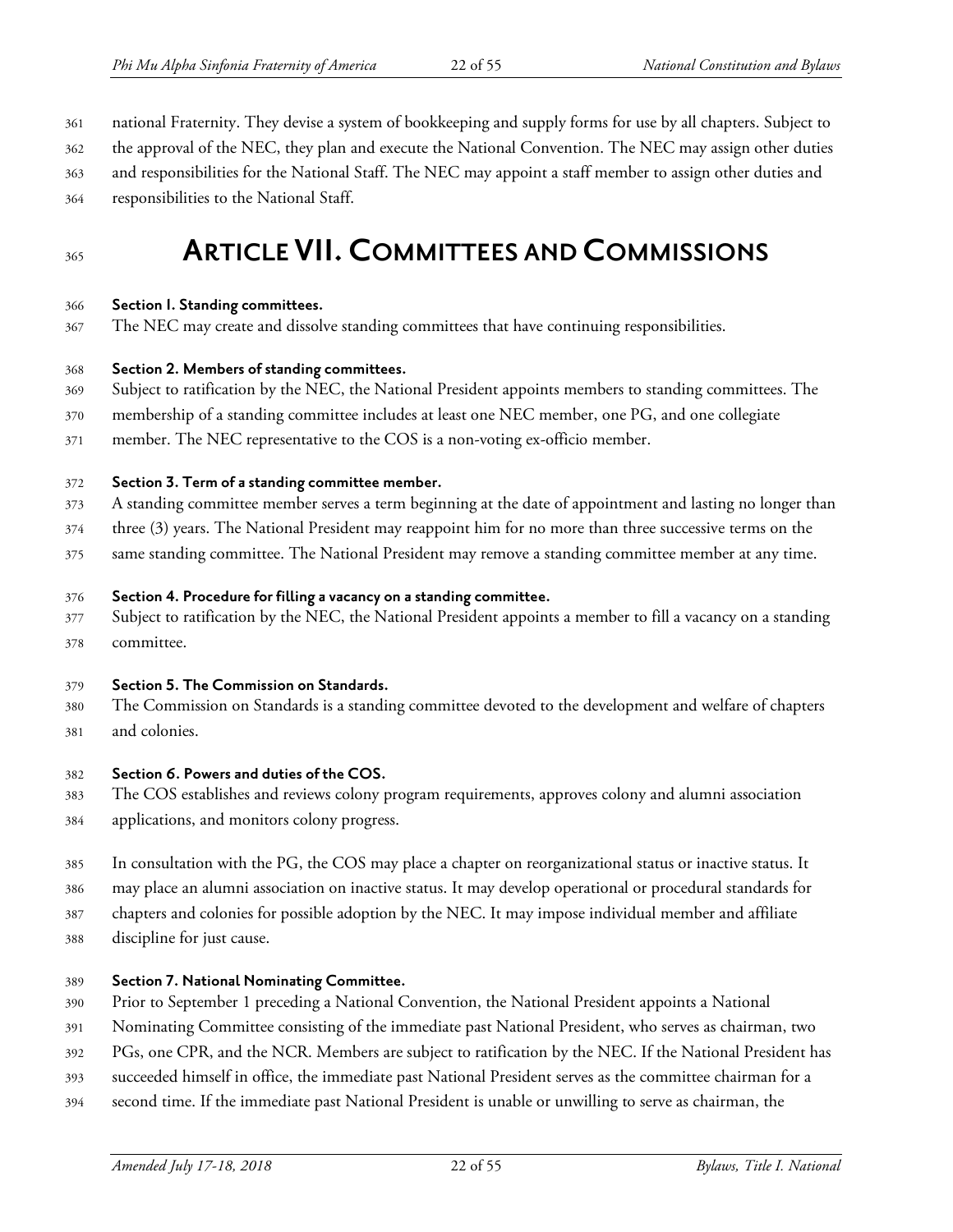National President appoints another member of the immediate past NEC to serve as chairman. The chairman votes only in the case of a tie.

#### <span id="page-22-0"></span>**Section 8. Special committees.**

- Whenever it deems necessary, the NEC may create special committees to complete specific tasks. A special
- committee functions until it completes its assigned task(s) or until the NEC dissolves the committee.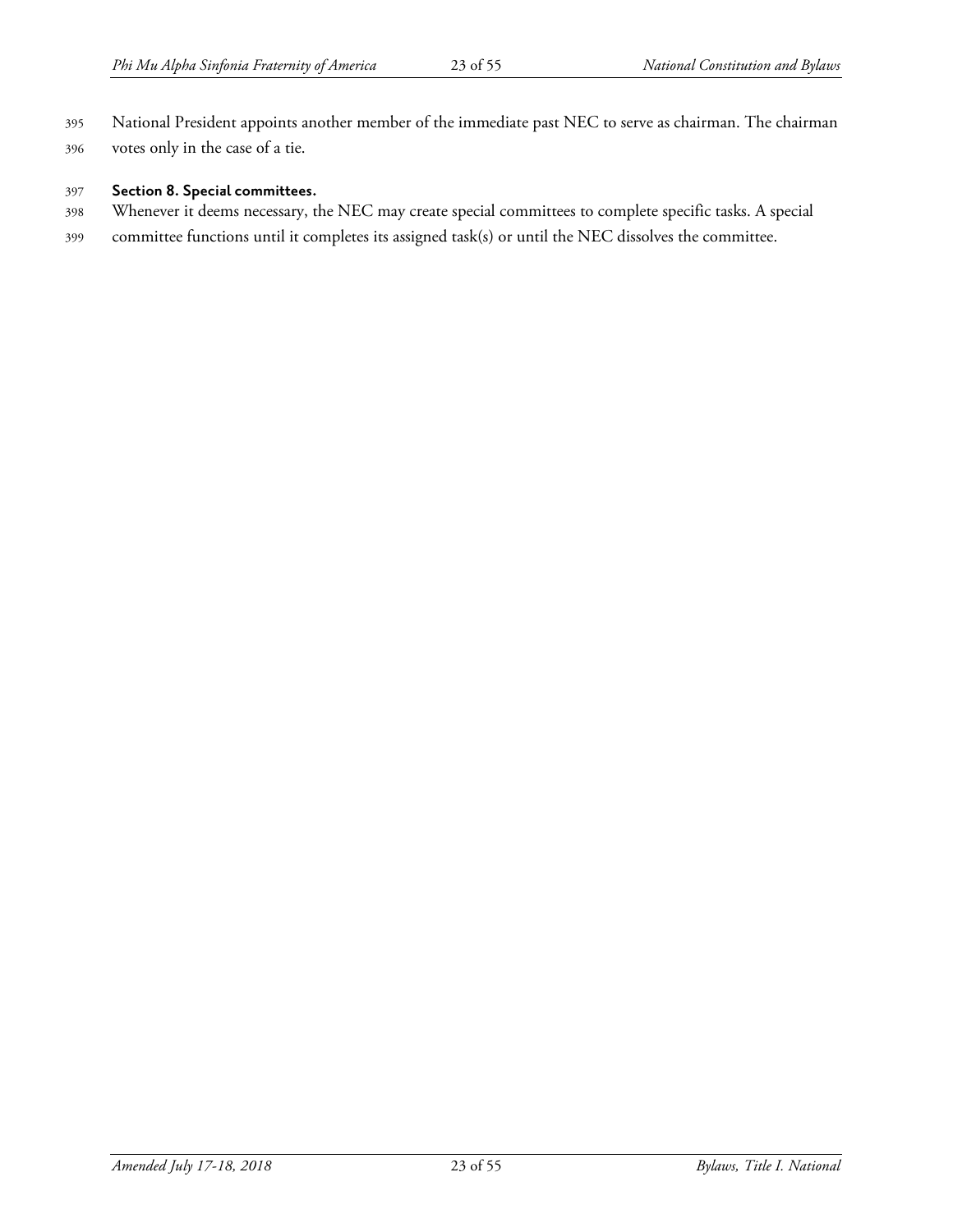#### <span id="page-23-0"></span>**Section 9. Members of special committees.**

- Subject to ratification by the NEC, the National President appoints members in good standing to a special
- committee in such number and with such qualifications as he deems necessary for the committee to complete its assigned task.

#### <span id="page-23-1"></span>**Section 10. Remote meeting participation.**

- A member of any national committee may participate in a meeting of the committee by means of telephone
- conference or similar communication, provided all members participating in the meeting can hear each other
- at the same time. Participation in this manner constitutes presence in person at a meeting
- 

### <span id="page-23-2"></span>**ARTICLE VIII.COUNCILS**

#### <span id="page-23-3"></span>**Section 1. PG Council.**

- The PGs organize themselves as the PG Council for the purpose of advising the NEC on the operations of the
- Fraternity. At each National Convention they elect a chairman, who represents the Council on the NEC. A
- Secretary is also elected to keep an accurate record of the proceedings of all meetings of the Council, publish
- such proceedings in a timely manner to all members of the Council, and assume the chairmanship should it
- become vacant. The qualifications for the Secretary are commensurate with those of the Council chairman.

#### <span id="page-23-4"></span>**Section 2. Eligibility for PG Council Chairman.**

 The PG Council Chairman is a PG at the time of his election. He may succeed himself. However, if he ceases to be a PG, he is not eligible for reelection to this office.

#### <span id="page-23-5"></span>**Section 3. Term of PG Council Chairman.**

- The Chairman of the PG Council serves a term of three (3) years, beginning at his installation during the
- National Convention at which he is elected and concluding when his successor has been elected and installed.

#### <span id="page-23-6"></span>**Section 4. Powers and duties of PG Council Chairman.**

- The PG Council Chairman presides at meetings of that Council. He supervises the training of PGs. At each
- meeting of the NEC, he submits a written report of his activities since the previous meeting. At the beginning
- of each school year, he prepares and distributes to PGs a list of topics to be covered at the year's Province
- Workshop, along with such other Workshop material as he deems appropriate. He acts as a liaison between
- PGs and the NEC.

#### <span id="page-23-7"></span>**Section 5. CPR Council.**

- The CPRs organize themselves as the CPR Council for the purpose of advising the NEC on the operations of
- the Fraternity. At each National Convention they elect a chairman, who represents the Council on the NEC.
- A Secretary is also elected to keep an accurate record of the proceedings of all meetings of the Council,
- publish such proceedings in a timely manner to all members of the Council, and assume the chairmanship
- should it become vacant. The qualifications for the Secretary are commensurate with those of the Council
- chairman.

#### <span id="page-23-8"></span>**Section 6. Eligibility for CPR Council Chairman.**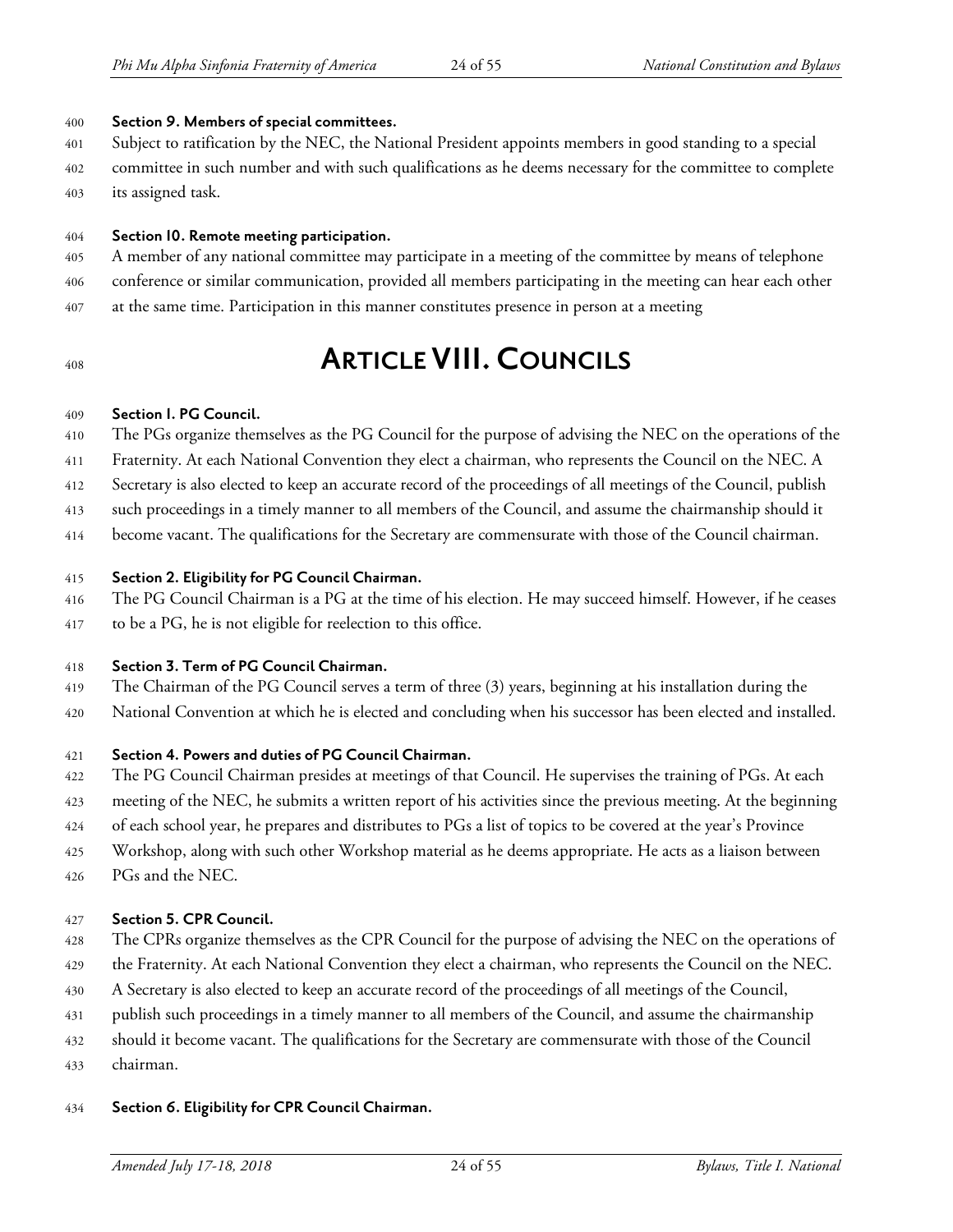The CPR Council Chairman is a CPR who is a delegate to the National Convention at the time of his

election. He may not succeed himself.

#### <span id="page-24-0"></span>**Section 7. Term of CPR Council Chairman.**

- The CPR Council Chairman serves a term of three (3) years, beginning at his installation during the National
- Convention at which he is elected and concluding when his successor has been elected and installed.

#### <span id="page-24-1"></span>**Section 8. Powersand duties of CPR Council Chairman.**

- The CPR Council Chairman presides over meetings of that Council. He encourages communication among
- 442 the members of the Council, promotes interaction among the provinces, works to develop student leadership,
- and fosters the cooperative spirit of the Fraternity. At each meeting of the NEC, he submits a written report
- of his activities since the previous meeting. He acts as a liaison between the CPRs and the NEC.

### <span id="page-24-2"></span>**Section 9. National Council.**

- The National Council is composed of the NEC, the PGs, and the chapter Presidents. Between National
- Conventions, the National Council may transact by correspondence any business of the Fraternity not
- specifically referred to other governing bodies by the governing documents of the Fraternity.
- 

## <span id="page-24-3"></span>**ARTICLE IX.NATIONALCONVENTIONS**

#### <span id="page-24-4"></span>**Section 1. Frequency of National Conventions.**

A National Convention is held triennially: 2018, 2021, et seq., at a time and place determined by the NEC.

### <span id="page-24-5"></span>**Section 2. Attendance.**

- National Conventions are open to all members in good standing, including, with appropriate restrictions,
- PMs.

### <span id="page-24-6"></span>**Section 3. National Assembly.**

- The members of the NEC, the PGs, and the CPRs are the voting delegates to the National Convention and
- are collectively known as the National Assembly. Those chairmen of national standing committees who are
- not voting delegates to the National Convention, and, if they are not voting delegates to the National
- Assembly, the Secretaries of the CPR and PG Councils are considered non-voting, ex-officio members of the
- National Assembly.

### <span id="page-24-7"></span>**Section 4. Voting rights of National Assembly members.**

- Each member of the National Assembly has one vote. A PG or CPR who also serves as a member of the NEC
- has only one vote.

### <span id="page-24-8"></span>**Section 5. Powersand duties of the National Assembly.**

- The National Assembly enacts legislation pertaining to national policies and procedures, acts upon proposed
- amendments to the governing documents of the Fraternity, reviews national programs, and fulfills advisory
- and resource roles that are required for the good of the Fraternity. The National Assembly may confer
- collegiate membership.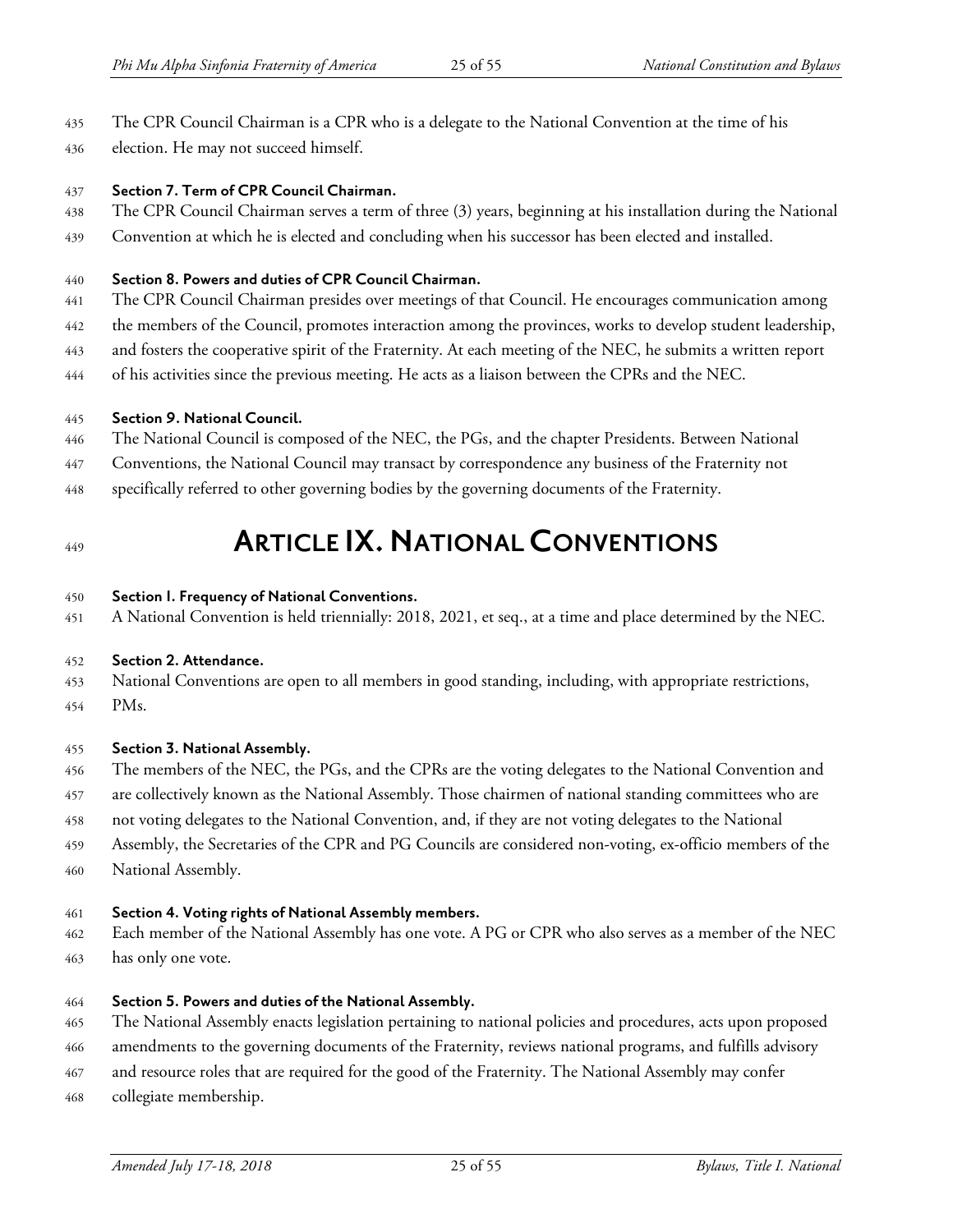### <span id="page-25-0"></span>**Section 6. Credentials.**

- The National President may appoint a committee on credentials. The committee may require a delegate to
- present his credentials.

### <span id="page-25-1"></span>**Section 7. Quorum.**

A quorum of the National Assembly consists of a majority of voting members on the roll.

### <span id="page-25-2"></span>**Section 8. Absentee and proxy voting.**

A National Assembly delegate may not vote absentee or by proxy.

### <span id="page-25-3"></span>**ARTICLE X. FINANCES**

#### <span id="page-25-4"></span>**Section 1. National percapitatax.**

- Each collegiate member pays national per capita tax in two installments due October 15 and March 15 of
- each year. National per capita tax consists of a membership fee of \$140.00 annually (\$70.00 per installment)
- plus a pro rata insurance fee. Collegiate members initiated between January 1 and February 15 pay national
- per capita tax effective March 15 of that year. Collegiate members initiated between February 16 and
- September 15 pay national per capita tax effective October 15 of that year. Collegiate members initiated
- between September 16 and December 31 pay national per capita tax effective March 15 of the following year.

#### <span id="page-25-5"></span>**Section 2. Insurance fees.**

- The NEC annually determines a pro rata insurance fee which is added to the national per capita tax of
- collegiate members. The NEC may assess additional liability insurance fees to chapters with increased risk
- exposure, including but not limited to chapter house ownership and past loss history. If the combined
- amount of chapter insurance fees and member insurance fees collected by the Fraternity exceeds 110% of the
- cost of the corresponding year's liability insurance premium, the NEC applies funds in excess of 110% of the
- cost to the next year's premium prior to the determination of the member insurance fee.

#### <span id="page-25-6"></span>**Section 3. Late fee.**

 The Fraternity assesses a late fee of \$15.00 to collegiate members with balances in arrears on December 31 and May 31 of each year.

#### <span id="page-25-7"></span>**Section 4. Convention tax.**

- Each chapter pays national convention tax in two installments due October 15 and March 15 of each year.
- National convention tax is \$320.00 annually (\$160.00 per installment).

#### <span id="page-25-8"></span>**Section 5. Alumniassociation fee.**

- The NEC determines an annual administrative fee which alumni associations remit to the National
- Headquarters no later than August 1 of each year.

#### <span id="page-25-9"></span>**Section 6. Reimbursement of officerand NEC member expenses.**

- The Fraternity reimburses the reasonable expenses of officers and NEC members incurred in the transaction
- of Fraternity business from the national treasury under the budget approved by the NEC.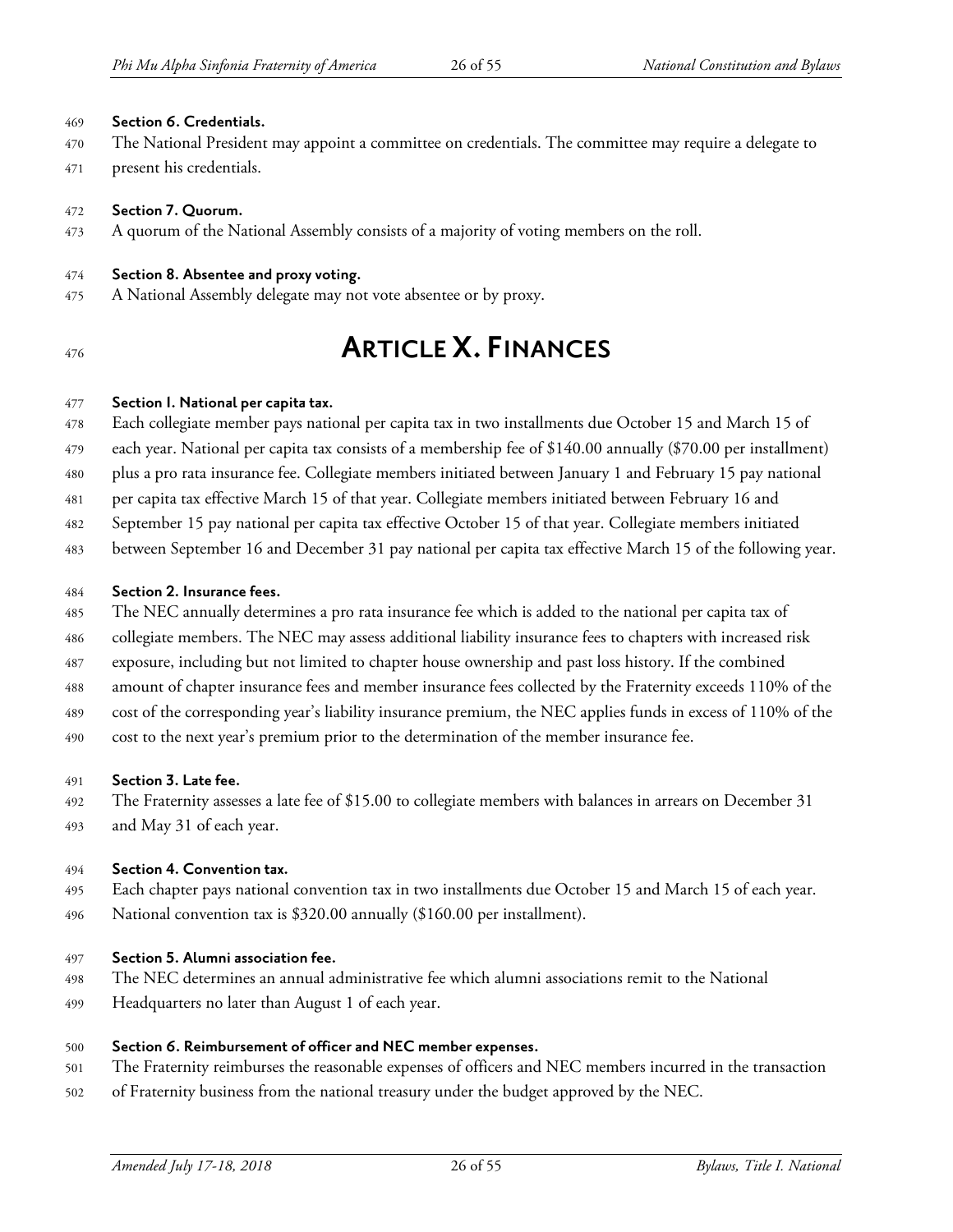#### <span id="page-26-0"></span>**Section 7. Reimbursement of PG and DPG expenses.**

- The Fraternity reimburses the reasonable expenses of PGs incurred in the performance of their duties from
- the national treasury under the budget approved by the NEC. The Fraternity reimburses the reasonable
- expenses of DPGs incurred in the performance of those duties of the PG from the national treasury with the
- advance approval of the PG and under the budget approved by the NEC.

#### <span id="page-26-1"></span>**Section 8. Reimbursement of CPR expenses.**

- The Fraternity reimburses the reasonable expenses of CPRs incurred in the performance of their duties from
- the national treasury with the advance approval of the PG and under the budget approved by the NEC.

#### <span id="page-26-2"></span>**Section 9. Reimbursement of Province Workshop travel expenses.**

- The Fraternity reimburses round-trip mileage for two vehicles from the location of each represented chapter
- to the site of the Province Workshop.

#### <span id="page-26-3"></span>**Section 10. National Convention delegate expenses.**

- The Fraternity pays for round-trip travel from the location of the chapter or the legal residence of all
- convention delegates to and from the convention site. The Fraternity pays for the hotel lodging and
- reasonable meal expenses of convention delegates that are incurred during the National Convention.

### <span id="page-26-4"></span>**ARTICLE XI. INDIVIDUALMEMBERDISCIPLINE**

#### <span id="page-26-5"></span>**Section 1. Reasons for individual member discipline.**

- For conduct which is harmful to the best interests or good name of the Fraternity, the COS may expel a
- member from the Fraternity. If such conduct does not warrant expulsion, the COS may place a member on
- suspension.

#### <span id="page-26-6"></span>**Section 2. Process for individual member discipline.**

- The Fraternity sends written notification to any member being considered for suspension or expulsion by the
- COS informing him of his right to an interview with the COS or a group dispatched to a chapter in the
- course of a disciplinary review. The member may waive such an interview. The written notification states the
- reasons for the proposed action, the time and place of the proposed interview, and the member's right of
- appeal to the NEC if the COS approves the suspension or expulsion. The COS makes a final decision after
- the interview and notifies the member in writing of its decision.

#### <span id="page-26-7"></span>**Section 3. Conditions of individual member suspension.**

- The COS determines the length and conditions of the period of suspension, and may extend or alter the
- length and conditions of the period of suspension as necessary. Members who have been suspended are no
- longer in "good standing" with the Fraternity. A suspended member has no voting rights, cannot be elected to
- any office, is prohibited from purchasing fraternal merchandise, cannot act as a big brother or mentor, and is
- 535 prohibited from wearing or otherwise displaying the Greek letters ΦΜΑ or the Fraternity's Coat-of-Arms. If a
- chapter officer is suspended, the office is vacated. The chapter may fill the vacated office by election, or the
- PG, with the approval of the National President, may fill the vacated office by appointment. A collegiate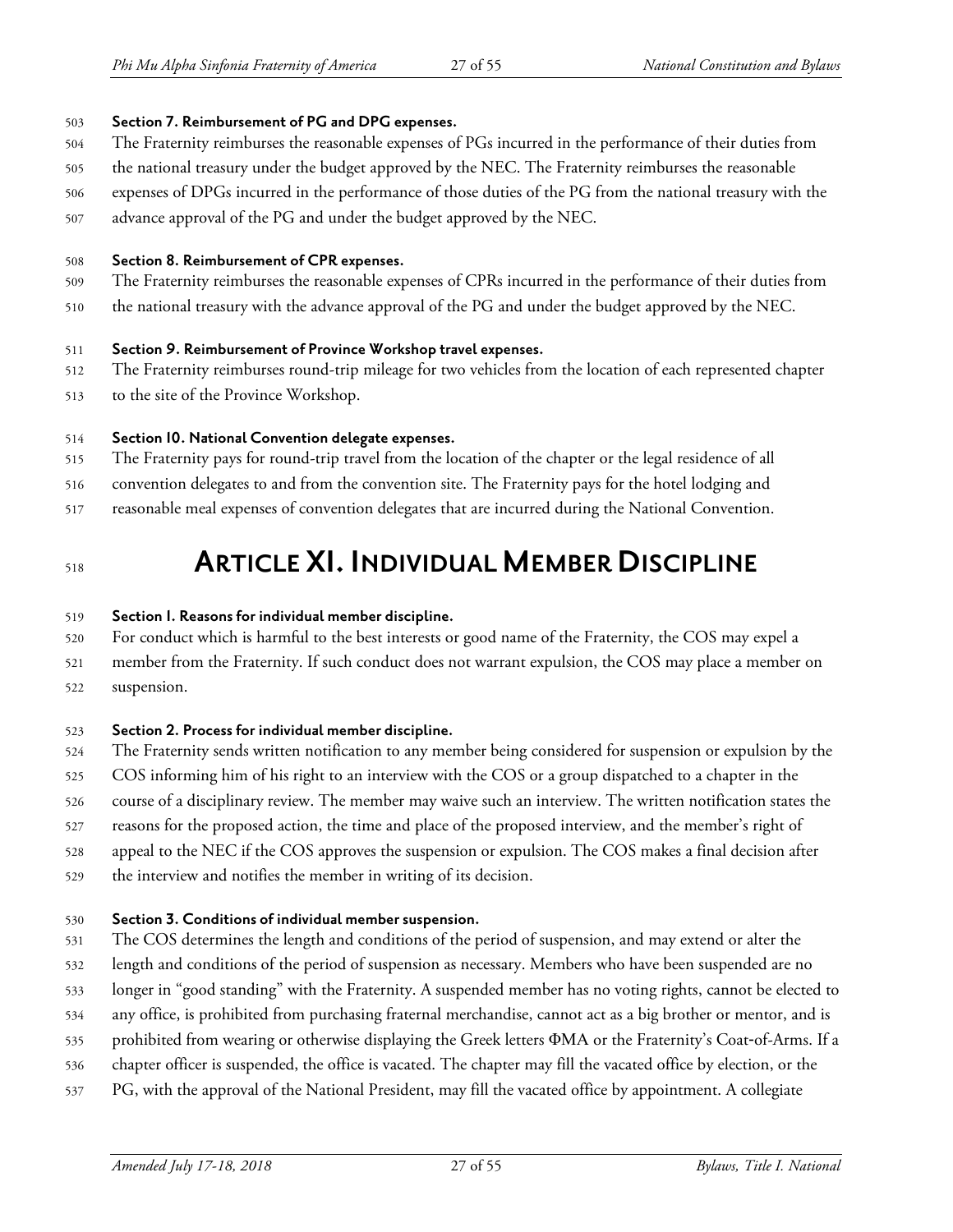member suspended by the COS is exempt from the assessment of per capita tax during the period of suspension.

#### <span id="page-27-0"></span>**Section 4. Resolution of individual member suspension.**

- The COS may restore a collegiate member placed on suspension to good standing, transfer him to alumni
- membership, or consider him for expulsion. The COS may restore an alumni member placed on suspension
- to alumni membership or consider him for expulsion. If a collegiate member suspended by the COS
- terminates his academic affiliation with his chapter's sheltering institution or leaves campus for one or more
- professional semesters during the period of his suspension, or if the COS places his chapter on inactive status
- during the period of his suspension, the Fraternity transfers him to alumni membership, but the terms of his
- suspension remain in effect.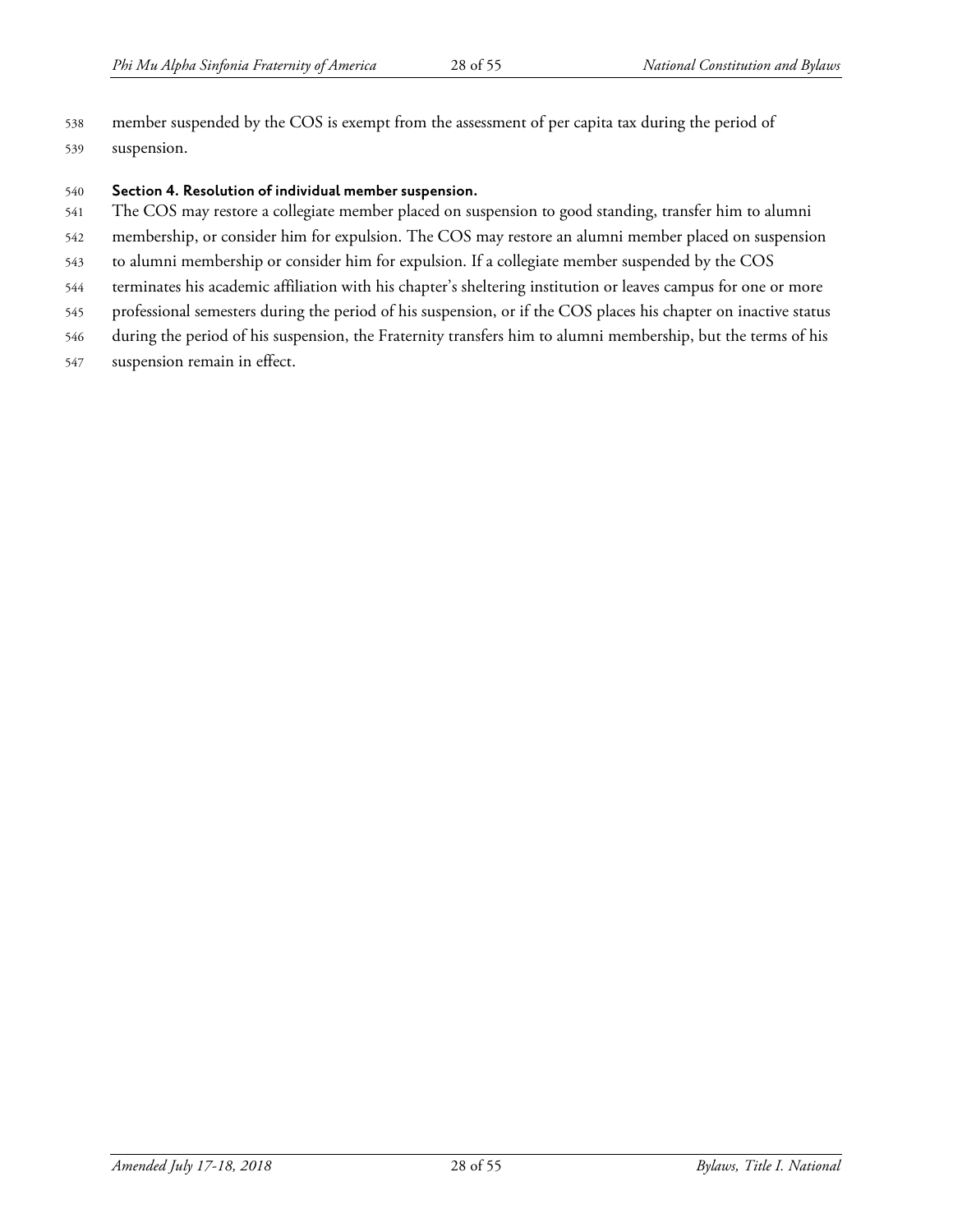#### <span id="page-28-0"></span>**Section 5. Insignia ofan expelled member.**

- A collegiate member who has been expelled must return all emblems and insignia of membership to the
- chapter. The chapter forwards these materials to the National Headquarters. An alumni member who has
- been expelled must return all emblems and insignia of membership to the National Headquarters. All money
- paid to the chapter and the National Headquarters is nonrefundable.
- 

## <span id="page-28-1"></span> **ARTICLE XII.CHAPTER AND ALUMNI ASSOCIATION DISCIPLINE**

#### <span id="page-28-2"></span>**Section 1. Reasons forchapter oralumniassociation discipline.**

For conduct which is harmful to the best interests or good name of the Fraternity, the COS in consultation

with the PG may revoke the charter of a chapter or alumni association. If such conduct does not warrant

charter revocation, the COS in consultation with the PG may suspend a chapter or alumni association. For a

- failure to respond to previously defined disciplinary actions, the COS may revoke the charter of a chapter or
- alumni association. For delinquency in any operational or financial obligations to the national Fraternity or if
- a chapter or alumni association is suspected of unbecoming conduct, the PG or COS in consultation with the
- PG may place a chapter or alumni association on probation. For delinquency in filing chapter initiation
- reports, the PG may place a chapter on probation during which the chapter may not initiate members.

#### <span id="page-28-3"></span>**Section 2. Automaticchapter oralumniassociation probation and suspension.**

- The Fraternity automatically places a chapter that is delinquent in filing chapter reports on probation on
- November 1 (in the case of the fall report) or April 1 (in the case of the spring report). The Fraternity
- automatically places an alumni association that is delinquent in filing its alumni association report on
- probation on August 15. The Fraternity automatically suspends a chapter that continues to be delinquent on
- November 15 (in the case of the fall report) or April 15 (in the case of the spring report). The Fraternity
- automatically suspends an alumni association that continues to be delinquent on August 31.
- The Fraternity automatically suspends a chapter or alumni association that is financially delinquent to the
- National Headquarters for any reason, including nonpayment of convention tax or a check returned for
- insufficient funds, 14 days from the date of initial notification by the National Headquarters to the chapter.

#### <span id="page-28-4"></span>**Section 3. Conditions ofchapter oralumniassociation probation.**

- While on probation, a chapter or alumni association may continue to meet and function, even though the
- conditions of probation may include suspension of the right of a chapter to initiate members, forfeiture of
- chapter reimbursement for Province Workshop expenses, or such other reasonable and appropriate
- conditions.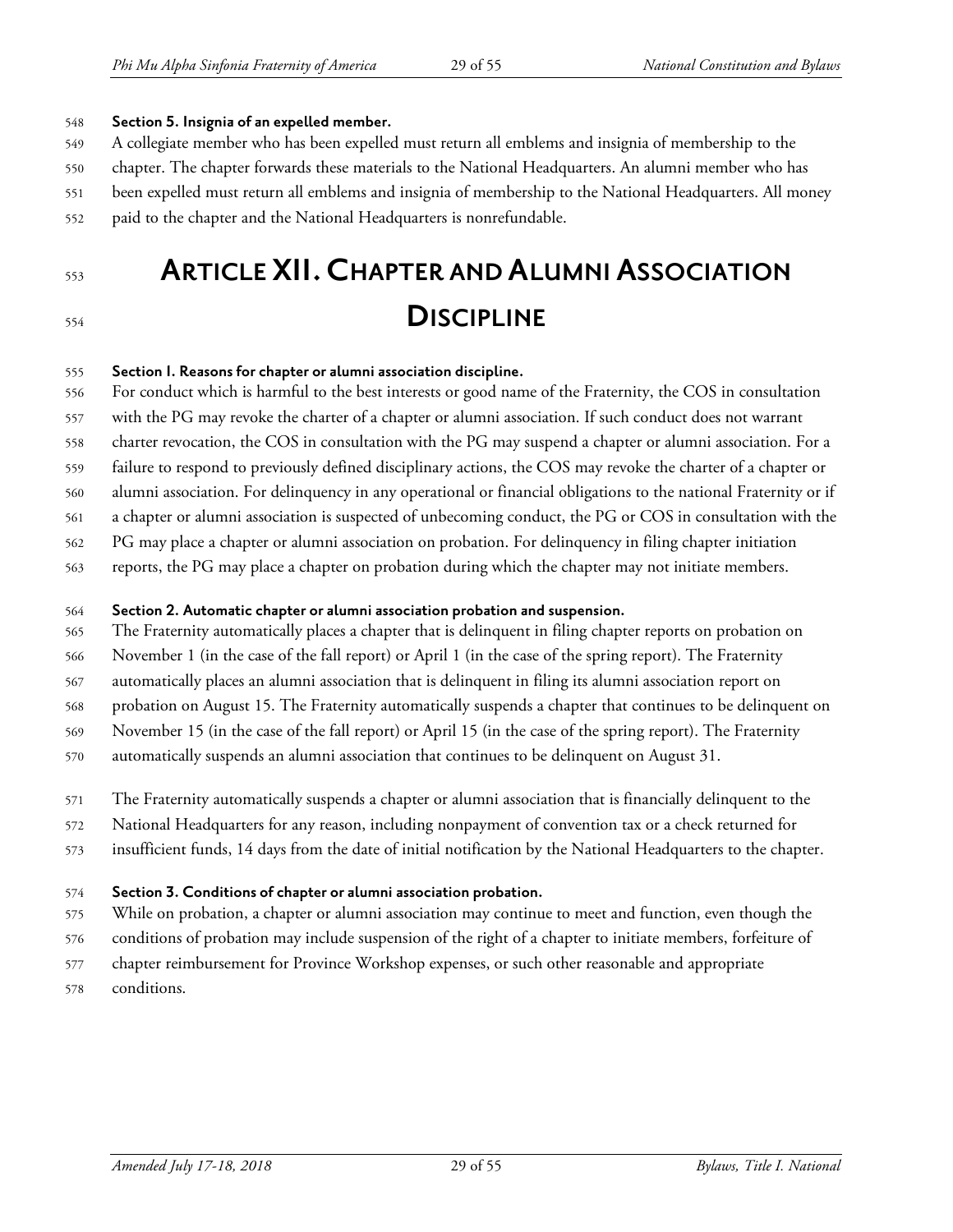#### <span id="page-29-0"></span>**Section 4. Conditions ofchapter oralumniassociation suspension.**

- While on suspension for unbecoming conduct, a chapter or alumni association may not meet, function, or
- conduct chapter probationary membership activities. The period of suspension may last up to 60 days, or 120
- days with documentation of just cause, during which time the COS decides any further action. Days spent on
- suspension during a summer session, an academic break, or other official closure as defined by the chapter's
- sheltering institution are not counted in the total number of days suspended for a chapter.
- While on suspension for reporting or financial delinquency, a chapter or alumni association may not meet,
- function, or conduct chapter probationary membership activities except as essentially necessary to resolve the
- delinquency.

#### <span id="page-29-1"></span>**Section 5. Resolution ofchapter oralumniassociation probation or suspension.**

- The Fraternity automatically restores to good standing a chapter or alumni association that has been placed on probation or suspension for a reporting or financial delinquency as soon as the delinquency is resolved.
- The COS in consultation with the PG may restore to good standing or consider for suspension or charter

revocation a chapter or alumni association that has been placed on probation for suspected unbecoming

- conduct, or the COS in consultation with the PG may place such a chapter on reorganizational status.
- The COS in consultation with the PG may restore to good standing, place on probation, or consider for
- charter revocation a chapter or alumni association placed on suspension for conduct which is harmful to the
- best interests or good name of the Fraternity, or the COS in consultation with the PG may place such a
- chapter on reorganizational status.

#### <span id="page-29-2"></span>**Section 6. Chapter oralumniassociation charter revocation.**

- When a chapter or alumni association charter is revoked, the National Staff takes appropriate measures to reclaim the charter and any other chapter or alumni association property. Any remaining collegiate members of a chapter not transferred to alumni membership by the COS are automatically expelled when its charter is revoked. The Fraternity retains a revoked chapter charter, which may be reinstated if the chapter is reactivated through the colony program. However, the COS may not approve the formation of a colony at that chapter's sheltering institution unless at least seven (7) years have passed from the date the charter was revoked. The Fraternity retains a revoked alumni association charter, which may be reinstated through the same petition
- process as for a new alumni association.

### <span id="page-29-3"></span>**ARTICLE XIII. APPEALS**

#### <span id="page-29-4"></span>**Section 1. Appeal requirements and process.**

- Any individual, chapter, or alumni association may exercise the right of appeal to the NEC. The appeal must
- be typewritten and sent to the National Headquarters. Documents supporting the appeal must be submitted
- at the same time. Individual member appeals involving disciplinary action decided by the COS must be
- submitted within 365 days of the initial decision. Chapter and alumni association appeals involving
- disciplinary action decided by the COS must be submitted within 270 days of the initial decision. Appeals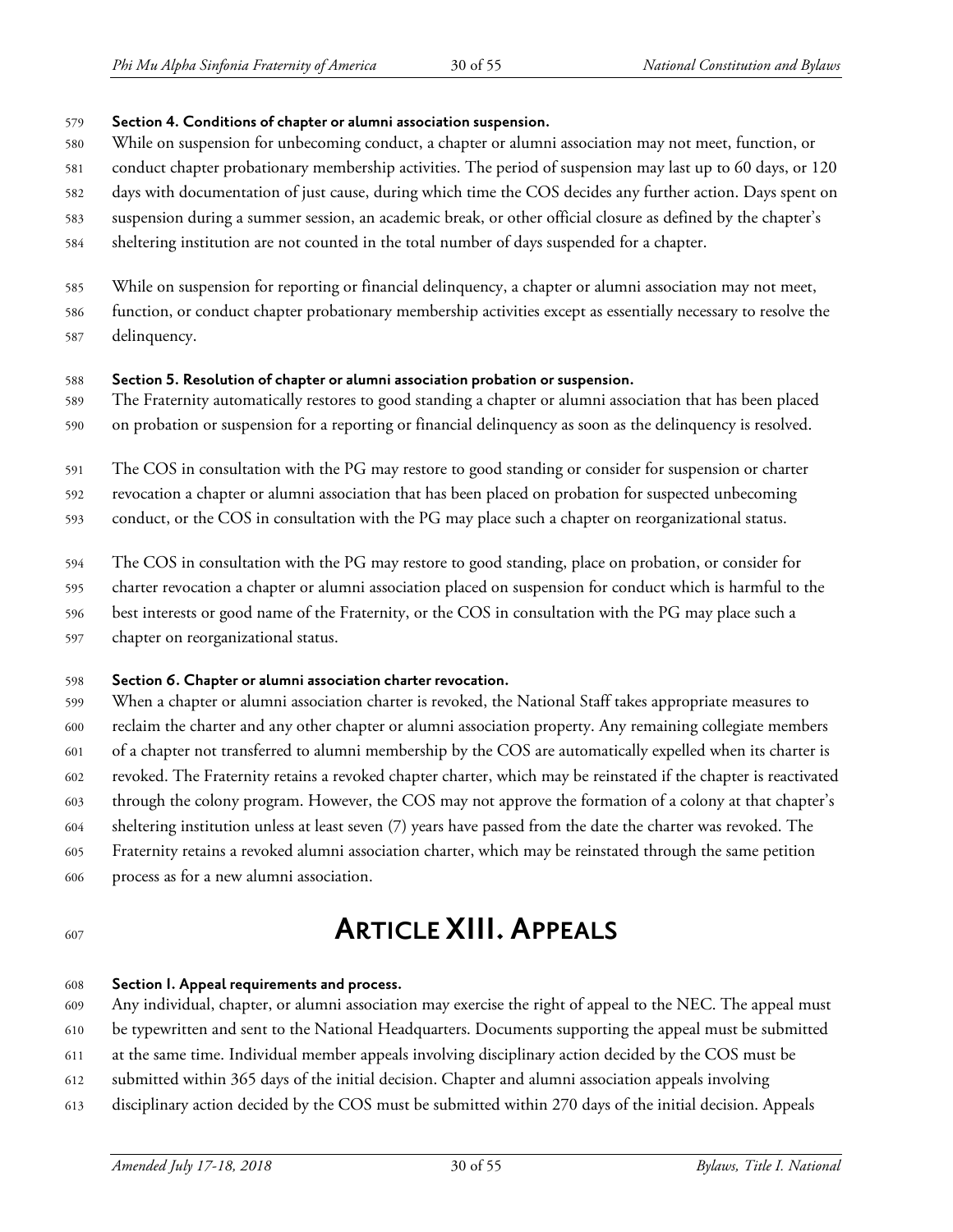- involving discipline due to financial delinquency may be submitted at any time. The National Staff provides
- copies of the appeal and supporting documentation to the NEC. The NEC notifies all parties involved in writing of its decision within twenty days of their deliberation. NEC decisions are final.
- <span id="page-30-0"></span>**Section 2. Administrative fee for certain appeals.**
- For appeals of disciplinary action, the NEC may assess a reasonable administrative fee not to exceed \$35.00 to
- offset the costs of material duplication and National Staff time associated with the appeal. The NEC will set
- the fee on an annual basis. For appeals involving discipline due to financial delinquency the NEC does not
- assess a fee.

### <span id="page-30-1"></span>**ARTICLE XIV. PUBLICATIONS**

#### <span id="page-30-2"></span>**Section 1. The Sinfonian.**

- The official publication of the Fraternity is called THE SINFONIAN. The Fraternity publishes no more than
- four issues each year, except by vote of the NEC. The Fraternity sends each issue to each collegiate member of
- the Fraternity who is in good standing without charge. Alumni members may purchase a subscription
- annually at a fee determined by the NEC.

### <span id="page-30-3"></span>**Section 2. Other publications.**

- The NEC may direct the National Staff to prepare and publish other publications in lieu of, or as a
- supplement to one issue of THE SINFONIAN. These publications may include items such as the history of
- the Fraternity, the governing documents, a roster of the chapters, or similar desirable publications.
- 

### <span id="page-30-4"></span>**ARTICLE XV. PROVINCEGOVERNORS**

#### <span id="page-30-5"></span>**Section 1. PG eligibility,appointment,and term.**

- Any member in good standing who has been a Sinfonian for three or more years is eligible for appointment as
- a PG. Subject to ratification by the NEC, the National President appoints PGs, who hold office at his
- pleasure. PGs serve a three-year term, beginning September 1 following a National Convention. The National
- President may remove a PG at any time during this term for just cause. PGs may be reappointed.

### <span id="page-30-6"></span>**Section 2. PG vacancies.**

- Subject to ratification by the NEC, the National President appoints an eligible Sinfonian to fill a PG vacancy,
- however created. Such appointee serves until September 1 following the National Convention and may be
- reappointed.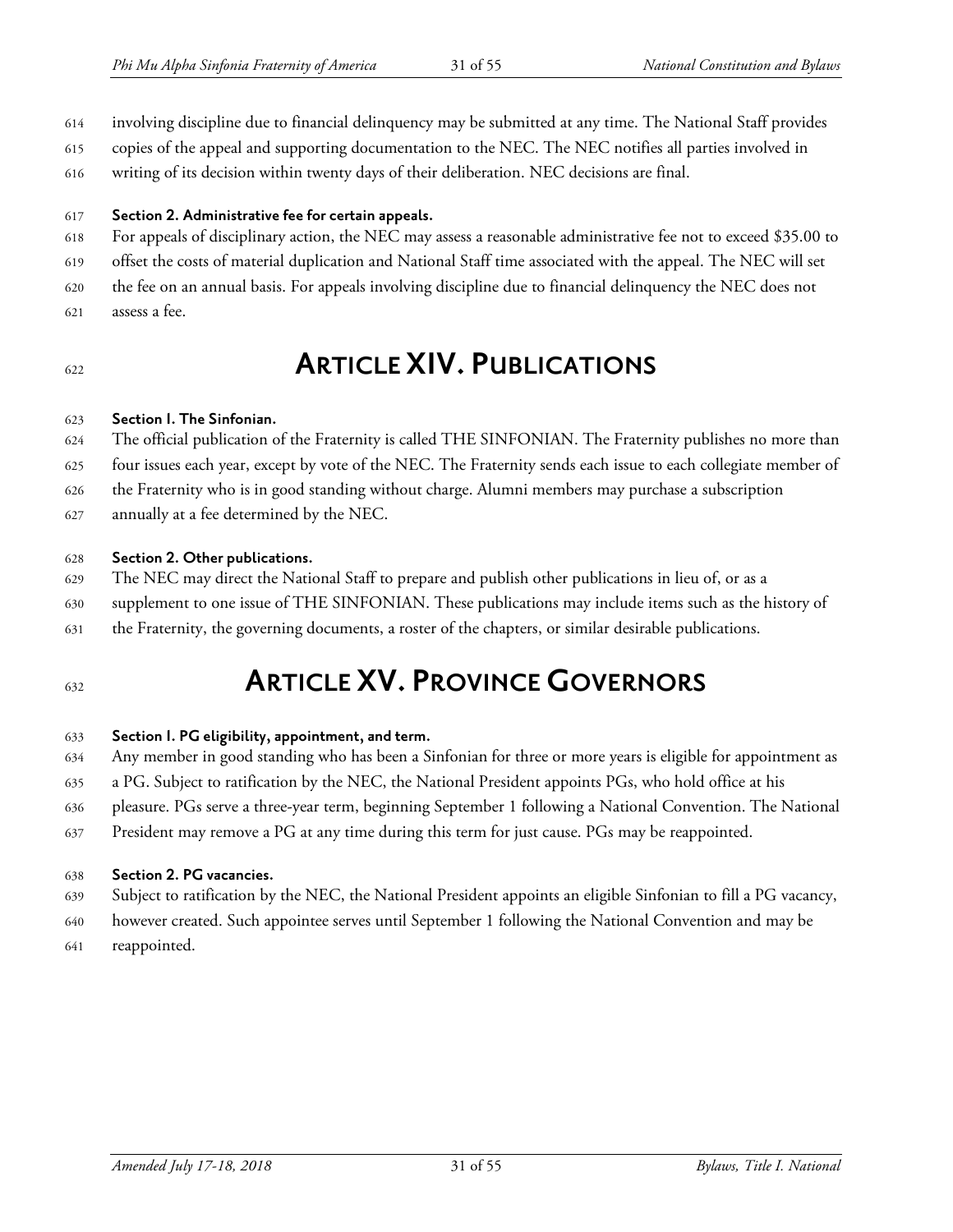#### <span id="page-31-0"></span>**Section 3. Powersand duties of PGs.**

- Each PG is a member of the National Council and is the representative of the National President in all
- matters pertaining to activities of the chapters, colonies, and alumni associations in his assigned province. He
- makes an official visit to each chapter, colony, and alumni association in his assigned province at least once
- within each triennium. He is responsible for the inspection of new chapters. He considers written requests
- from collegiate members requesting a transfer to alumni membership pursuant to the National Bylaws Title I,
- Article I, Section 15. He may place a chapter in his assigned province on reorganizational status or probation for just cause. He may place an alumni association in his assigned province on probation for just cause. The
- PG may appoint or remove, for just cause, a Province Alumni Coordinator (PAC) for his assigned province.
- He is responsible for the planning and execution of the Workshop.
- With good reason, he may authorize a chapter to initiate up to two men per year into collegiate membership
- who are eligible but not affiliated with the chapter's sheltering institution. Subject to review by the NEC, he
- may authorize an alternate requirement for a PM with a disability.
- For just cause and with the approval of the National President, a PG may:
- A. replace by appointment any chapter officer within his assigned province or may declare an office vacant and direct the chapter to fill it by election, after consultation with the affected chapter and their Faculty Advisor;
- B. replace by appointment any alumni association officer within his assigned province or may declare an office vacant and direct the alumni association to fill it by election, after consultation with the affected alumni association;
- C. remove from office a CPR or ACPR in his assigned province.

If the PG removes the CPR or ACPR in his assigned province, he fills the office by election or appointment at

his discretion if an elected assistant is not available to assume the vacated office. If the PG removes the PAC in

- his assigned province, he fills the vacated office by appointment at his discretion.
- <span id="page-31-1"></span>**Section 4. Officialchapter visits.**
- The PG makes an official visit for the purpose of constructive evaluation of each chapter in his assigned
- province at least once in each triennium. Well in advance of the visit, the PG arranges for a mutually
- acceptable date and makes other suitable arrangements with the chapter, including establishing the agenda for
- the visit and what the chapter should expect from the visit.
- During an official visit he may:
- A. interview the chairperson of the music department;
- B. interview the Faculty Advisor;
- C. attend a formal meeting of the chapter;
- D. meet with the chapter officers as a group;
- E. inspect all chapter books, including specifically those of the Treasurer, the Secretary, and the Alumni Relations Officer;
- F. inspect the condition of the chapter ritual equipment;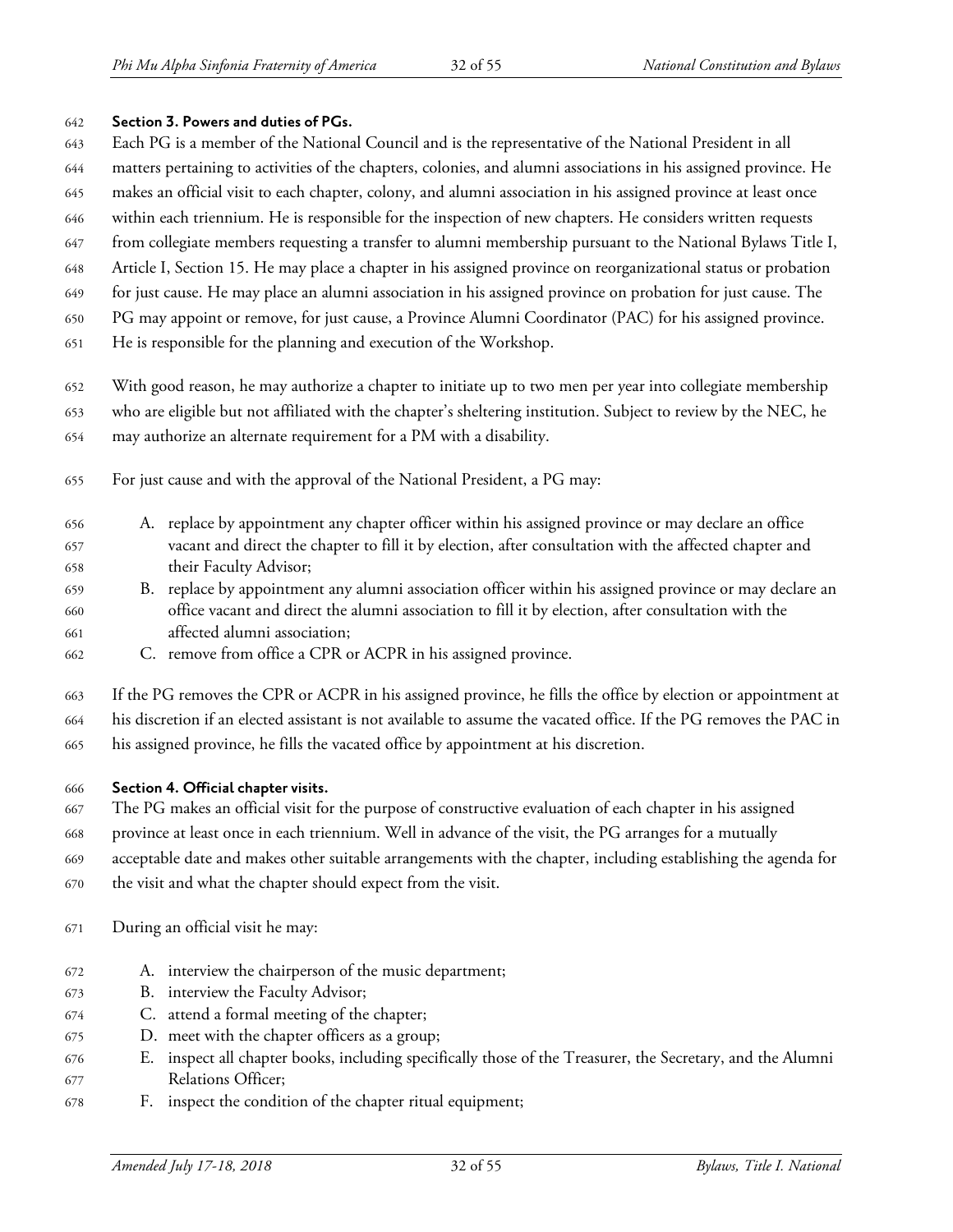- G. observe a performance of the Initiation Ritual;
- H. look into other matters at his discretion.
- Following an official visit, the PG prepares a written report of the visit and submits it to the National
- Headquarters, the Faculty Advisor, the chapter, and the PG Council Chairman.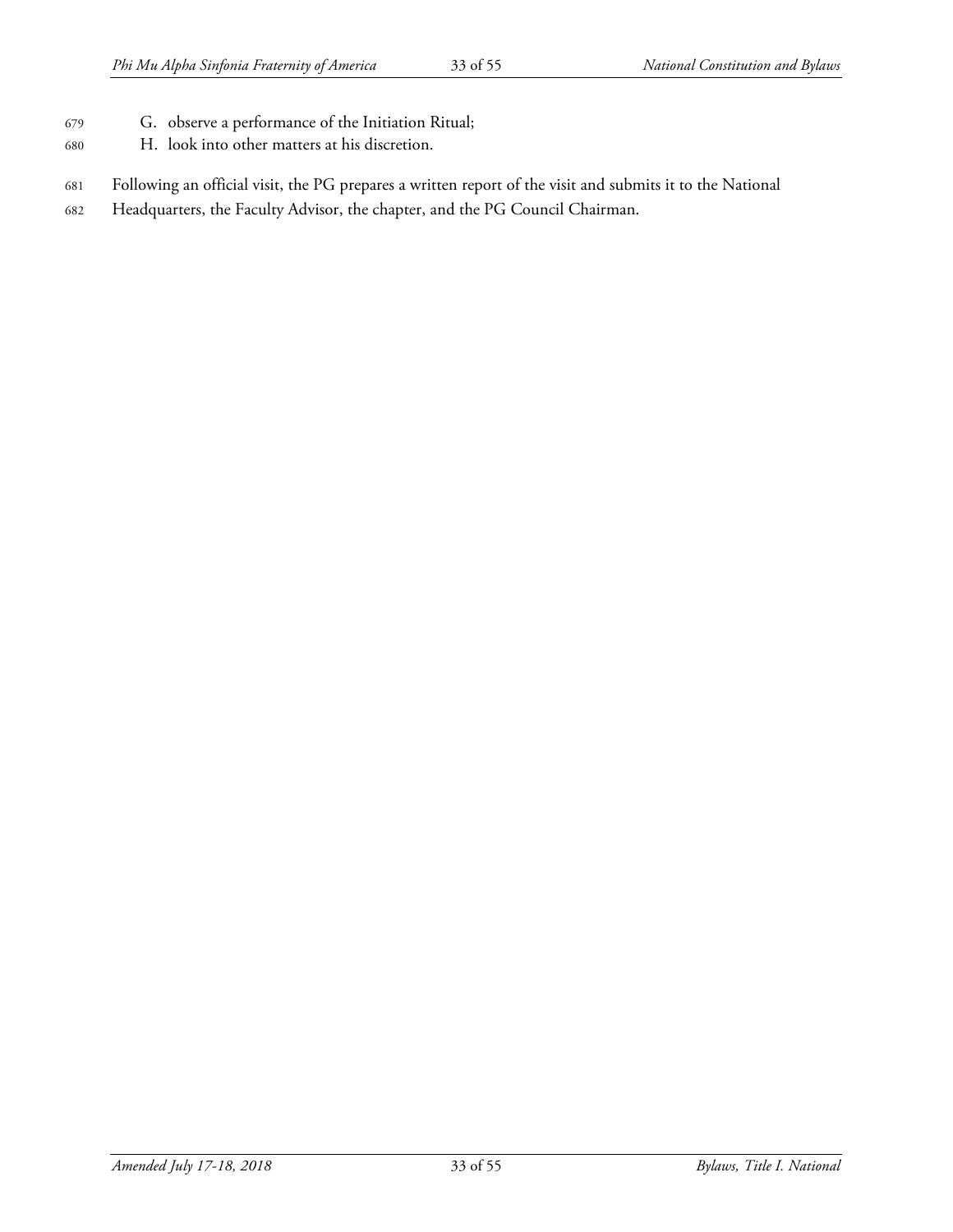#### <span id="page-33-0"></span>**Section 5. Formalchaptervisits.**

- The PG visits a chapter in his assigned province that is not represented at the Province Workshop as soon as
- possible within that academic year and submits a written report to the National Headquarters, the Faculty
- Advisor, the chapter, and the PG Council Chairman.

#### <span id="page-33-1"></span>**Section 6. Informalchapter visits.**

 With appropriate notice, the PG may visit a chapter in his assigned province at his discretion or at the request of the chapter.

#### <span id="page-33-2"></span>**Section 7. DPG eligibilityand appointment.**

 Subject to the ratification of the NEC, the National President may appoint a DPG for certain provinces. The member appointed as DPG must meet the same eligibility requirements as the PG.

#### <span id="page-33-3"></span>**Section 8. Duties of the DPG.**

- The DPG assists the PG in the performance of his duties at the PG's request.
- 

### <span id="page-33-4"></span>**ARTICLE XVI. RITUALS AND INSIGNIA**

#### <span id="page-33-5"></span>**Section 1. Rituals.**

- The Fraternity, under the direction of the NEC, prepares ritual scripts for the purpose of pledging and
- initiating PMs. The Fraternity supplies the scripts at cost to chapters. Members present all rituals of the Fraternity from memory.

#### <span id="page-33-6"></span>**Section 2. Official Insignia.**

- A man initiated into a chapter receives an official membership pin, certificate of membership, and songbook.
- Additional insignia may be made available to members as approved by the NEC.

#### <span id="page-33-7"></span>**Section 3. Display of Pin.**

- At the conclusion of the Initiation Ritual, a new member receives the official emblem of the Fraternity, in the
- form of the membership pin, which serves as a reminder of his initiation and membership in Phi Mu Alpha
- Sinfonia. The membership pin is not intended for overt display, and is to be worn nearest the heart on dress
- shirts, vests, or pullover sweaters. The pin is not worn on coat lapels, collars, ties, the watch pockets of vests,
- coat sweaters, or T-shirts.

#### <span id="page-33-8"></span>**Section 4. PM Pin.**

- A PM of the Fraternity receives an official PM pin, which must be surrendered if his probationary
- membership is terminated prior to his initiation. A PM wears the PM pin at all reasonable times (e.g. A PM is
- not required to wear the pin during sleep, at times when it could cause injury, etc.). It is worn on the clothing
- over the heart and should be plainly visible, and may not be worn on coat lapels, coats or jackets, collars, or
- ties.

#### <span id="page-33-9"></span>**Section 5. Display of Greek lettersand Coat-of-Arms.**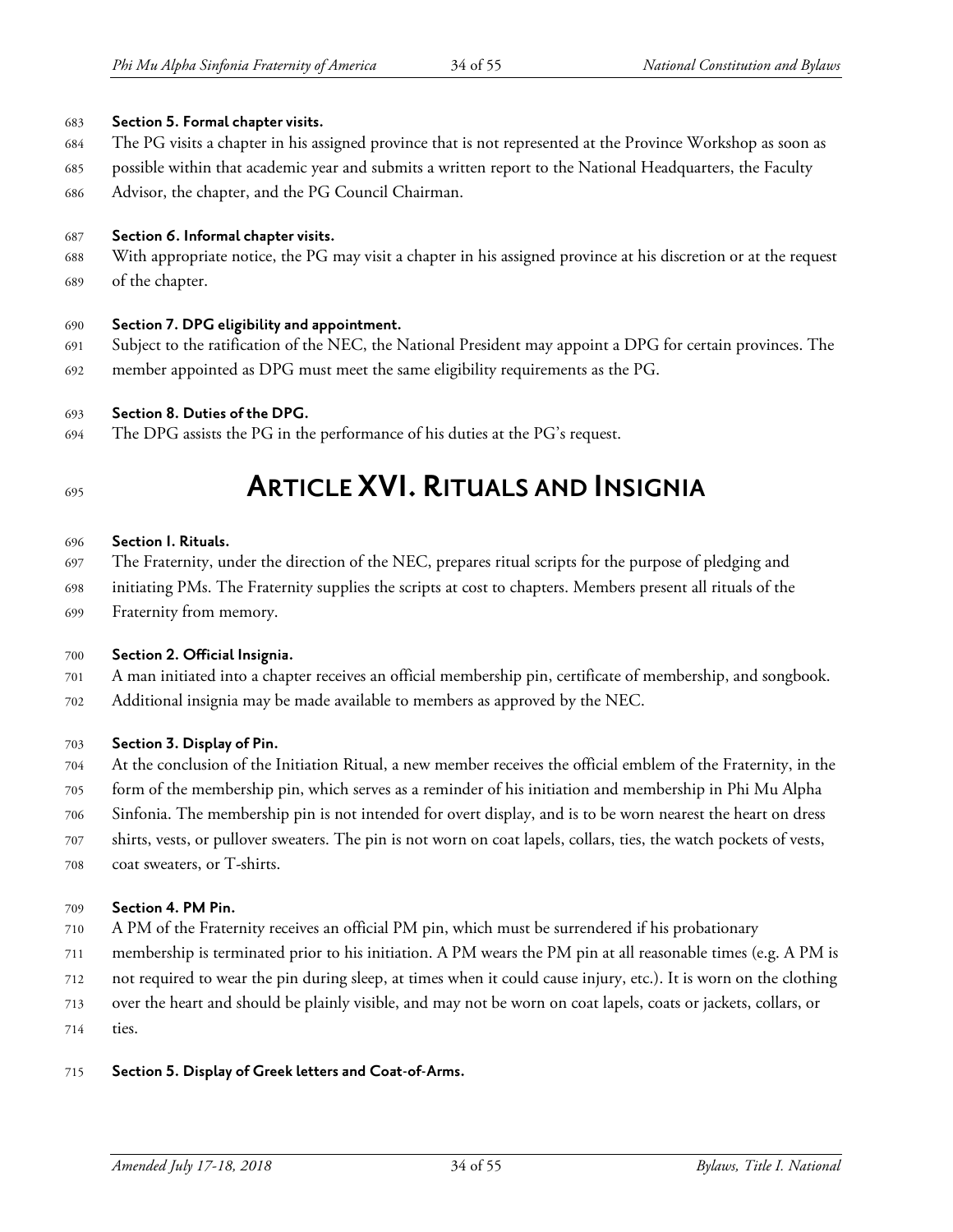- Only a Sinfonian in good standing may wear or display the Greek letters ΦMA or the Fraternity's Coat-of-
- Arms. A PM may not wear or display these symbols at any time prior to initiation. A member may not
- authorize or encourage a non-Sinfonian to wear or display these symbols.

### <span id="page-34-0"></span>**ARTICLE XVII. AMENDMENTS**

#### <span id="page-34-1"></span>**Section 1. Process foramending Title I of the Bylaws by National Assembly.**

The National Assembly may amend Title I of the Bylaws with a vote of at least two-thirds in the affirmative

with previous notice. The Fraternity publishes anticipated amendments to be considered by the National

Assembly to chapters and delegates by March 1 preceding a National Convention.

### <span id="page-34-2"></span>**Section 2. Process foramending Title I of the Bylaws by National Council.**

Upon recommendation of the NEC, the National Council may amend Title I of the Bylaws with a vote of at

least two-thirds in the affirmative of a valid National Council vote. The Fraternity publishes proposed

amendments to be considered by the National Council to all members of the National Council at least 60

days prior to the dissemination of ballots. Votes must be cast within 30 days of the dissemination of ballots.

The National Staff collects and counts votes on issues submitted to the National Council and reports the

results as soon as possible to all members of the National Council. A valid National Council vote is a majority

return of all disseminated ballots.

### <span id="page-34-3"></span>**Section 3. Process for making technical, editorial,and conforming changes.**

The National Secretary-Treasurer may make article and section designation, punctuation, cross reference,

spelling, grammatical, and typographical changes to Title I of the Bylaws as necessary, subject to approval by

the NEC.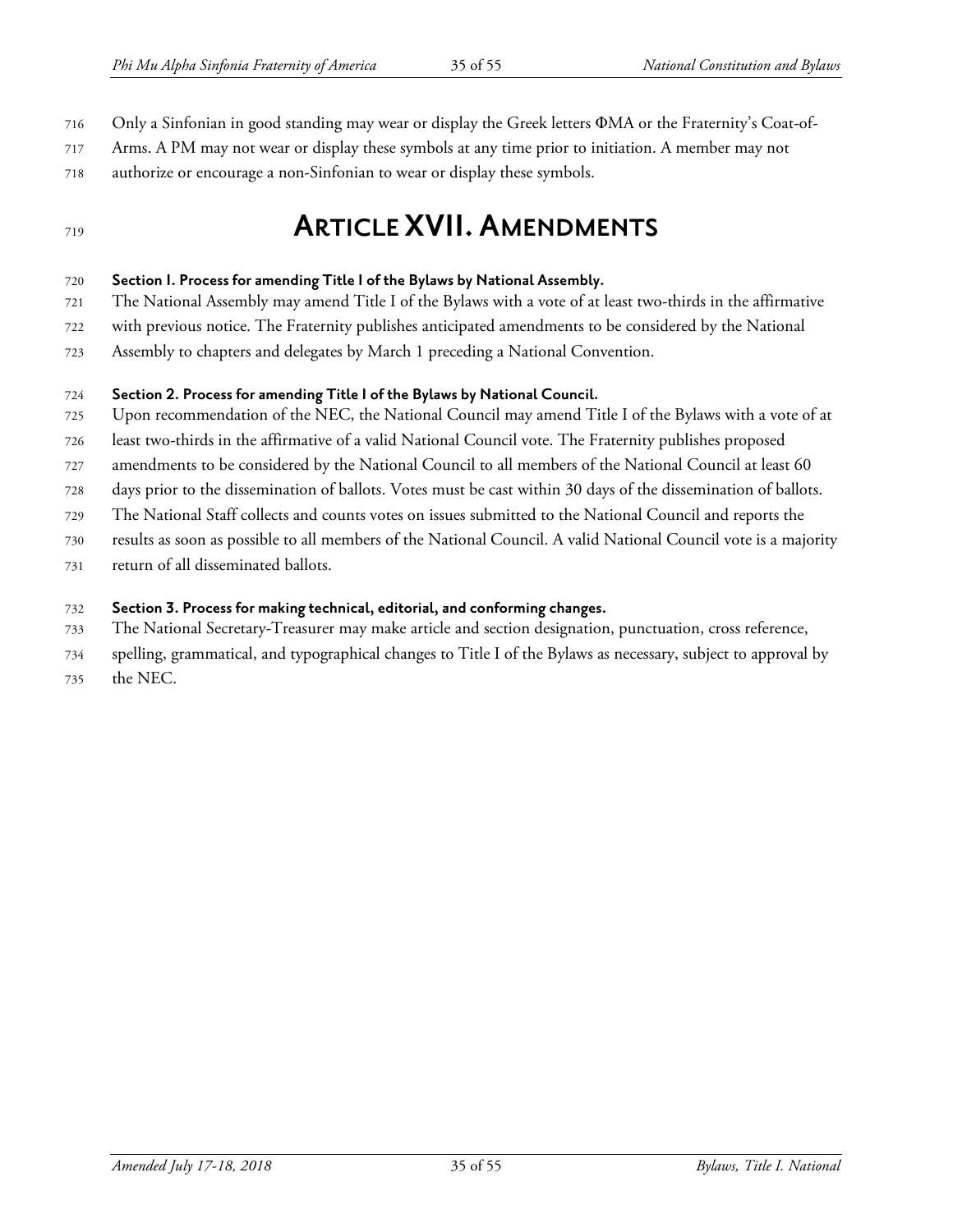## <span id="page-35-0"></span>**BYLAWS, TITLE II. PROVINCE**

### <span id="page-35-1"></span>**ARTICLE I. PROVINCEOFFICERS**

#### <span id="page-35-2"></span>**Section 1. CPR and ACPR eligibility, election,and term.**

 The CPR is a collegiate member in good standing of a chapter within the province at the time of his election, and is enrolled as a student at his chapter's sheltering institution at the time of his election. By the time of his installation, he must have served at least one year as an elected officer in his chapter. He may succeed himself. The ACPR is a collegiate member in good standing of a chapter within the province at the time of his election, and is enrolled as a student at his chapter's sheltering institution at the time of his election. By the time of his installation, he must have served at least one year as an elected officer in his chapter. He may

succeed himself.

At its Workshop, each province annually elects one collegiate member to serve as CPR. The province also

may elect one collegiate member to serve as ACPR. The terms of these offices are one year. CPRs and ACPRs

elected during the spring academic term assume office on September 1. CPRs and ACPRs elected during the

fall academic term assume office on December 15.

#### <span id="page-35-3"></span>**Section 2. CPR duties.**

- The CPR assists the PG as specified by the PG. These duties may include assisting in the preparation of the
- Workshop, production of a province newsletter, and organization of a province council. He should
- accompany the PG on official visits when feasible and should make informal visits to chapters as necessary.
- Following each informal visit to a chapter, the CPR submits a written chapter visit report to the chapter
- President, PG, CPR Council Chairman, and National Headquarters using the proper form. He files a written,
- semi-annual report of his activities with the PG and the CPR Council Chairman. He publishes the Province
- Workshop minutes to chapter Presidents, Faculty Advisors, the PG, and the National Staff. As a member of
- the CPR Council, he attends annual meetings of the Council. As a delegate to the National Convention, he
- attends the National Convention when it falls within his term of office.

#### <span id="page-35-4"></span>**Section 3. ACPR duties.**

The ACPR assists the CPR with his duties.

#### <span id="page-35-5"></span>**Section 4. CPR vacancy.**

- The ACPR assumes the office of CPR should the office become vacant. In the event the office again becomes
- vacant, it is filled by election or appointment at the discretion of the PG. The member elected or appointed to
- fill a vacancy may succeed himself.

#### <span id="page-35-6"></span>**Section 5. PAC eligibility,appointment,and term.**

- A PG may appoint a Sinfonian who is an alumni member in good standing to serve as PAC in his assigned
- province. PACs serve a three-year term. The PG may remove a PAC from office at any time during this three-
- year term for just cause.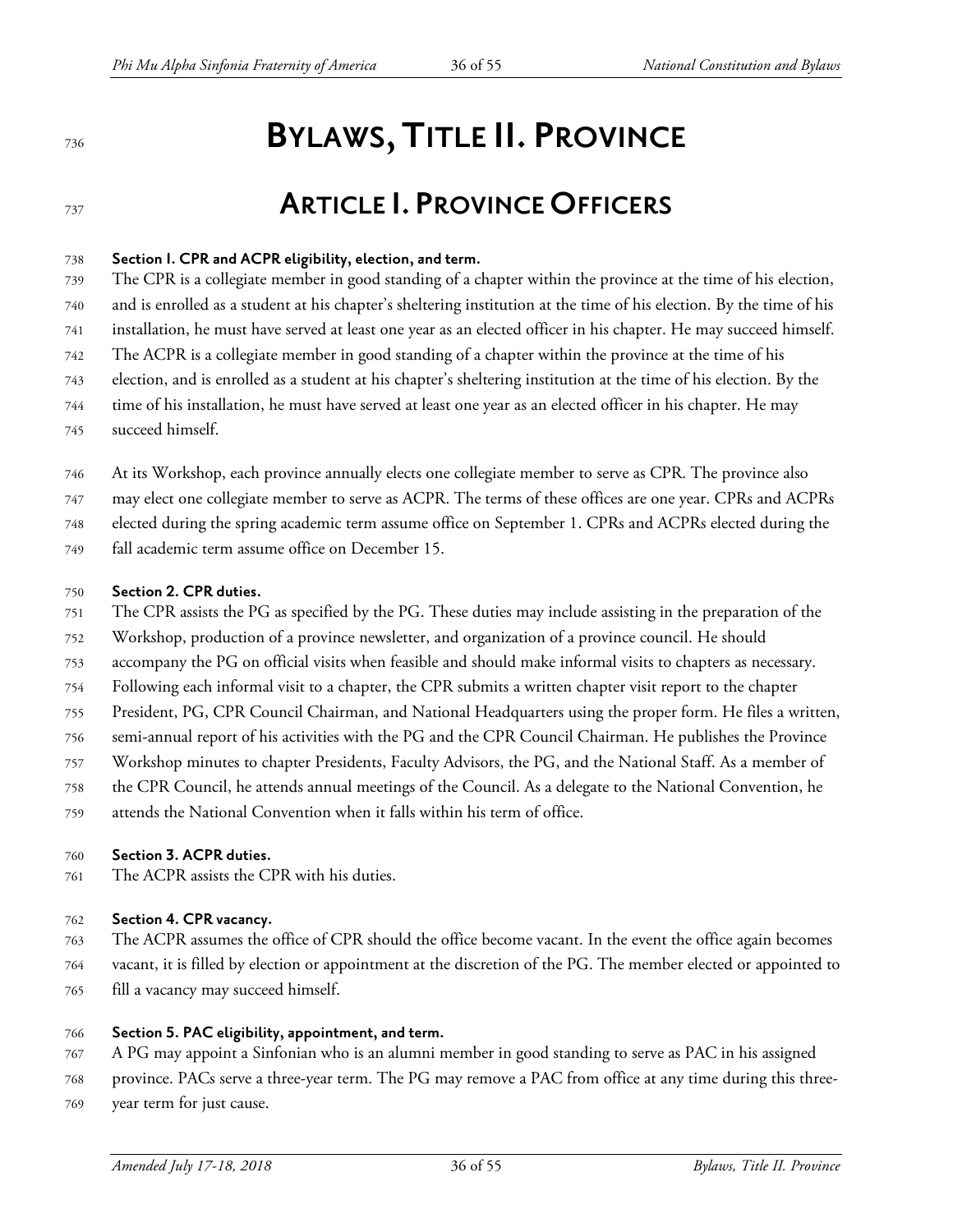#### <span id="page-36-0"></span>**Section 6. Duties of the PAC.**

- The PAC assists the PG with the development and maintenance of alumni programs within the province. He
- also performs other duties as specified by the PG. These duties may include:
- A. support and training of chapter Alumni Relations Officers;
- B. assisting chapters in planning alumni events;
- C. encouraging expansion and creation of alumni associations;
- D. coordinating interaction between alumni and collegiate members;
- E. planning province alumni events;
- F. updating alumni contact information; and
- G. regularly communicating with province alumni members.
- The PAC should make informal visits to chapters and alumni associations as necessary. He files an annual
- report of his activities with the PG.

### <span id="page-36-1"></span>**ARTICLE II.WORKSHOPS**

#### <span id="page-36-2"></span>**Section 1. Planning and execution.**

- Each province holds a Workshop annually at a time and place determined by the PG. The PG is responsible
- for the planning and execution of the Workshop with assistance from the CPR and, where applicable, the
- PAC.

### <span id="page-36-3"></span>**Section 2. Topics.**

- The PG may include the following topics at each Workshop:
- A. orientation for chapter officers;
- B. cooperative province projects;
- C. discussion of matters of national, provincial and local concern;
- D. interaction and communication between chapters; and
- E. consideration of such other matters as may be directed by the national Fraternity.

#### <span id="page-36-4"></span>**Section 3. Notice.**

- The PG announces to the chapters, the alumni associations, the Faculty Advisors and the National
- Headquarters the place, date and time of the first meeting of the Workshop and outlines the agenda as early
- as possible in advance of the Workshop.

#### <span id="page-36-5"></span>**Section 4. Voting delegation.**

- Each chapter is entitled to a maximum of five voting delegates who are chosen from among the chapter's
- collegiate members in good standing except that, unless he declines, the Faculty Advisor of a chapter is
- considered one of its five voting delegates if he is present at the workshop. Delegates in excess of five per
- chapter, including PMs (with appropriate restrictions) and alumni members, may participate fully in
- Workshop activities but may not vote.

#### <span id="page-36-6"></span>**Section 5. Credentials.**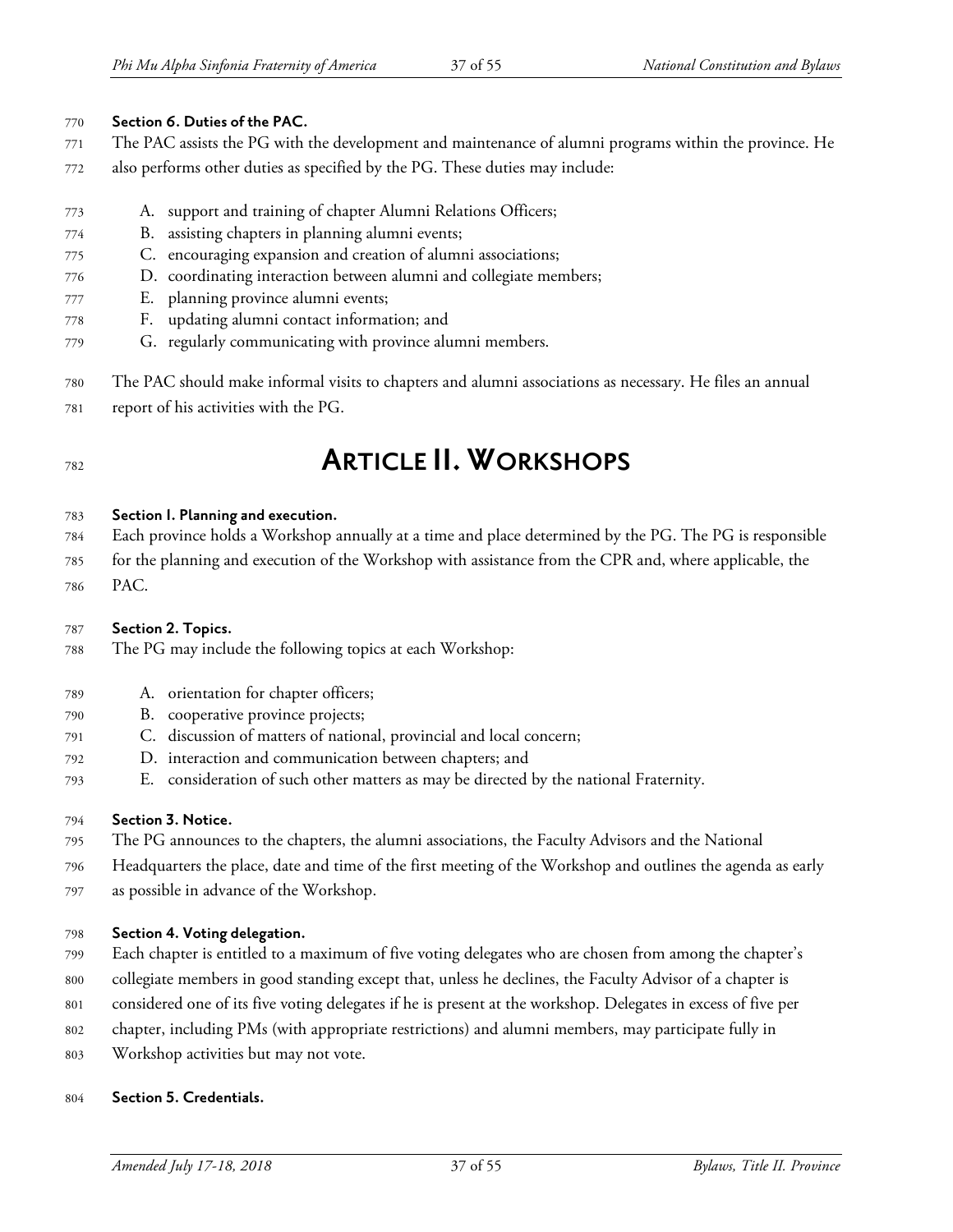805 The PG may appoint a committee on credentials. The committee may require a delegate to present his 806 credentials.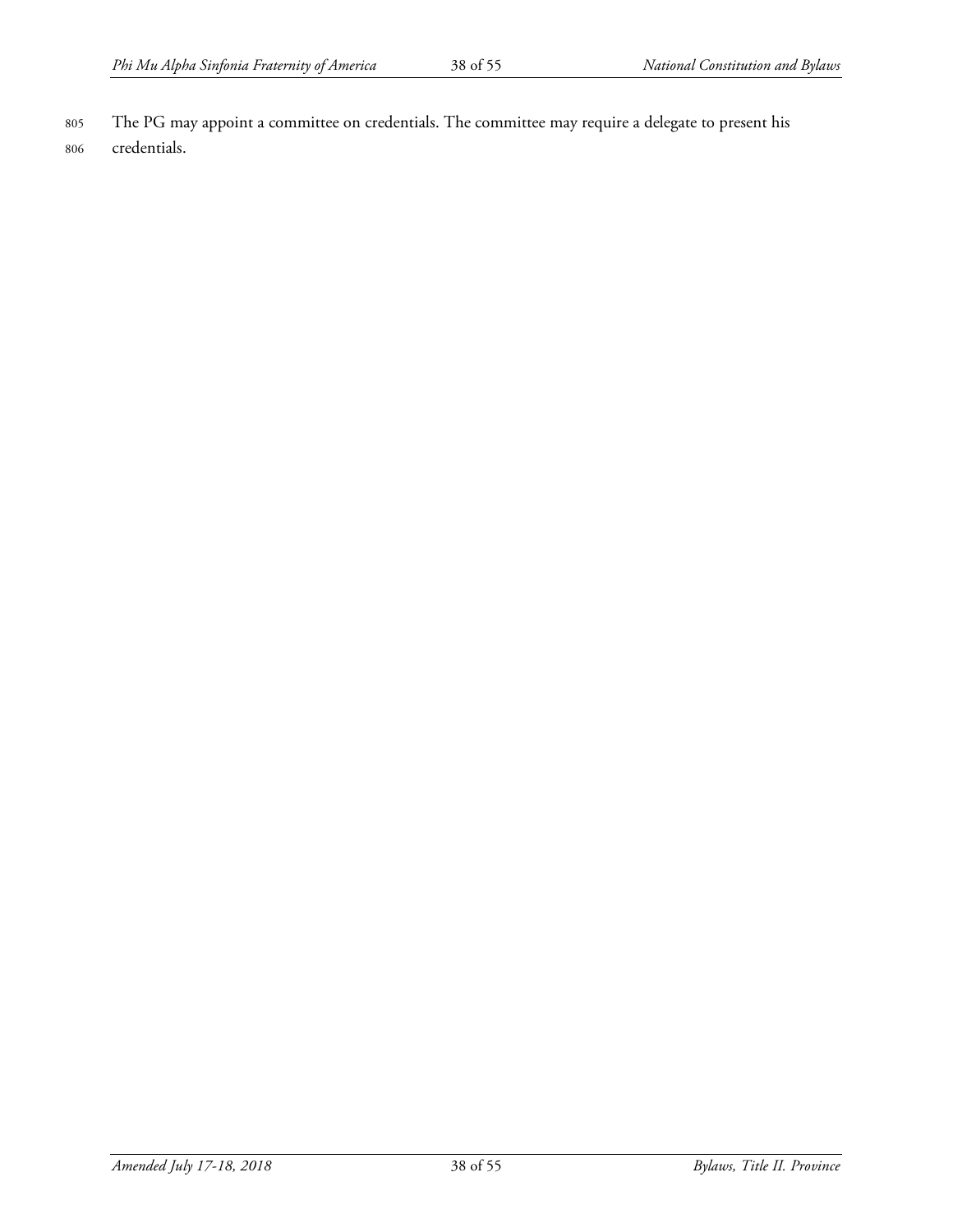#### <span id="page-38-0"></span>**Section 6. Quorum.**

A quorum of Workshop delegates consists of a majority of voting members on the roll.

#### <span id="page-38-1"></span>**Section 7. Absentee and proxy voting.**

A Workshop delegate may not vote absentee or by proxy.

#### <span id="page-38-2"></span>**Section 8. Chapter failure to attend a Workshop.**

The PG visits a chapter that is not represented at Workshop as soon as possible within that academic year.

### <span id="page-38-3"></span>**ARTICLE III. PROVINCECOUNCILS**

A province may choose to establish a Province Council. Each Council includes the PG, CPR, and equal

representation from each chapter in the province. Alumni associations and, where applicable, the PAC, the

DPG, and the ACPR may also be granted representation on a Province Council. The Council organizes and

- concerns itself with activities and decisions dedicated to the welfare of the province, membership education,
- chapter and alumni association interaction, expenditures from the province account, and the pursuit of
- Fraternity goals.

### <span id="page-38-4"></span>**ARTICLE IV. AMENDMENTS**

#### <span id="page-38-5"></span>**Section 1. Process foramending Title II of the Bylaws by National Assembly.**

- The National Assembly may amend Title II of the Bylaws with a vote of at least two-thirds in the affirmative
- with previous notice. The Fraternity publishes anticipated amendments to be considered by the National
- Assembly to chapters and delegates by March 1 preceding a National Convention.

#### <span id="page-38-6"></span>**Section 2. Process foramending Title II of the Bylaws by National Council.**

- Upon recommendation of the NEC, the National Council may amend Title II of the Bylaws with a vote of at
- least two-thirds in the affirmative of a valid National Council vote. The Fraternity publishes proposed
- amendments to be considered by the National Council to all members of the National Council at least 60
- days prior to the dissemination of ballots. Votes must be cast within 30 days of the dissemination of ballots.
- The National Staff collects and counts votes on issues submitted to the National Council and reports the
- results as soon as possible to all members of the National Council. A valid National Council vote is a majority
- return of all disseminated ballots.

#### <span id="page-38-7"></span>**Section 3. Process for making technical, editorial,and conforming changes.**

- The National Secretary-Treasurer may make article and section designation, punctuation, cross reference,
- spelling, grammatical, and typographical changes to Title II of the Bylaws as necessary, subject to approval by
- the NEC.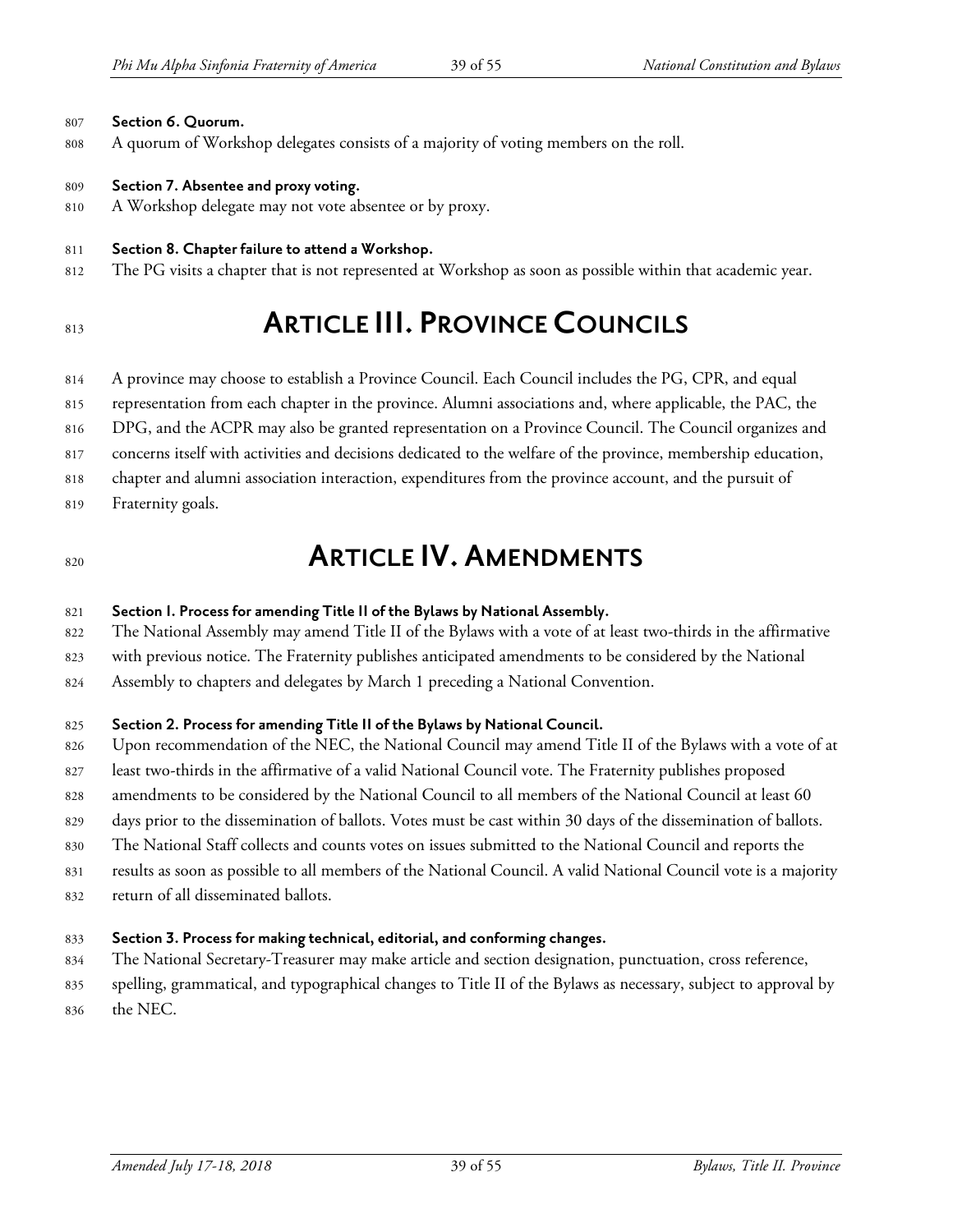## <span id="page-39-0"></span>**BYLAWS, TITLE III.CHAPTER**

### <span id="page-39-1"></span>**ARTICLE I.CHAPTERORGANIZATION AND POLICIES**

 A chapter develops its organization and policies under the governing documents of Phi Mu Alpha Sinfonia and the rules of its sheltering institution. A chapter officer must learn these rules immediately on assuming chapter office. Chapter members are responsible for actions that are in violation of these rules or legal responsibilities.

### <span id="page-39-2"></span>**ARTICLE II.CHAPTERDUTIES**

#### <span id="page-39-3"></span>**Section 1. Registration with the sheltering institution.**

- A chapter registers as an official organization with its sheltering institution or a division of the sheltering
- institution.

#### <span id="page-39-4"></span>**Section 2. Filing chapter reports with the Fraternity.**

- A chapter submits to the National Headquarters semiannual chapter reports no later than October 15 (Fall
- Report) and March 15 (Spring Report). The National Headquarters makes forms available at least 30 days
- before the filing deadline. The chapter submits the required convention tax, any additional liability insurance
- fees assessed by the NEC, and all per capita taxes and late fees collected from its members with the report.

#### <span id="page-39-5"></span>**Section 3. Filing initiation reports with the Fraternity.**

- At least 14 days prior to the date of initiation, the chapter President, or his designee, submits an initiation
- report to the National Headquarters. The initiation report lists the full name of each prospective initiate along
- with his choice of jewelry. Outstanding initiation and material fees for any of the prospective initiates must be
- submitted with the report.

#### <span id="page-39-6"></span>**Section 4. Initiation equipment.**

A chapter keeps a satisfactory set of initiation equipment.

#### <span id="page-39-7"></span>**Section 5. Annualchapter observations.**

- A chapter observes two anniversaries of the Fraternity annually: Founder's Day (October 6), and Chapter Day
- (on the installation date of the chapter).

#### <span id="page-39-8"></span>**Section 6. Annual American Music Program.**

A chapter presents at least one program devoted only to the music of American composers annually.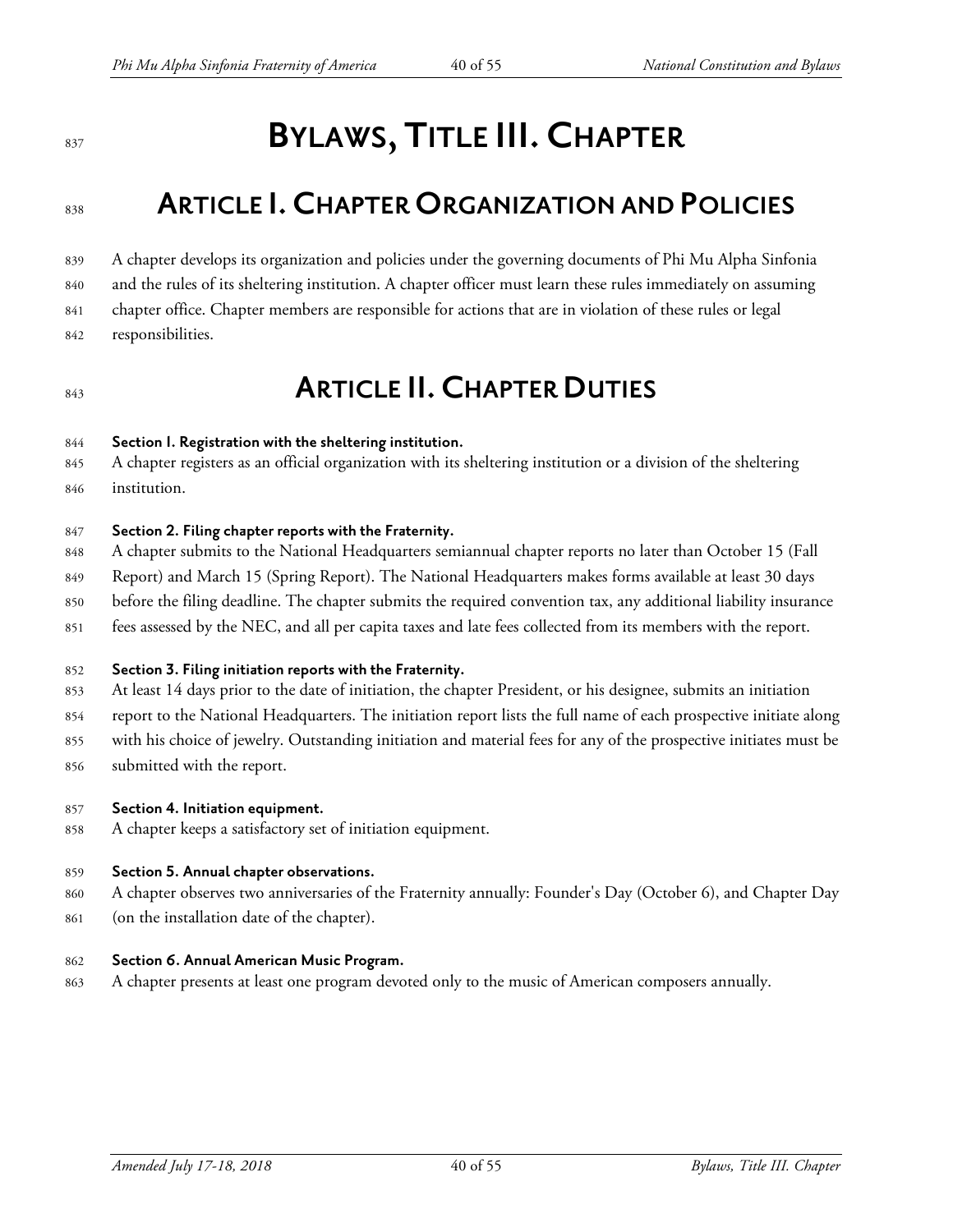### <span id="page-40-0"></span>**ARTICLE III. MEMBERSHIP**

#### <span id="page-40-1"></span>**Section 1. Election to probationary membership.**

- Only a collegiate member of the chapter in good standing may propose a candidate for probationary
- membership. After discussion of a candidate's qualifications for membership, three-fourths of the members in good standing who are present and voting may elect a candidate to probationary membership. All votes shall
- be cast by secret ballot.

#### <span id="page-40-2"></span>**Section 2. Renewal of candidacy.**

- A candidate who is proposed for but not elected to probationary membership may renew his candidacy
- during any succeeding terms in which he is enrolled at the sheltering institution.

#### <span id="page-40-3"></span>**Section 3. Formal invitation to probationary membership.**

- The President, or his designee, delivers a formal invitation to membership to a man who the chapter elected
- to probationary membership. If the candidate accepts the invitation, the chapter performs the official
- Ceremony for Pledging from memory. After the ceremony, the candidates are PMs.

#### <span id="page-40-4"></span>**Section 4. Length and content ofa chapter's probationary membership period.**

- The probationary membership period lasts between four weeks and twelve weeks, excluding academic breaks
- and within the same academic year, or under the policies of the chapter's sheltering institution in consultation
- with the National Staff. The probationary period consists of productive projects and programs which educate
- the PM on the Object and traditions of Phi Mu Alpha Sinfonia. The program should prepare the PM to
- assume collegiate membership.

#### <span id="page-40-5"></span>**Section 5. Prohibition of hazing.**

- A member may not haze. A member may not harass a PM, publicly or privately, in a way that is personally
- degrading, embarrassing, or destructive of life, limb, or property, or which might discredit the reputation of
- the Fraternity. A member or chapter that violates this provision is subject to disciplinary action.

### <span id="page-40-6"></span>**Section 6. Fairconsideration regardless of disability.**

- A chapter gives all PMs fair consideration regardless of disability. If the content of the probationary period or
- requirements for initiation might discriminate unfairly, the PG may determine an alternate requirement. The
- NEC may review the PG's decision on appeal.

### <span id="page-40-7"></span>**Section 7. Reconsideration of probationary membership.**

- A chapter may reconsider the status of any PM for legitimate cause, including but not limited to a failure to
- fulfill the duties of probationary membership, conduct harmful to the best interests of the Fraternity, or
- failure to meet financial obligations. The chapter retains a PM brought up for review with the affirmative vote
- of at least three-fourths of members in good standing who are present and voting. A PM brought up for
- review who does not receive the necessary vote to be retained is dismissed from probationary membership.

### <span id="page-40-8"></span>**Section 8. Election to collegiate membership.**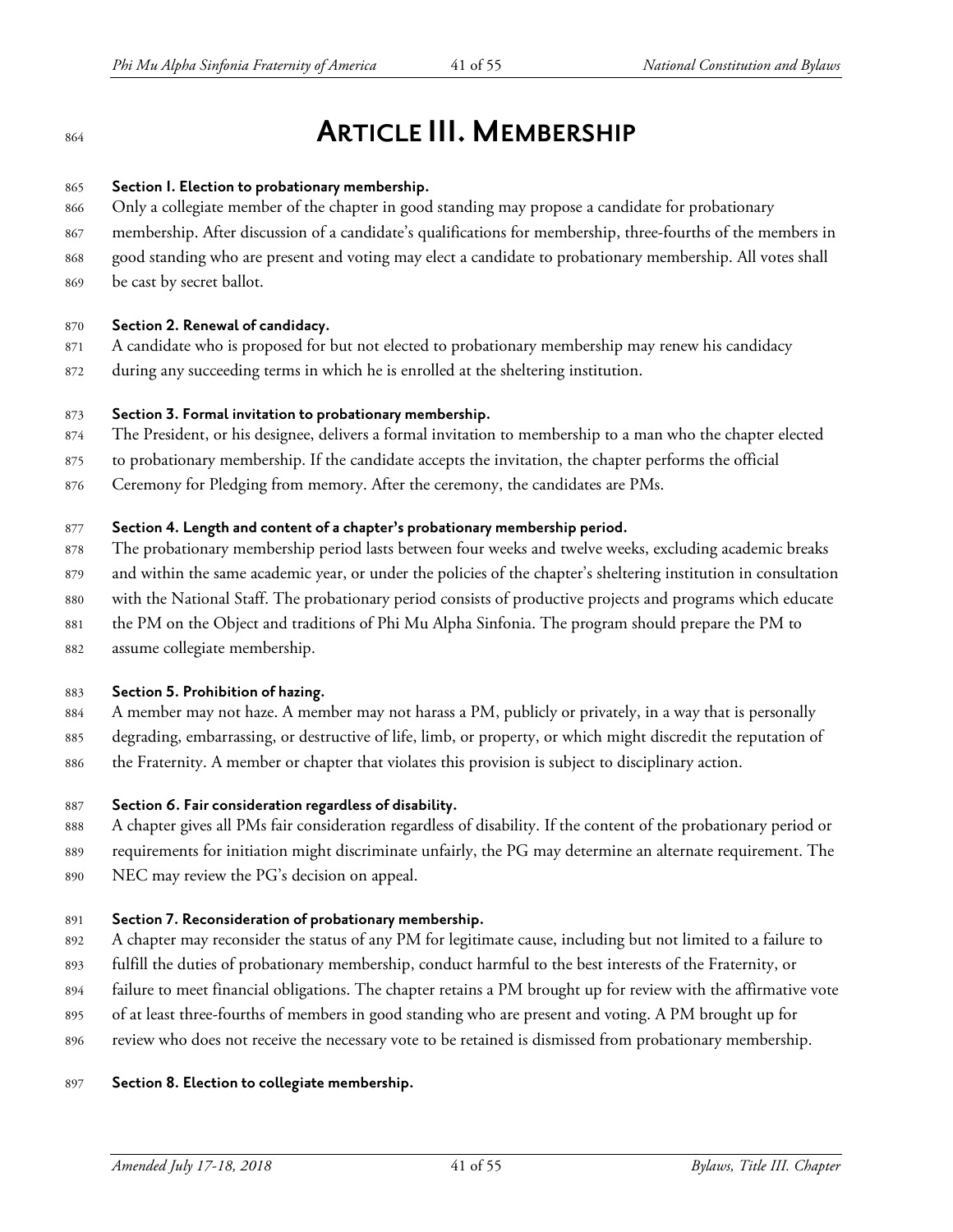- When all requirements have been met, and not fewer than two days before the close of the probationary
- period, three-fourths of collegiate members of the chapter in good standing who are present and voting may
- elect a PM to collegiate membership. All votes shall be cast by secret ballot. A PM who does not receive the
- necessary vote to be elected to collegiate membership is dismissed from probationary membership.

#### <span id="page-41-0"></span>**Section 9. Chapter honorary membership.**

- Three-fourths of the members of the chapter in good standing who are present and voting may approve a
- candidate for honorary membership.
- The National Headquarters must receive the PG's written endorsement of the initiation at least 14 days
- before the initiation. Candidates for honorary membership are not required to take part in probationary
- membership activities or take the national examination. They should, however, receive the publication
- Themes for Brotherhood and be encouraged to read it before being initiated. For each honorary membership
- candidate, the initiating chapter submits \$100.00 plus a materials fee to the National Headquarters.
- Honorary members are not required to pay initiation fees, dues, assessments, or money to the Fraternity or to
- the initiating chapter. A chapter honorary member has the same rights, duties, and privileges as an alumni
- member.
- A chapter may not initiate more than two honorary members in any school year, except with written
- permission from the National President. The National President may allow a Sinfonian to be an honorary
- member of more than one chapter.

#### <span id="page-41-1"></span>**Section 10. Initiation of faculty members.**

- A chapter initiates non-Sinfonian faculty members of its sheltering institution as collegiate members. The
- Fraternity immediately transfers faculty members to alumni membership upon initiation.
- 

## <span id="page-41-2"></span>**ARTICLE IV.OFFICERS**

#### <span id="page-41-3"></span>**Section 1. Election, installation,and term.**

A chapter annually elects a President, a Vice President, a Secretary, a Treasurer, a Fraternity Education

- Officer, an Alumni Relations Officer, a Warden, an Historian, a Faculty Advisor, and other officers as
- necessary. A chapter may elect more than one Faculty Advisor. A majority of the members in good standing
- who are present and voting may elect a qualified member to office. A chapter elects officers by April 1 of each
- academic year and installs them by May 1 using the official installation ceremony. An elected officer serves for
- one year or until his successor is elected and installed. There is no term limit for a Faculty Advisor.

### <span id="page-41-4"></span>**Section 2. Eligibility.**

- A chapter officer must be in good standing and must remain in good standing to keep office. All officers
- except the Alumni Relations Officer and Faculty Advisor, who may be alumni members, must be collegiate
- members and must remain collegiate members to keep office.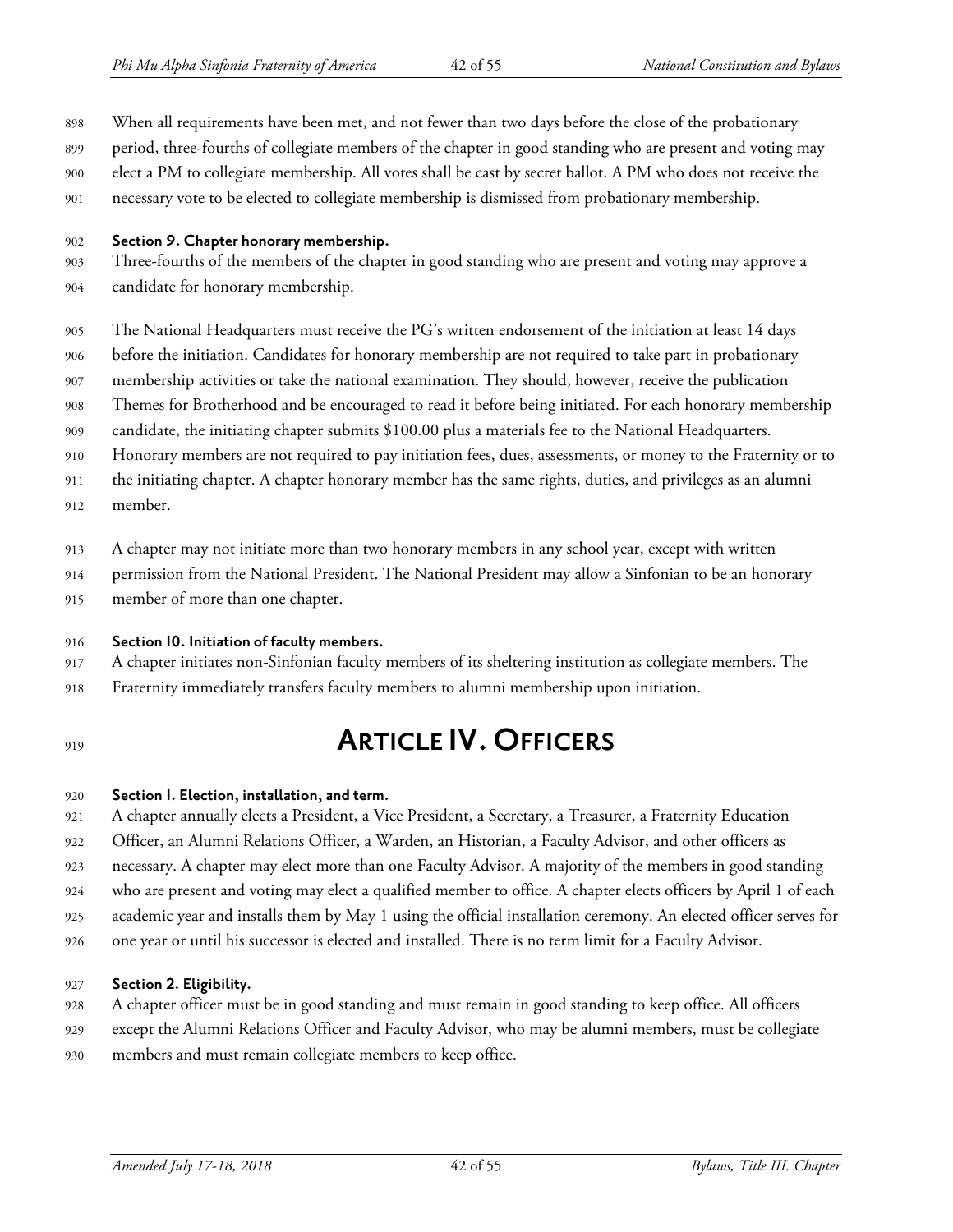- The chapter President, Vice President, and Fraternity Education Officer must have been initiated at least one
- year before their election. All other officers except the Faculty Advisor must have been initiated at least 120
- days before their election. The Faculty Advisor should be a faculty or staff member of the chapter's sheltering
- institution unless no qualified person is available to serve. In this case, the Province Governor may approve
- the election of an alternate advisor. Two-thirds of the members in good standing who are present and voting
- may suspend the rules about eligibility based on length of membership.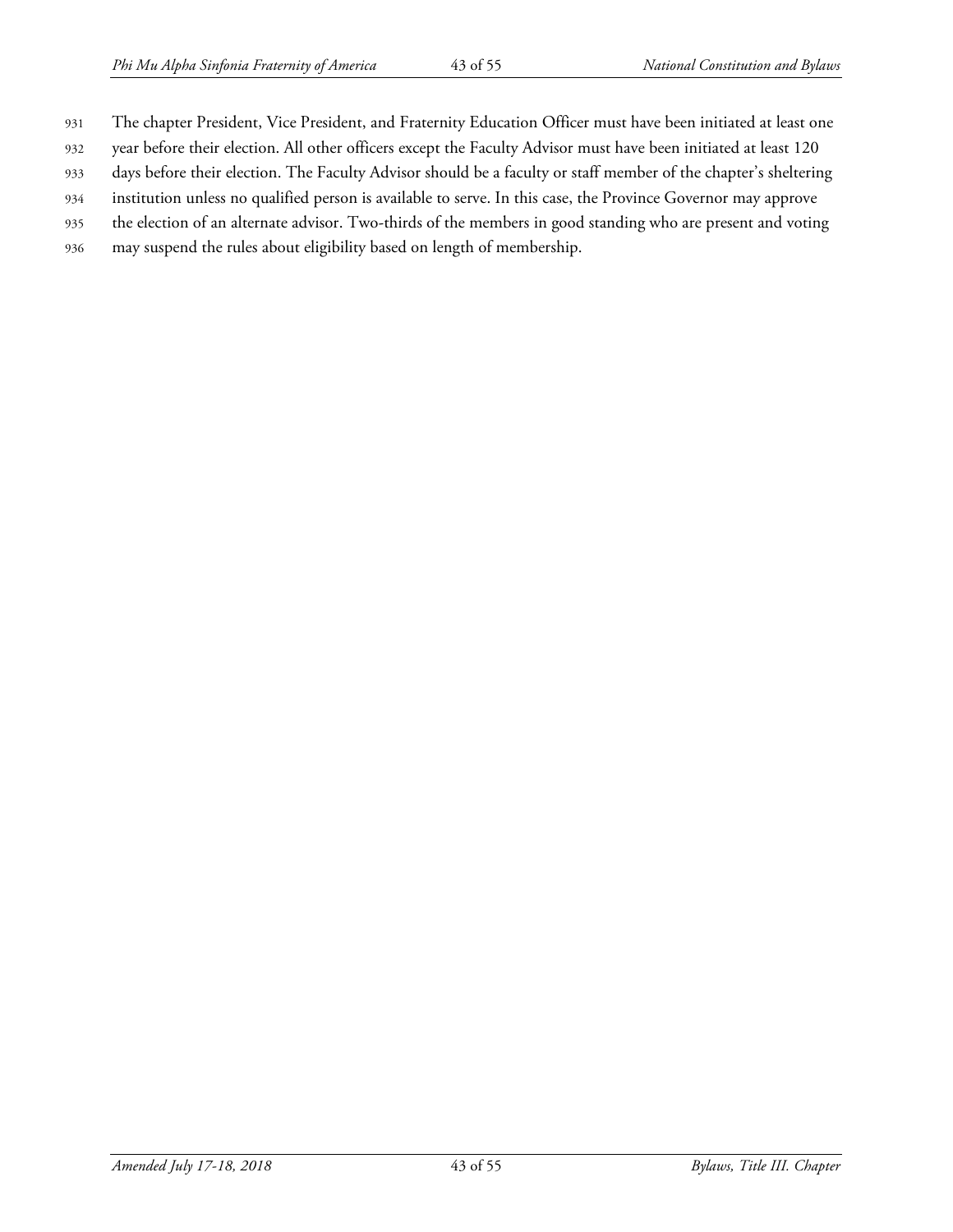#### <span id="page-43-0"></span>**Section 3. Nominating committee.**

- At least fifteen (15) days before the scheduled chapter election, the chapter President appoints a nominating
- committee which includes at least the President, one other officer, one graduating senior, and one member of
- junior standing. By the date of election, the nominating committee reports its choice of one man for each
- office to be filled. A member in good standing may make nominations from the floor.

#### <span id="page-43-1"></span>**Section 4. Removal.**

- A chapter may remove an elected officer from office for due cause. At a regularly scheduled meeting, a
- collegiate member in good standing must give notice that he will make a motion to remove an officer at the
- next meeting. The chapter must inform the officer of the action immediately. The officer may respond to
- allegations against him. A majority of the members in good standing who are present and voting may remove
- an officer.

#### <span id="page-43-2"></span>**Section 5. Vacancy.**

- A chapter fills a vacant chapter office by election, or the Province Governor may, with the approval of the
- National President, fill a vacancy by appointment. A member nominates a qualified candidate at a regularly
- scheduled meeting. A majority of members in good standing who are present and voting at a subsequent
- regular meeting may elect an officer to fill the vacancy.

#### <span id="page-43-3"></span>**Section 6. President duties.**

- The President presides at chapter meetings, guides the conduct of the affairs of the chapter, and performs
- other duties the chapter specifies. He acts for the chapter in all matters affecting the national organization and
- approves all correspondence between the chapter and the national officers. With the chapter Secretary, he
- prepares the chapter report twice each year. He sees that the chapter report, with the required convention tax,
- any additional liability insurance fees assessed by the NEC, and all per capita taxes and late fees collected by
- the chapter from its members, is submitted to the National Headquarters at the proper time. The President,
- or his designee, is responsible for delivering formal invitations to membership to men elected to membership
- and filing initiation reports with the National Headquarters.

#### <span id="page-43-4"></span>**Section 7. Vice President duties.**

- The Vice President, in the absence or incapacity of the President, performs the duties of the President, and
- performs other duties as the chapter specifies. The same person may hold the offices of Vice President and
- Fraternity Education Officer.

### <span id="page-43-5"></span>**Section 8. Secretary duties.**

- The Secretary, through the chapter President, keeps the National Staff informed of the status of collegiate
- members, and of the chapter elections, programs, and all other official functions. He keeps the minutes of
- chapter meetings and an accurate list of members of the chapter, and performs other duties as the chapter
- specifies. The same person may hold the offices of chapter Secretary and chapter Treasurer.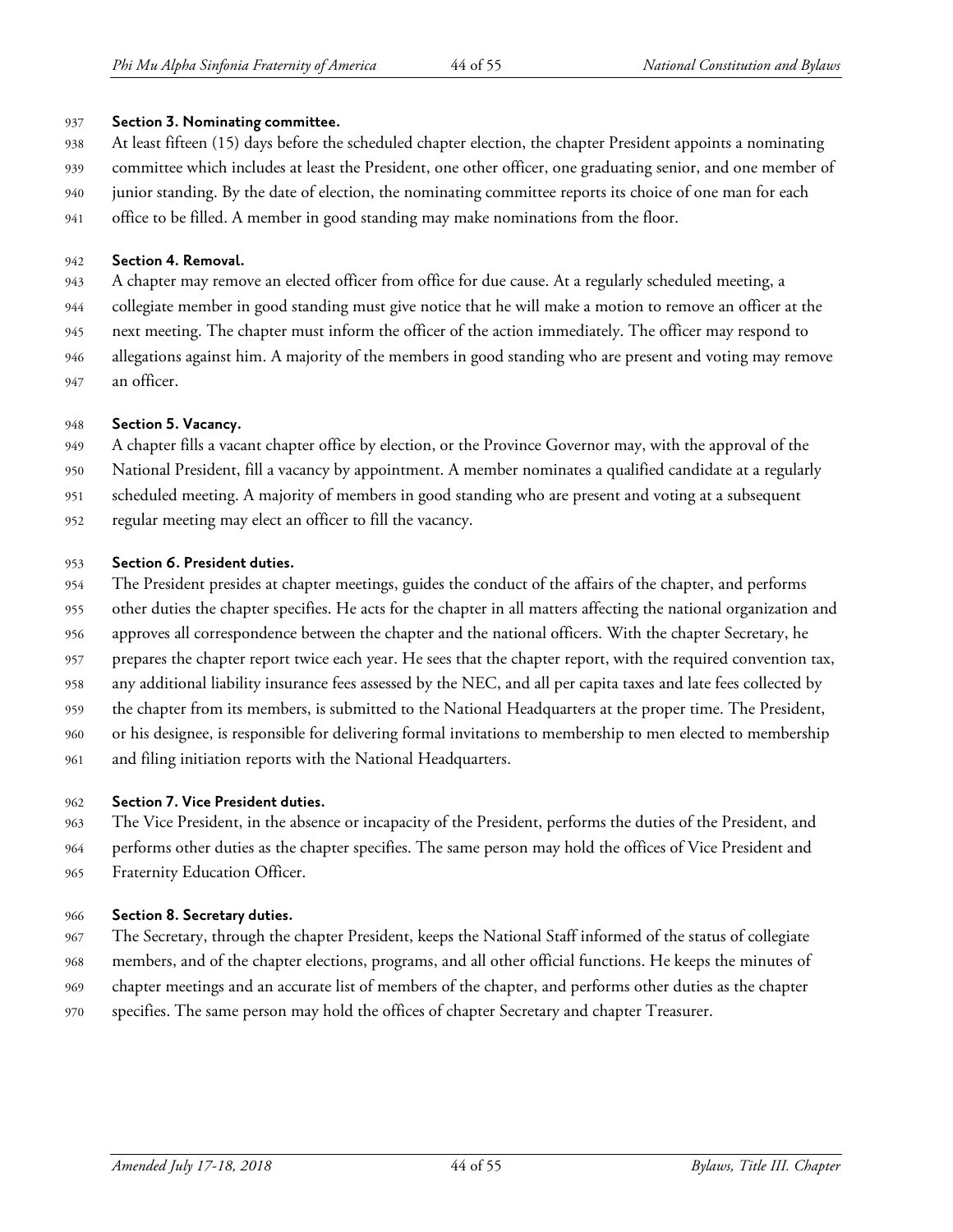#### <span id="page-44-0"></span>**Section 9. Treasurer duties.**

- The Treasurer receives and pays out chapter funds and is personally responsible for all Fraternity funds in his
- possession. Twice each school year, he sends to the chapter President a statement of the chapter finances, and
- provides information about chapter finances when asked by the chapter President or the National Staff. He
- sends complete financial statements to the Faculty Advisor. He collects and, through the chapter President,
- submits to the National Headquarters all taxes and dues. He deposits, in an approved bank or with the right
- school officer, the funds of the chapter, and he pays, or causes to be paid, all claims against the chapter with
- the approval of the Chapter Executive Committee. He performs other duties as the chapter specifies. The
- same person may hold the offices of chapter Secretary and chapter Treasurer.

### <span id="page-44-1"></span>**Section 10. Fraternity Education Officer duties.**

- The Fraternity Education Officer is chiefly responsible for developing Fraternity education programs. These
- include programs for chapter members designed to advance the Object of the Fraternity, as well as a
- probationary membership program designed to develop responsible and mature chapter members through
- productive and cooperative activities. The same person may hold the offices of Vice President and Fraternity
- Education Officer.

### <span id="page-44-2"></span>**Section 11. Alumni Relations Officer duties.**

- The Alumni Relations Officer compiles and keeps a list of names and addresses of all former members of the
- chapter and of other alumni Sinfonians in the area. He notifies the National Headquarters of changes in the
- addresses, as well as chapters or associations in other localities of his own chapter's alumni moving into their
- geographic areas. He is responsible for creating and distributing an annual alumni newsletter. He helps in
- coordinating chapter alumni functions, and informs and invites local and chapter alumni to chapter events.
- He is a liaison between the chapter and any alumni associations in his locality. He performs other local duties
- as his chapter may designate but may not hold another chapter office.

### <span id="page-44-3"></span>**Section 12. Warden duties.**

- The Warden guards the door at chapter meetings and manages the circulation of Initiation Ritual scripts. He
- is personally responsible for the ballot box and the chapter ritual equipment. He performs other duties as the
- chapter specifies.

### <span id="page-44-4"></span>**Section 13. Historian duties.**

 Through the chapter President, the Historian of the chapter helps the National Staff in preparing all national publications by making prompt and full reports of all local news and other facts which the Fraternity seeks, and performs other duties as the chapter specifies.

### <span id="page-44-5"></span>**Section 14. Faculty Advisor duties.**

- The Faculty Advisor acts in an advisory role, and is a liaison between the chapter and the local college
- authorities. He may hold collegiate membership in the chapter, in which case he has all privileges and assumes
- all obligations, including financial obligations, of collegiate membership. Should he keep or elect alumni
- membership, he may not vote, nor is he responsible for per capita tax or local dues. The Faculty Advisor
- certifies the content of chapter reports and the results of the national examination with his signature.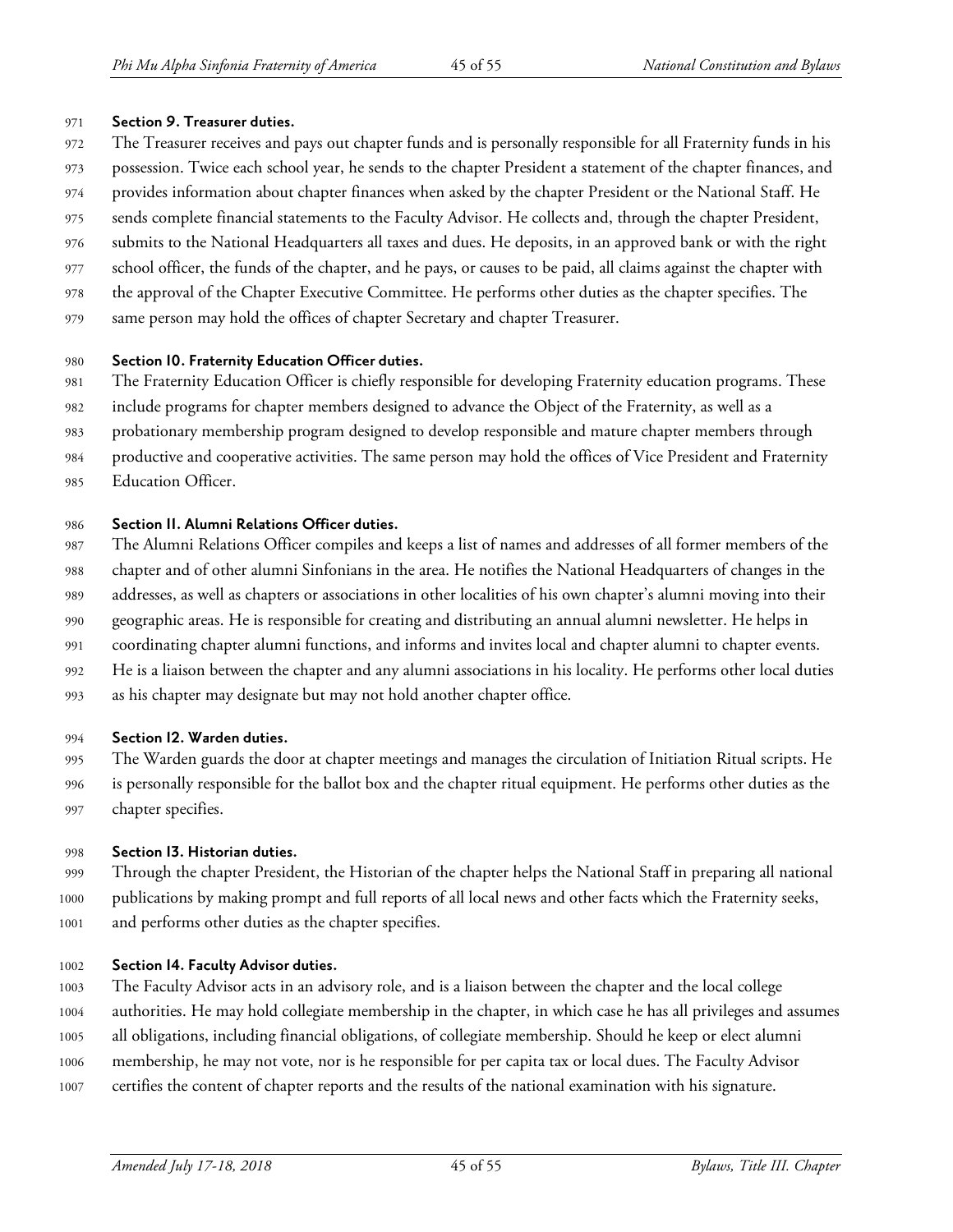## <span id="page-45-0"></span>**ARTICLE V. MEETINGS**

#### <span id="page-45-1"></span>**Section 1. Regularand special meetings.**

- A chapter holds regular meetings at least twice each month during the academic year. The Fraternity
- recommends weekly meetings. A chapter decides the dates and hour of its regular meetings as a special order
- of the first meeting of the academic year. The chapter President or one-third of the membership may call
- special meetings provided due notice has been given to each member.

#### <span id="page-45-2"></span>**Section 2. Quorum.**

 A majority of collegiate members of the chapter in good standing make up a quorum. Without a quorum, adjournment is the only business in order.

#### <span id="page-45-3"></span>**Section 3. Voting.**

- Only collegiate members of the chapter who are in good standing may vote in chapter business. A chapter
- may vote by show of hands, by voice vote, or by secret ballot, as desirable, unless otherwise specified. A
- member may not vote absentee or by proxy.

### <span id="page-45-4"></span>**ARTICLE VI.COMMITTEES**

#### <span id="page-45-5"></span>**Section 1. Executive committee.**

- The chapter executive committee includes the President as its chairman, the Vice President, the Secretary, the
- Treasurer, and other elected officers as the chapter considers suitable. The Faculty Advisor is an ex-officio
- member without vote.
- The chapter executive committee acts in an advisory role to the chapter President. The executive committee
- may approve expenses, recommend more expenses, and perform other duties as the President may direct. A
- quorum of the chapter executive committee is a majority of all voting members of the committee.
- At the opening of the year, the chapter executive committee arranges for regular meeting days which, whenever possible, should precede regular chapter business meetings by no more than two days.

#### <span id="page-45-6"></span>**Section 2. Standing committees.**

- The Executive Committee may create a standing committee with continuing responsibilities. The standing
- committee works until the Executive Committee dissolves it. The President appoints the members of standing
- committees.

#### <span id="page-45-7"></span>**Section 3. Specialcommittees.**

- When the Executive Committee deems necessary, the President may appoint members to a special committee
- that works only until completing a specified assignment, such as a nominating committee.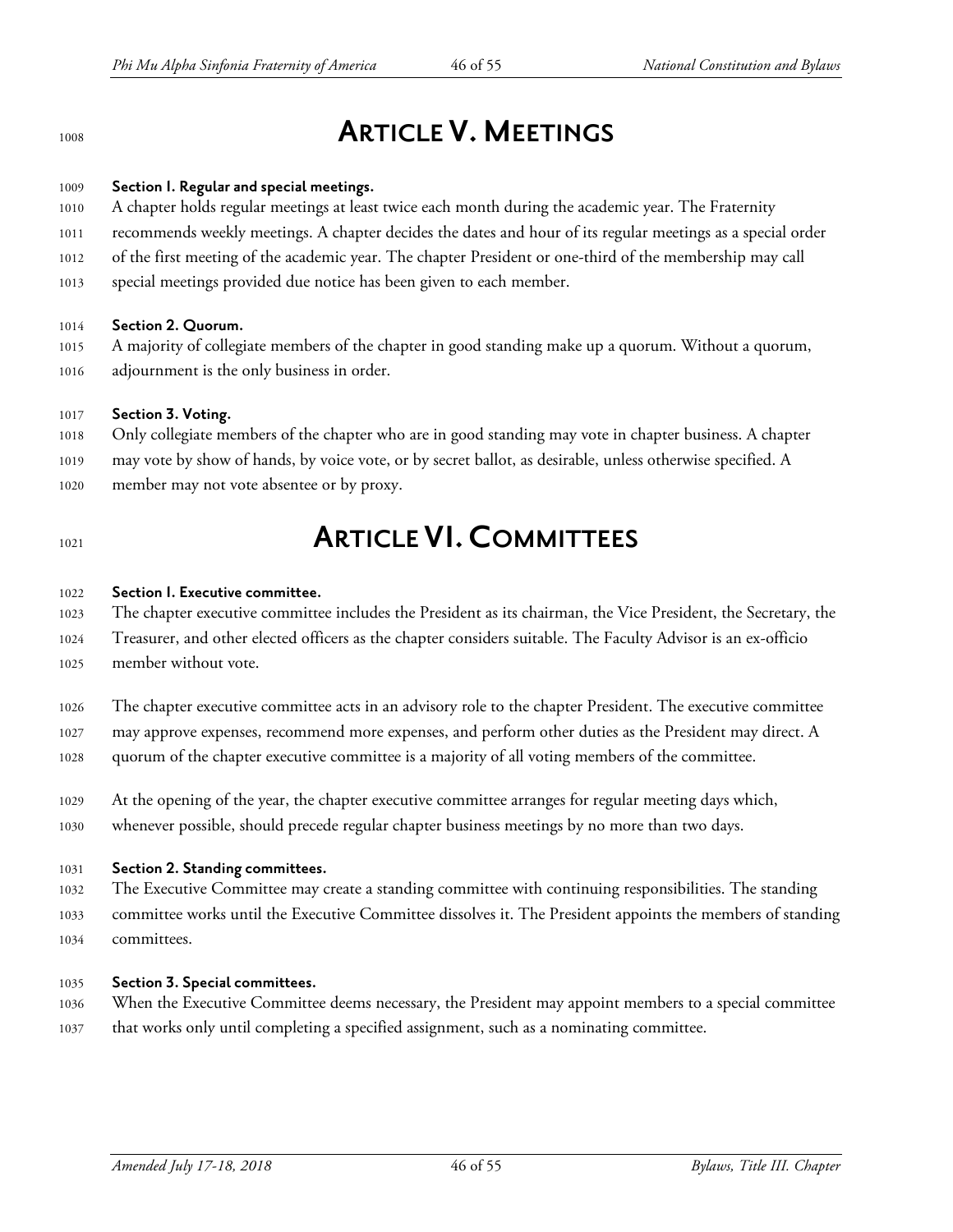### <span id="page-46-0"></span>**ARTICLE VII. FINANCES**

#### <span id="page-46-1"></span>**Section 1. Record keeping.**

A chapter must keep current and orderly records of its finances and operations.

#### <span id="page-46-2"></span>**Section 2. Regularchapter duesand specialassessments.**

- A chapter may collect regular dues from its collegiate members above those required to meet national financial
- obligations. Three-fourths of the members who are present and voting may approve added special assessments
- for collegiate members.

#### <span id="page-46-3"></span>**Section 3. Financially obligating achapter.**

- An officer, committee, or member of a chapter may not obligate the chapter financially for anything other
- 1047 than current operating expenses, except with the consent of the chapter.

#### <span id="page-46-4"></span>**Section 4. Annualaudit.**

- An accountant or auditing committee approved by the chapter President and Faculty Advisor must audit the
- chapter books and submit a report using the forms made available by the National Headquarters. The audit
- report must be submitted both to the chapter and National Headquarters at least once during each school
- year.

### <span id="page-46-5"></span>**ARTICLE VIII.CHAPTER DISCIPLINE OF MEMBERS**

#### <span id="page-46-6"></span>**Section 1. Reasons for discipline.**

- For conduct which is harmful to the best interests or good name of the Fraternity, the chapter may expel any
- of its collegiate members from the Fraternity. If such conduct does not warrant expulsion, the chapter may place any of its collegiate members on suspension.
- 
- Reasons for suspension include:
- A. failure to pay a chapter financial obligation;
- B. failure to meet the minimum academic performance standards for successful continuation as a student in good standing as defined by his chapter's sheltering institution;
- C. persistent unexcused absences from chapter meetings;
- D. disregard for chapter welfare; and
- E. other reasonable causes.

#### <span id="page-46-7"></span>**Section 2. Automatic suspension.**

- On the chapter report, a chapter reports the name of a member who fails to pay national per capita tax before
- the date on which the chapter report is submitted to the National Headquarters. The member is suspended automatically without a chapter vote.
- <span id="page-46-8"></span>**Section 3. Disciplinary process.**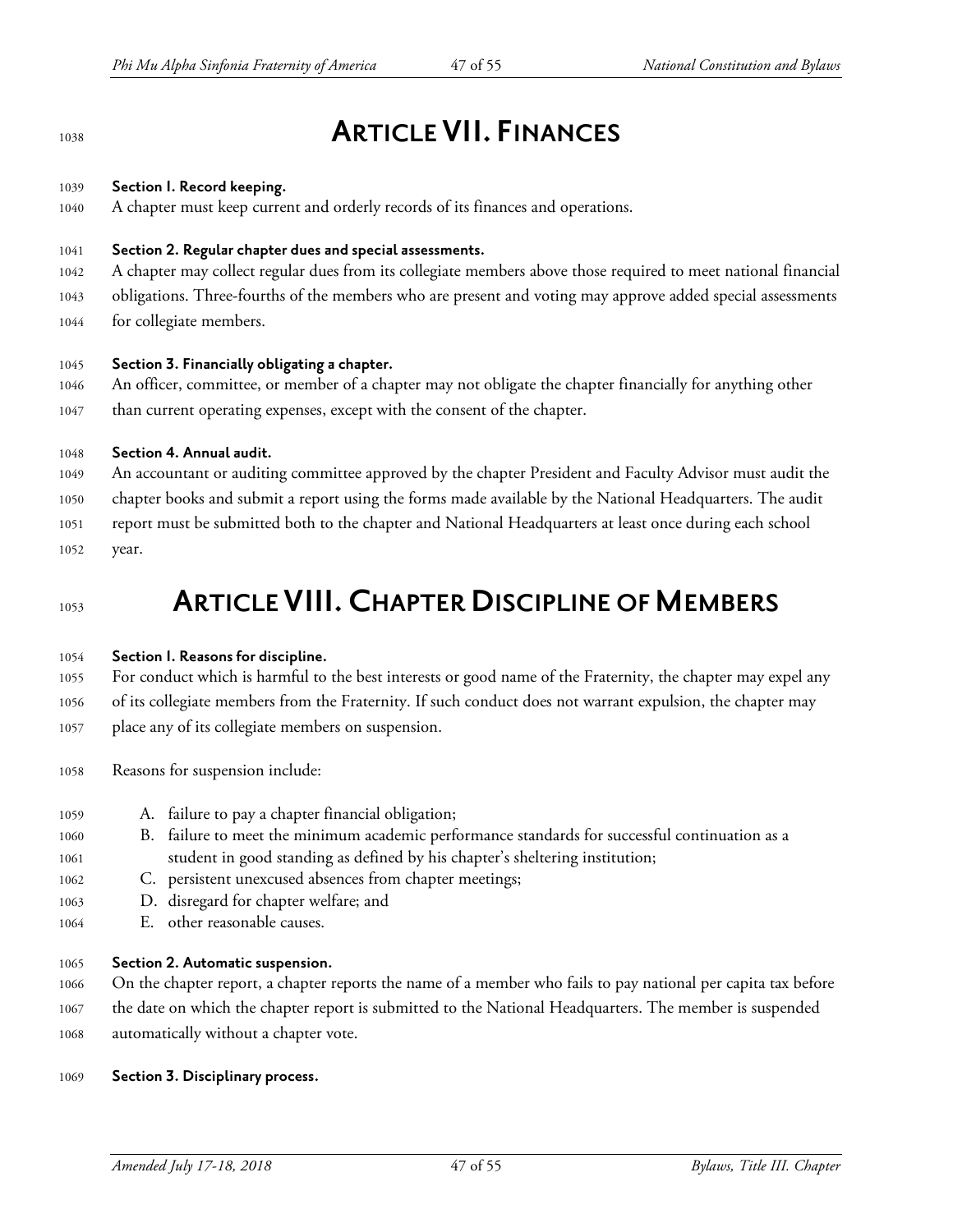- The chapter sends at least one week's written notification to any member being considered for suspension or
- expulsion by the chapter informing him of his right to an interview with the Chapter Executive Committee
- and the Faculty Advisor. The member may waive such interviews. The written notification states the reasons
- for the proposed action, the time and place of the proposed interviews, and the member's right of appeal to
- the NEC if the chapter approves the suspension or expulsion.
- Three-fourths of the members in good standing who are present and voting may place a member on
- suspension or expel him from the Fraternity.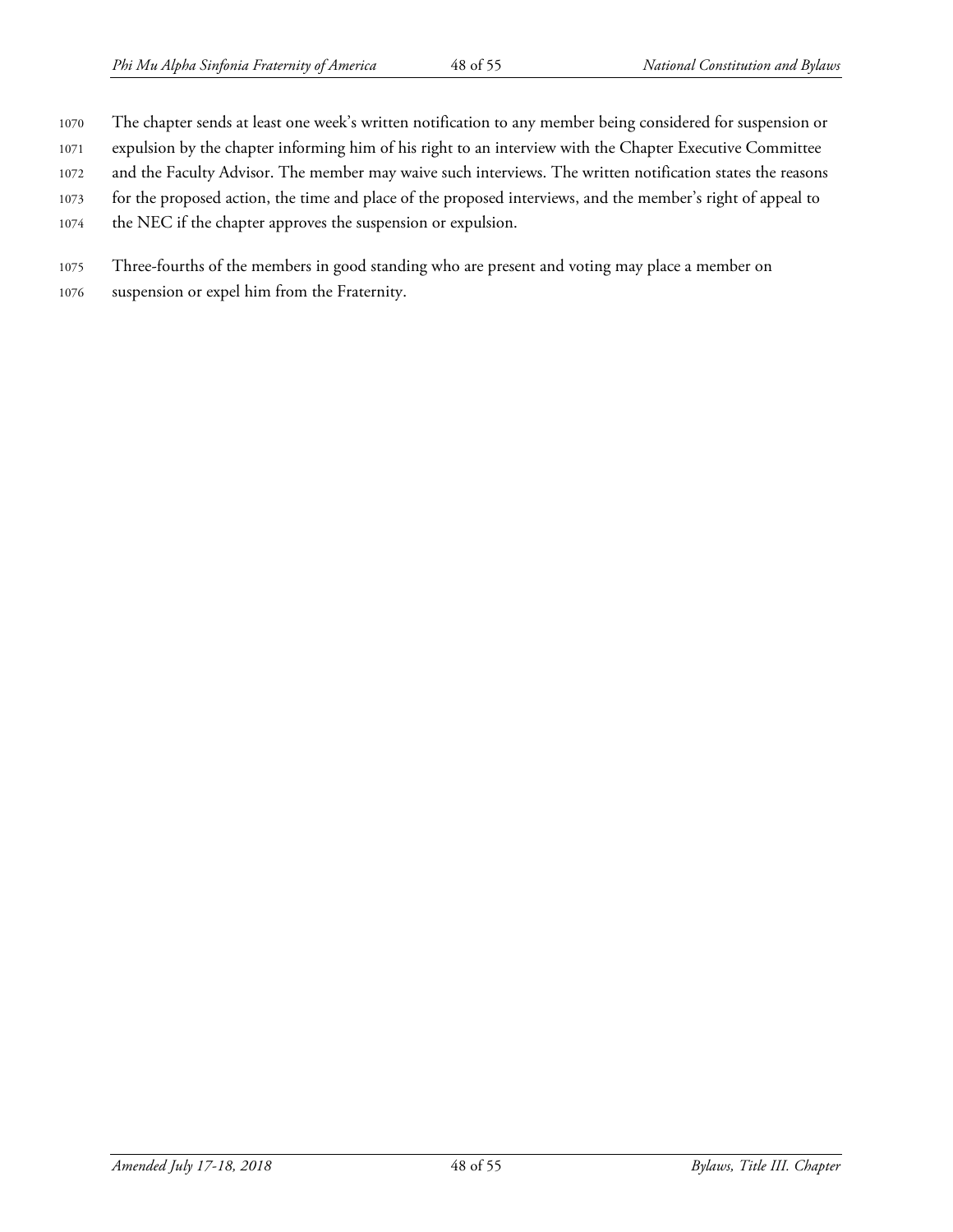#### <span id="page-48-0"></span>**Section 4. Procedures after member suspension.**

- When a chapter places a member on suspension, it gives the member written notification of this action
- immediately. The Secretary, through the chapter President, reports the name of a suspended member to the
- National Headquarters when placed on suspension and again when suspension is removed. During the period
- of suspension, the chapter does not collect per capita tax for the suspended member. Before reinstatement,
- however, the member must pay the tax for the period of suspension to the chapter or to the National
- Headquarters. The chapter authorizes and notifies the National Headquarters of any suspension removals,
- and forwards all payments received.

#### <span id="page-48-1"></span>**Section 5. Conditions of suspension.**

- A member who has been suspended is no longer in good standing with the Fraternity. While a chapter may
- choose to allow a suspended member to participate in meetings and activities, he has no voting rights, cannot
- be elected to any office, cannot act as a big brother or mentor, is prohibited from purchasing fraternal
- merchandise, and is prohibited from wearing or otherwise displaying the Greek letters ΦMA or the
- Fraternity's Coat-of-Arms. If an officer is suspended, the office is vacated.

#### <span id="page-48-2"></span>**Section 6. Resolution of member suspension.**

- A chapter may restore a member placed on suspension to membership in good standing by majority vote or
- may consider him for expulsion from the Fraternity. If suspended for failure to pay per capita tax, a member
- is reinstated automatically on payment of his indebtedness to the national Fraternity. If a member is
- suspended for failure to pay national per capita tax and the per capita tax in arrears is not paid within 30 days
- of the date of suspension, the chapter considers the suspended member for expulsion from the Fraternity. In
- cases of emergency, a member may appeal to the Chapter Executive Committee for an extension of time.
- If a suspended member is not reinstated before he terminates his academic affiliation with his chapter's
- sheltering institution, he is automatically expelled from the Fraternity.

### <span id="page-48-3"></span>**Section 7. Procedures after member expulsion.**

- When a chapter expels a member from the Fraternity or when a member is automatically expelled, the chapter
- gives the member written notification of this action immediately. The Secretary, through the chapter
- President, reports the name of anyone who has been expelled to National Headquarters within 30 days. The
- expelled member surrenders all emblems and insignia of membership to the chapter, and the chapter forwards
- them to the National Headquarters. All money paid to the chapter and the National Headquarters is
- nonrefundable.

### <span id="page-48-4"></span>**ARTICLE IX. AMENDMENTS**

### <span id="page-48-5"></span>**Section 1. Process foramending Title III of the Bylaws by National Assembly.**

- The National Assembly may amend Title III of the Bylaws with a vote of at least two-thirds in the affirmative
- with previous notice. The Fraternity publishes anticipated amendments to be considered by the National
- Assembly to chapters and delegates by March 1 preceding a National Convention.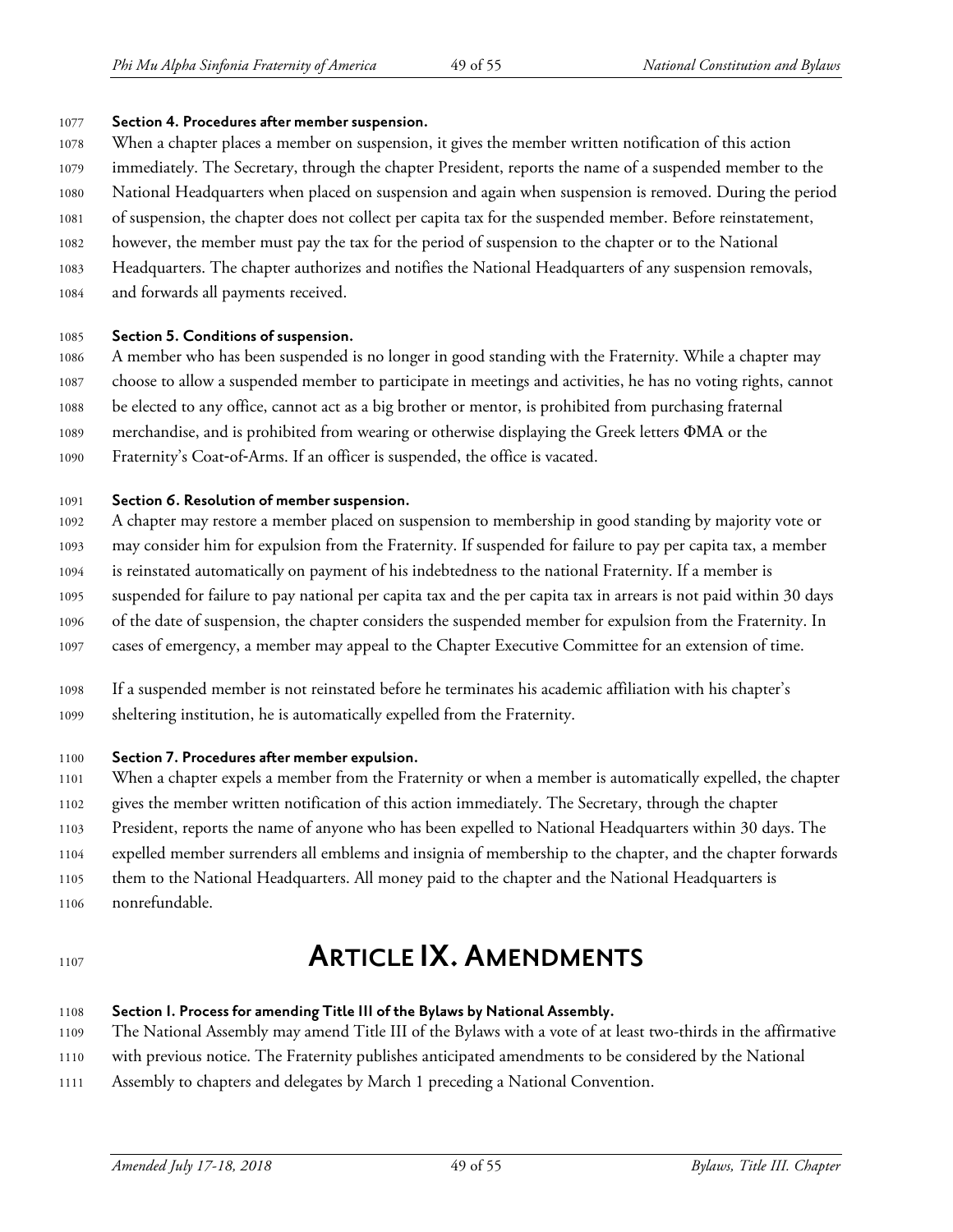#### <span id="page-49-0"></span>**Section 2. Process foramending Title III of the Bylaws by National Council.**

- Upon recommendation of the NEC, the National Council may amend Title III of the Bylaws with a vote of
- at least two-thirds in the affirmative of a valid National Council vote. The Fraternity publishes proposed
- amendments to be considered by the National Council to all members of the National Council at least 60
- days prior to the dissemination of ballots. Votes must be cast within 30 days of the dissemination of ballots.
- The National Staff collects and counts votes on issues submitted to the National Council and reports the
- results as soon as possible to all members of the National Council. A valid National Council vote is a majority
- return of all disseminated ballots.

### <span id="page-49-1"></span>**Section 3. Process for making technical, editorial,and conforming changes.**

- The National Secretary-Treasurer may make article and section designation, punctuation, cross reference,
- spelling, grammatical, and typographical changes to Title III of the Bylaws as necessary, subject to approval by
- the NEC.

### <span id="page-49-2"></span>**Section 4. Right to appeal.**

- A chapter may appeal to the NEC about any rules contained in Title III of the Bylaws which conflict with the
- policies of its sheltering institution.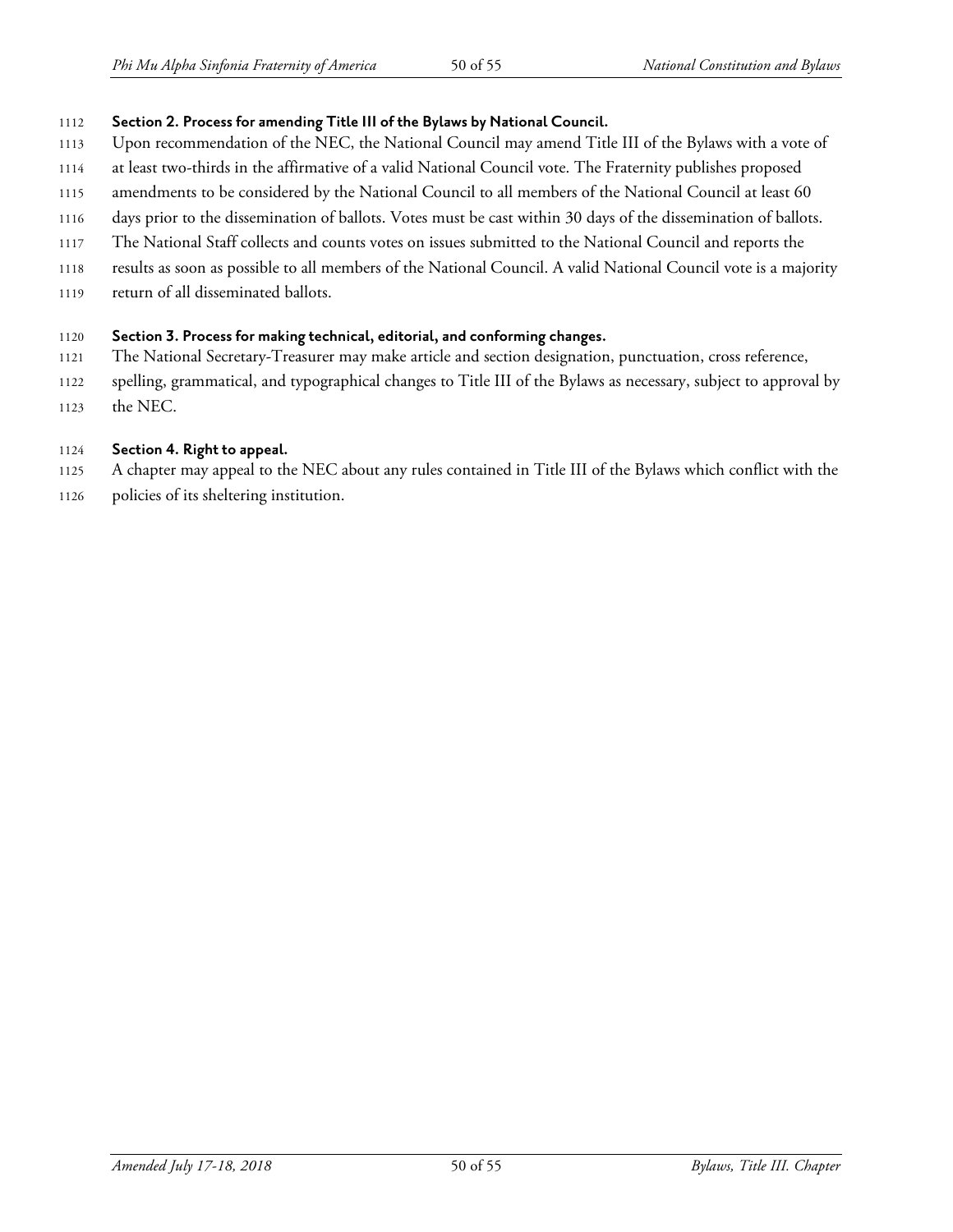## <span id="page-50-0"></span>**BYLAWS, TITLE IV. ALUMNI ASSOCIATION**

## <span id="page-50-1"></span>**ARTICLE I. PURPOSES**

 Alumni associations encourage and enable alumni members to retain identity with the Fraternity, maintain a continuing spirit of brotherhood among men of music, act in support of chapters, engage in or support such musical projects in the community as promote the ideals of the Fraternity, aid deserving students of music in whatever way possible, and encourage and support local music programs.

### <span id="page-50-2"></span>**ARTICLE II. ALUMNI ASSOCIATION OBLIGATIONS**

#### <span id="page-50-3"></span>**Section 1. Charter fee.**

- Upon the granting of a charter, an alumni association pays the charter fee as approved by the NEC to the
- National Headquarters.

#### <span id="page-50-4"></span>**Section 2. Administrative fee.**

- Alumni associations forward the annual alumni association administrative fee to the National Headquarters
- no later than August 1 of each year.

#### <span id="page-50-5"></span>**Section 3. Reports.**

- Each alumni association files a report concerning its activities, membership, and financial condition to the
- National Headquarters no later than August 1 of each year. It reports all changes in membership and officers
- to the National Headquarters promptly.
- 

### <span id="page-50-6"></span>**ARTICLE III.MEMBERSHIP**

#### <span id="page-50-7"></span>**Section I. Granting of charter.**

The Fraternity grants an alumni charter to nine (9) or more petitioners, subject to approval by the COS.

#### <span id="page-50-8"></span>**Section 2. Inactive status.**

- In case the membership of an alumni association becomes fewer than four, the COS may place the association
- on inactive status.

#### <span id="page-50-9"></span>**Section 3. Memberaffiliation.**

- An alumni or honorary member may affiliate with an alumni association with the approval of an affirmative
- majority vote of its members. He retains his alumni or honorary membership and any and all privileges and
- responsibilities thereof.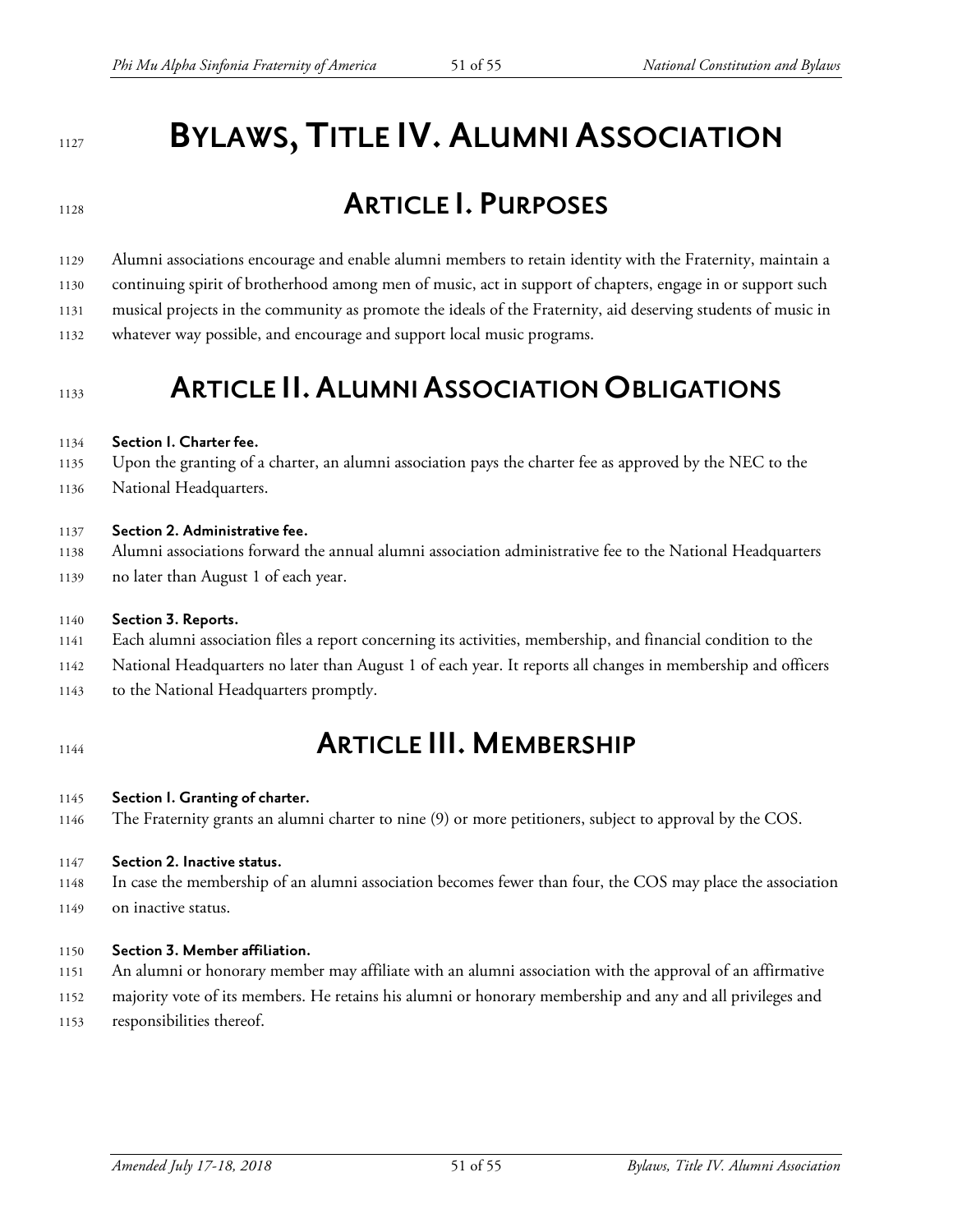## <span id="page-51-0"></span>**ARTICLE IV. POLICIES**

Alumni associations may adopt bylaws consistent with the governing documents of Phi Mu Alpha Sinfonia.

### <span id="page-51-1"></span>**ARTICLE V. AMENDMENTS**

#### <span id="page-51-2"></span>**Section 1. Process foramending Title IV of the Bylaws by National Assembly.**

The National Assembly may amend Title IV of the Bylaws with a vote of at least two-thirds in the affirmative

- with previous notice. The Fraternity publishes anticipated amendments to be considered by the National
- Assembly to chapters and delegates by March 1 preceding a National Convention.

#### <span id="page-51-3"></span>**Section 2. Process foramending Title IV of the Bylaws by National Council.**

Upon recommendation of the NEC, the National Council may amend Title IV of the Bylaws with a vote of

at least two-thirds in the affirmative of a valid National Council vote. The Fraternity publishes proposed

amendments to be considered by the National Council to all members of the National Council at least 60

days prior to the dissemination of ballots. Votes must be cast within 30 days of the dissemination of ballots.

The National Staff collects and counts votes on issues submitted to the National Council and reports the

results as soon as possible to all members of the National Council. A valid National Council vote is a majority

return of all disseminated ballots.

#### <span id="page-51-4"></span>**Section 3. Process for making technical, editorial,and conforming changes.**

- The National Secretary-Treasurer may make article and section designation, punctuation, cross reference,
- spelling, grammatical, and typographical changes to Title IV of the Bylaws as necessary, subject to approval by
- the NEC.